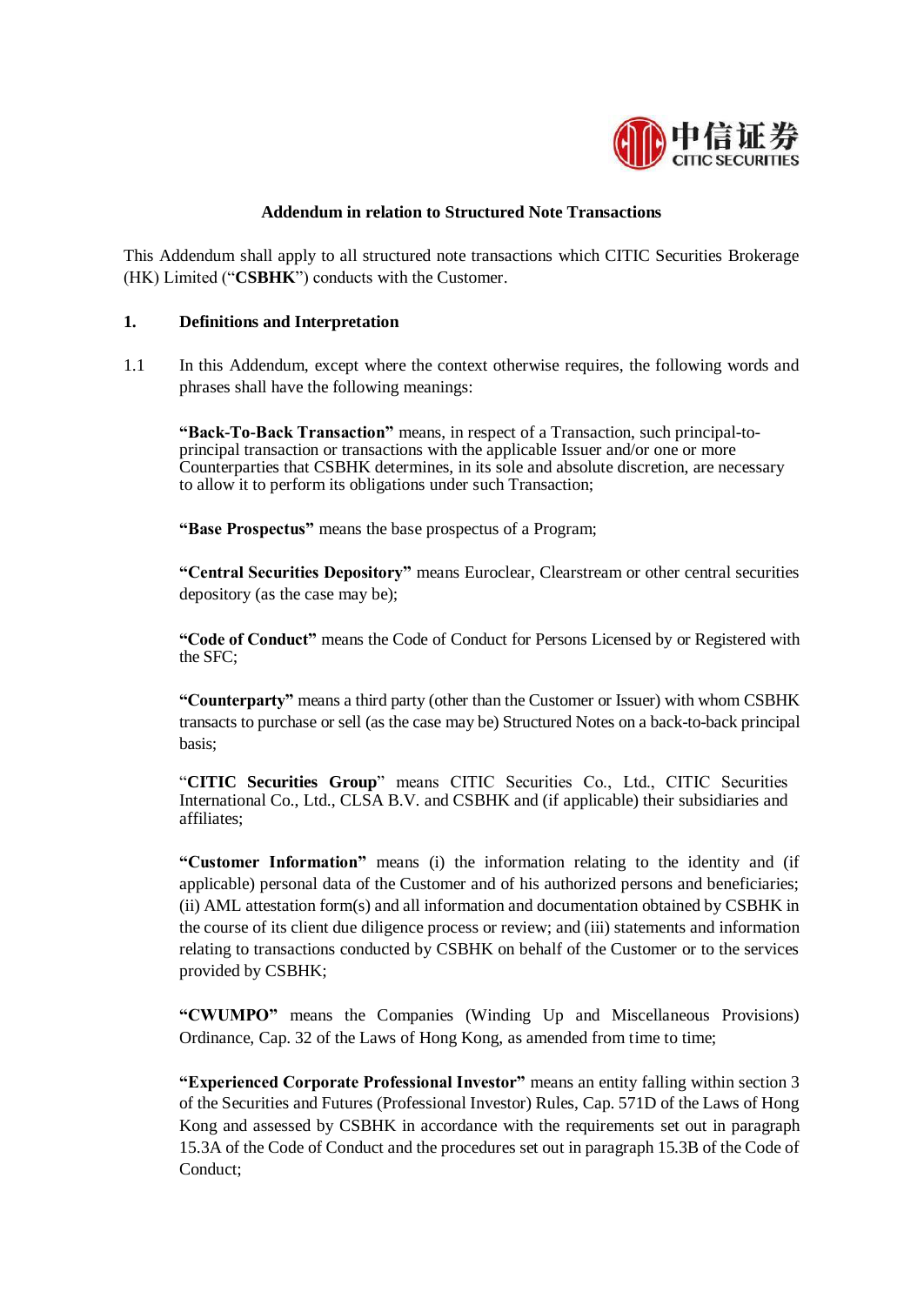**"Institutional Professional Investor"** means an entity falling under paragraphs (a) to (i) of the definition of "professional investor" in section 1 of Part 1 of Schedule 1 to the SFO;

**"Issue Documents"** means the Base Prospectus, offering circular, pricing supplement or other

relevant disclosure document(s) prepared by or on behalf of the Issuer for a Structured Note;

**"Issuer"** means an Issuer of Structured Notes under a Program or otherwise;

**"Note Guarantor"** means an entity guaranteeing the due and punctual payment of all amounts at any time becoming due and payable in respect of a Structured Note;

**"Program"** means a standardized program pursuant to which an Issuer will from time to time issue a Structured Note or a series of Structured Notes and may be amended, restated, supplemented and/or updated from time to time;

**"RDS"** means the Risk Disclosure Statement contained in Schedule 1 of this Addendum;

**"Restricted Person"** means a (i) U.S. Person; (ii) U.S. citizen; (iii) U.S. tax resident; (iv) specified U.S. person for purposes of FATCA; (v) a foreign person controlled by a U.S. Person; (vi) a foreign person acting on behalf of or in conjunction with a U.S. Person; (vii) a non-U.S. partnership, non-US trust or similar tax transparent non-U.S. entity that has any partner, beneficiary or owner that is a U.S. Person, U.S. citizen or US tax resident; or (viii) an entity/a person who is resident in or citizen of, or located or domiciled in, or incorporated in any of the country or territory listed in the Issue Documents and is not permitted by reason of residency/ citizenship/ location/ domicile/ incorporation or otherwise to purchase the Structured Note;

**"Structured Note"** means any security, deposit and other similar instrument linked to debt or equity instruments (including hedge funds and mutual funds), foreign exchange, interest rates or credit

performance (and may comprise a knock-in or knock-out feature or other structured option);

**"Total Consideration"** means the price to be paid by the Customer for purchase of a Structured Note together with, if applicable, commissions, levies, stamp duties, other taxes and other fees and expenses payable by the Customer for a Transaction;

**"Transaction(s)"** means a transaction or transactions to trade a Structured Note(s) entered into by CSBHK with the Customer; and

**"U.S. Person"** has the meaning given to it under Regulation S promulgated under the U.S. Securities Act of 1933, as amended.

1.2 Words denoting the singular shall include the plural and vice versa, and words denoting any gender shall include all genders.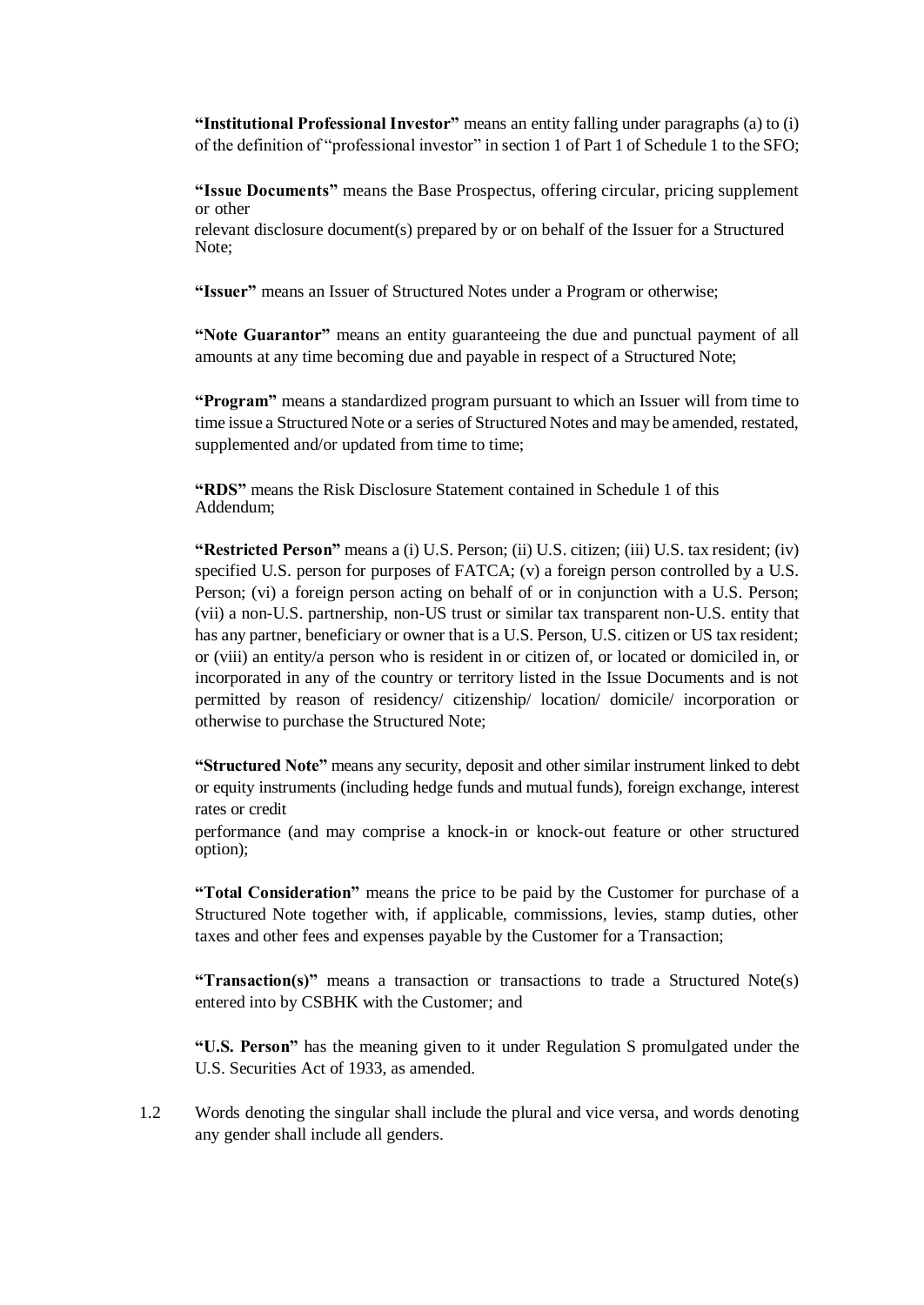- 1.3 The Customer agrees and acknowledges that Structured Note(s) constitute(s) "securities" as defined in the Terms and Conditions for Securities Trading, or the Terms and Conditions for Securities Trading (Professional Investor – Institutional) (each, the "**Terms and Conditions**") and accordingly any transactions in Structured Notes are conducted in accordance with the Terms and Conditions as supplemented by this Addendum and (if applicable) other relevant agreements between the Customer and **CSBHK**
- 1.4 The Schedule forms part of this Addendum and shall have effect as if set out in full in the body of this Addendum.
- 1.5 Clause headings are inserted for convenience of reference only and shall not, in any event, affect the interpretation and construction of this Addendum.
- 1.6 Capitalized terms that are not otherwise defined in this Addendum shall have the same meaning in the Terms and Conditions and/or other relevant agreements between the Customer and CSBHK.
- 1.7 The Customer agrees and acknowledges that this Addendum shall constitute a legally binding contract. By placing an order with CSBHK to trade Structured Notes, the Customer is deemed to have accepted and agreed to be bound by the terms and conditions of this Addendum.

# **2. Risks and Documentation**

- 2.1 The Customer acknowledges that different types of Structured Notes have complex features and risk-return profiles. The Customer understands that:
	- (a) Structured Notes are formed by combining two or more financial instruments, including one or more derivatives. Structured Notes may carry a high degree of risk and may not be suitable for many members of the public, as the risks associated with the financial instruments may be interconnected. As such, the extent of loss due to market movements can be substantial. In particular, their price or value can and do fluctuate and may even become valueless, resulting in possible loss not only of profit but also of all or part of the principal sums invested. Fees and charges paid may also be irrecoverable. There is an inherent risk that losses may be incurred rather than profit made as a result of buying and selling them. Past performance is not necessarily indicative of future performance.
	- (b) Structured Notes often lack liquidity due to the highly customized nature of the investment. Further, the full extent of returns from the complex performance features is often not realized until maturity. The Issuer is often unable or unwilling to quote a secondary price. Structured Notes tend to be more of a buyand-hold investment decision rather than a means of getting in and out of a position with speed and efficiency. The Customer must be prepared to hold a Structured Note for an indefinite period of time or until the maturity. If the Customer may need to withdraw his funds before the maturity date, the product may not be suitable for him.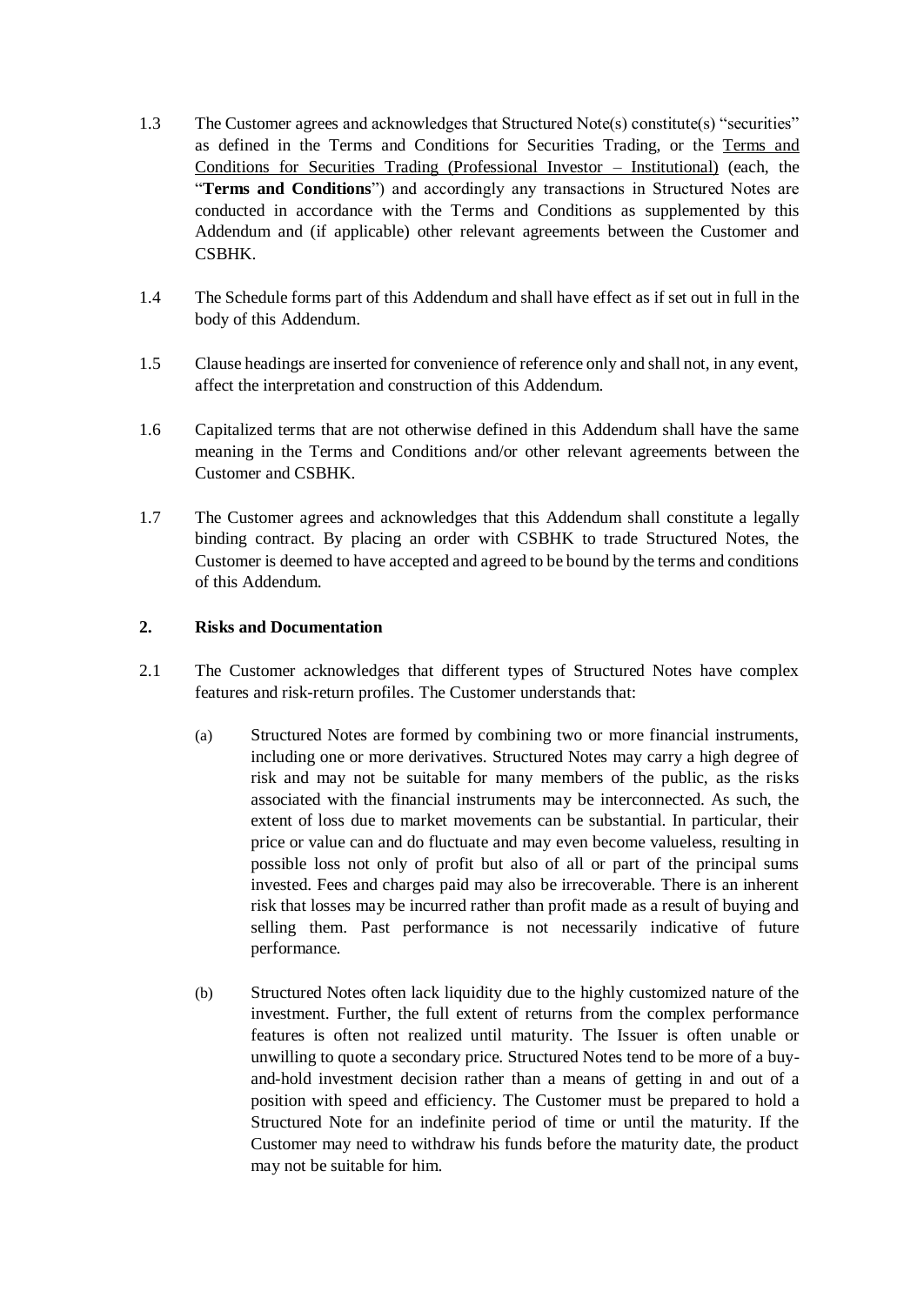- (c) Other risks pertaining to Structured Notes are set out in the RDS.
- 2.2 The Customer understands that while CSBHK may highlight certain terms and conditions of a Structured Note to the Customer in the form of a term sheet provided by the Issuer ("**Term Sheet**"), the Issue Documents (to be sent to the Customer via email) contain the terms and conditions relating to the Structured Note and are the **only** legally binding documents in respect of the features and the terms of the Structured Note. Any translation of the Issue Documents (if any) will be for information purposes only, and the English version will prevail. In the event that the Customer does enter into a Transaction, the relevant terms of the Issue Documents and any notice issued by CSBHK in respect of the Transaction (the "**Notice**") will, to the extent that they are inconsistent with the terms of the Terms and Conditions and this Addendum, prevail.
- 2.3 Prior to engaging in each Transaction, the Customer shall:
	- (a) read and fully understand and familiarize himself with the contents of the Issue Documents and the RDS and seek independent advice from his legal, tax, accounting, financial and other professional advisers as he may consider necessary;
	- (b) understand and consider fully the inherent risks and the specific terms involved and the creditworthiness of the Issuer and (if applicable) the Note Guarantor;
	- (c) evaluate the various risks associated with the Structured Note separately as well as taking the Structured Note as a whole;
	- (d) satisfy himself that the Transaction fits his investment experience, investment objectives, financial position, investment time horizon, risk tolerance level, liquidity needs, (if applicable) his view of CSBHK and its affiliates, the potential performance of the underlying assets, tax situation, diversification needs and other relevant circumstances; and
	- (e) (if necessary) seek independent advice on the terms of the Issue Documents and the risks involved.
- 2.4 The Customer acknowledges that he will enter into a Transaction in his sole judgment and responsibility without reliance on CSBHK or on any communication (written or oral) with CSBHK as investment advice or a recommendation to enter into any Transaction. No communication that the Customer may receive from CSBHK in connection with any Transaction shall be deemed to be an assurance or guarantee as to the expected results of such Transaction.
- 2.5 The Customer acknowledges and agrees that:
	- (a) he will not hold CSBHK responsible for any misstatements in or omissions from any Issue Documents;
	- (b) neither CSBHK nor any person acting on his behalf has made any representation to the Customer, express or implied, with respect to the Issuer, the Note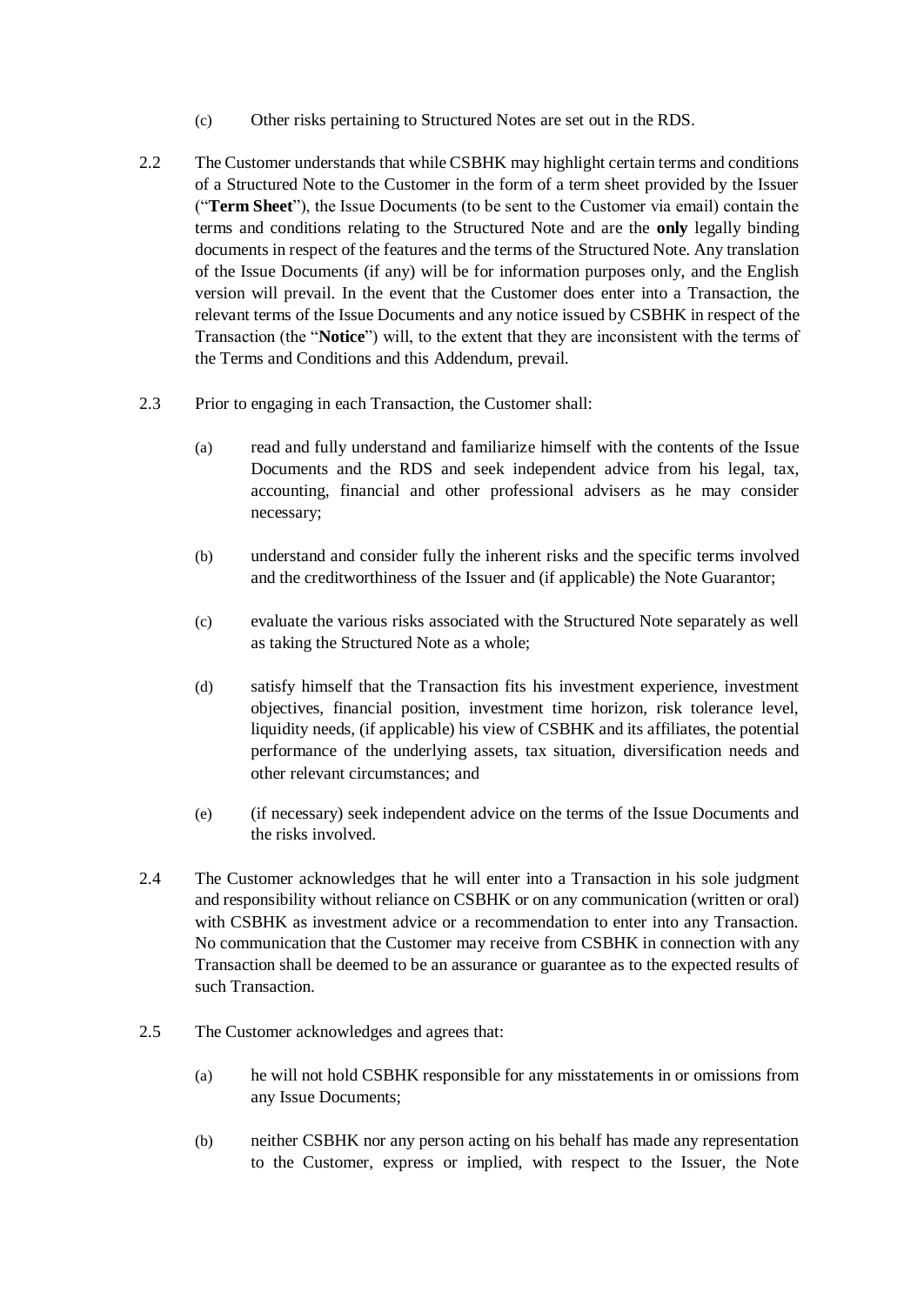Guarantor or the Structured Note or the accuracy, completeness or adequacy of the Issue Documents;

- (c) CSBHK shall have no liability for any representations (express or implied) contained in, or for any omissions from, the Issue Documents; and
- (d) CSBHK shall have no obligation to update any such information or to correct any inaccuracies therein or omissions therefrom which may become apparent, even where CSBHK is aware of such inaccuracies or omissions; CSBHK is not obliged to provide any investment information to the Customer, and any memorandum, information or document provided to the Customer at his request is provided for information purposes only.
- 2.6 CSBHK shall not be required to provide reports and information if to do so would contravene any law or regulation or request or direction of any government or regulatory authority, whether or not having the force of law.
- 2.7 In no event will CSBHK be liable to the Customer for any losses, damages, expenses and costs arising out of or in connection with the use or reliance of any information or suggestion from CSBHK, save to the extent directly and primarily caused by CSBHK's gross negligence or wilful default.
- 2.8 Notwithstanding any provisions of this Addendum, if CSBHK solicits the sale of or recommends any financial product to the Customer (who is not an Institutional Professional Investor or an Experienced Corporate Professional Investor), the financial product must be reasonably suitable for the Customer having regard to the Customer's financial situation, investment experience and investment objectives. No other provision of this Addendum, the Terms and Conditions or any other document CSBHK may ask the Customer to sign and no statement CSBHK may ask the Customer to make derogates from this Clause 2.8.

## **3. Conflicts and Restrictions**

- 3.1 The Customer may, by giving an instruction to CSBHK, enter into one or more Transactions (for the purchase or, as the case may be, sale of Structured Notes) as may be agreed between the Customer and CSBHK.
- 3.2 The Customer understands that certain Structured Notes are not intended for offer to the public and that no prospectus has been issued in relation to them whether under the CWUMPO or otherwise. Accordingly, the Customer acknowledges and agrees that any offer or other information relating to the Structured Notes is communicated to the Customer on a strictly private and confidential basis for his personal use only, and he Customer shall not pass on, disclose or communicate the same to third parties under any circumstances and shall be responsible for the security and safekeeping of such information and be responsible for the consequences of any misuse, whether such misuse results in breach of the SFO or the CWUMPO or otherwise.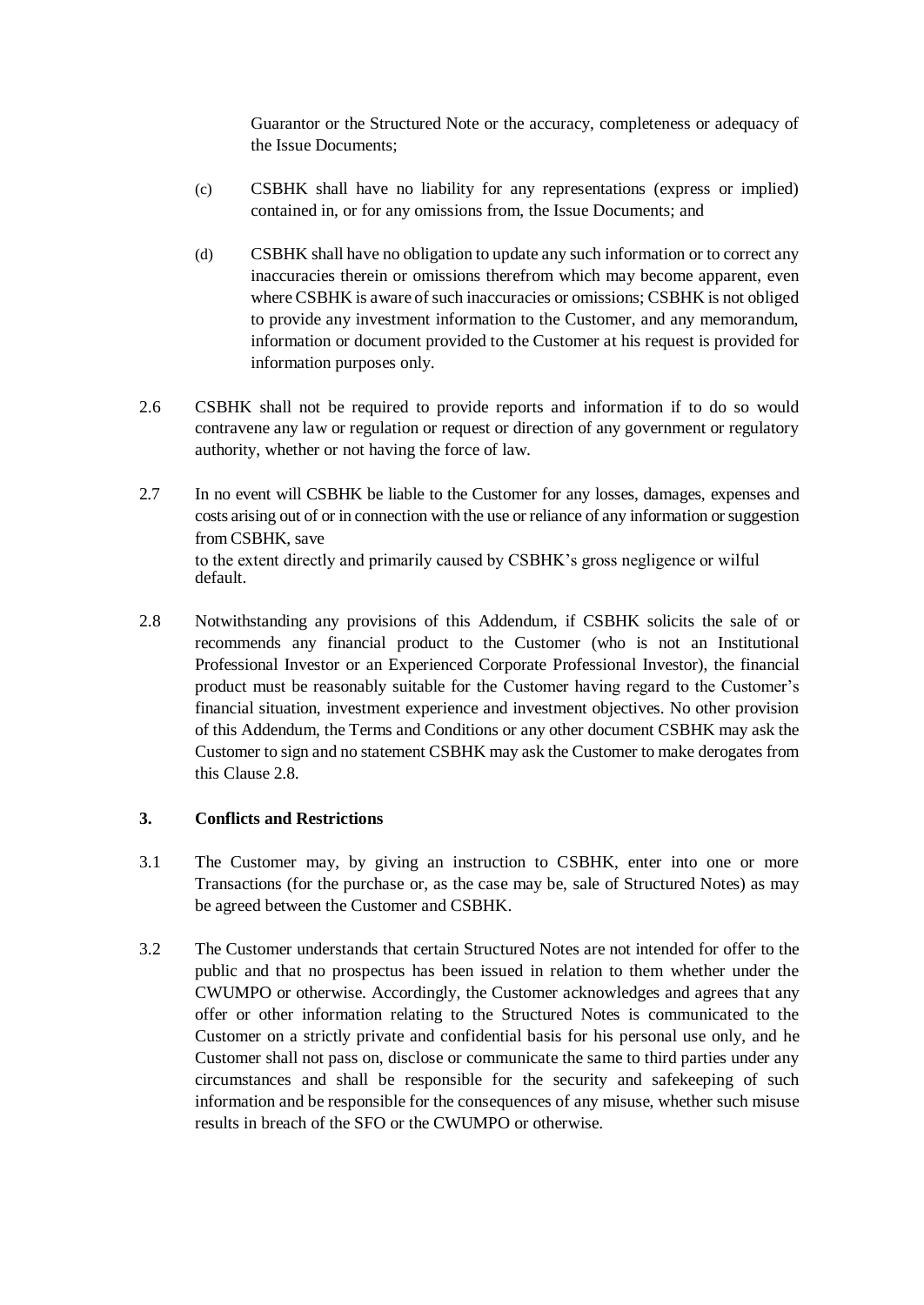- 3.3 The Customer acknowledges that the Structured Notes may contain certain restrictions which may impose ownership prohibitions or restrictions (such as a person's age, nationality, citizenship, residence or domicile) applicable to the relevant Structured Notes, and the Customer will ensure that he is not subject to any such prohibitions or restrictions before entering into any Transaction.
- 3.4 In respect of each Transaction, the Customer will also ensure compliance with all applicable laws, guidelines, codes, rules, restrictions and regulations in force and applicable to him (whether imposed by applicable law or by competent regulatory authorities) in any applicable jurisdiction from time to time, including, without limitation, those relating to tax reporting, anti-money laundering etc.
- 3.5 The Customer acknowledges that due to the diverse nature of the business activities of the CITIC Securities Group, potential and actual conflicts of interest may arise due to the different roles played by the various entities within the CITIC Securities Group. A member(s) of the CITIC Securities Group and its Relevant Persons may have or have had interests (long or short positions) in the Structured Notes or other interests in or dealings with one or more of the Issuers or its affiliates, effect transactions as principal or agent or may act or have acted as market-maker in the Structured Notes or other securities of the Issuer or its affiliates. Further, a member(s) of the CITIC Securities Group may have or may be seeking investment banking, capital markets or other business with or involving the Issuer or its affiliates. CSBHK or other members of the CITIC Securities Group may be entitled to receive a fee for the provision of any such services. A member of the CITIC Securities Group may rely on information barriers to control the flow of information contained in one or more areas within the CITIC Securities Group into other areas, divisions, entities or affiliates.
- 3.6 The Customer understands that, unless otherwise agreed in writing with the Customer, CSBHK will act as principal on a back-to-back basis for its own benefit and on an arm's length basis facing each of the Customer and the Issuer or any other Counterparty from whom CSBHK proposes to obtain or to whom CSBHK proposes to sell relevant Structured Notes. The Customer acknowledges that he is fully aware of the inherent conflicts of interest when CSBHK assumes a principal position against him, and consents to the nature of the Transactions. The Customer acknowledges and agrees that CSBHK may receive quantifiable monetary benefits directly or indirectly from an Issuer for distributing the Structured Notes, or makes trading profit from a back-to-back transaction concerning the Structured Notes. CSBHK will disclose its monetary benefit (trading profit) to be gained from its so acting in a principal capacity and ensure that the Customer is treated fairly. CSBHK will similarly disclose any monetary benefits received by its Affiliates. The Customer agrees that CSBHK and its Affiliates may receive and retain those benefits. Unless otherwise notified by CSBHK, the monetary benefits of each Transaction entered into by Customer for Structured Notes will be disclosed in the General Service Fees & Transaction Charges and other agreements the Customer may subject to, as may be amended or supplemented by CSBHK from time to time. The General Service Fees & Transaction Charges is published on CSBHK's website at https://www.citics.com.hk/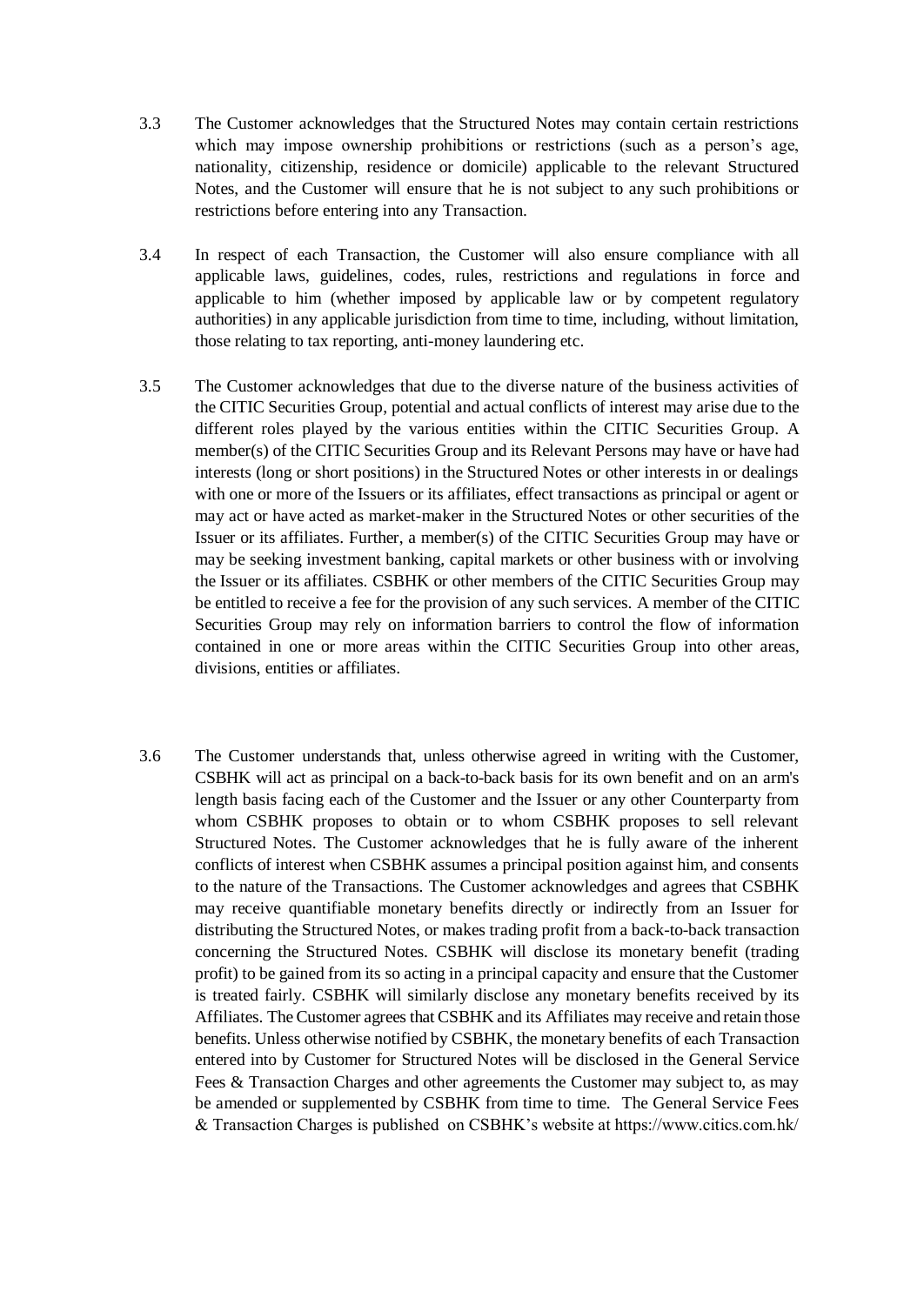3.7 The Customer acknowledges that the counterparty to a Transaction will be CSBHK. CSBHK may receive an underwriting discount for distributing the Structured Notes and may earn a profit from the hedging related transactions associated with them. If the Issuer is a member of the CITIC Securities Group, it will receive the net proceeds from the offerings. The Customer is advised to seek independent professional advice as he deems appropriate to evaluate the risk of this potential conflict of interest. By entering into any Transaction, the Customer acknowledges and accepts any actual or potential conflict of interest arising from the foregoing arrangements.

# **4. Representations and Warranties**

- 4.1 In addition to the representations and warranties contained in the Terms and Conditions, the Customer represents and warrants that:
	- (a) He has received, read and understood the Issue Documents and agrees that they will be conclusive and binding on him;
	- (b) He fully understands the contents of the Issue Documents and of the risks relating to any of the Transactions including but not limited to the risks set out in this Addendum and the RDS;
	- (c) He accepts the terms and conditions stipulated in the Issue Documents;
	- (d) He is entering into the Transactions at his sole judgment and responsibility;
	- (e) He is also capable of assuming the financial and other risks of entering into any Transactions:
	- (f) He has sufficient net worth to be able to assume the risks and bear the potential losses resulting from a Transaction;
	- (g) He is eligible to purchase the Structured Note and will comply with or has complied with the relevant terms of the Issue Documents;
	- (h) He is capable of making and will make all the representations and declarations required to be made by a purchaser or holder of the note under the terms of the Structured Note and the Issue Documents;
	- (i) He is entering into the Transactions on behalf of himself and not for and on behalf of any third parties and that he is the person ultimately responsible for originating the instruction in relation to each Transaction and that he is the person that stands to gain the commercial or economic benefit of the Transactions and/or bear the commercial or economic risk;
	- (j) He is a "professional investor" as defined in the SFO and the Securities and Futures (Professional Investors) Rules (Cap. 571D) of Hong Kong;
	- (k) He is not in the U.S.;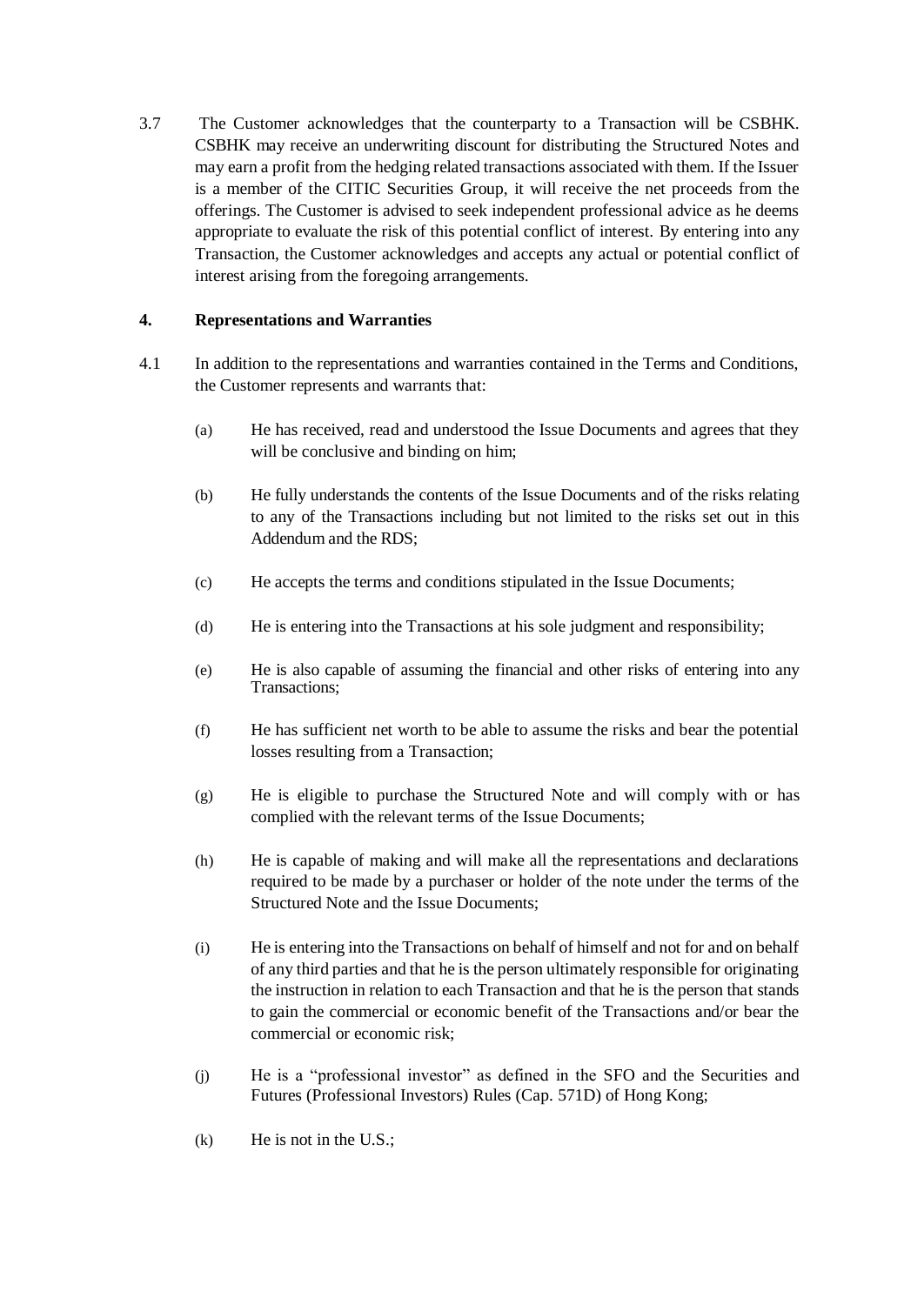- (l) He is not a Restricted Person;
- (m) He is purchasing the Structured Notes for investment purposes and not with a view to, or for resale in connection with, any distribution or any disposition thereof; and
- (n) His purchase of the relevant Structured Notes does not violate any applicable laws, guidelines, codes, rules, restrictions and regulations in force and applicable to him (whether imposed by applicable law or by competent regulatory authorities) in any applicable jurisdiction from time to time.

All representations and warranties (including those set out above) shall be deemed to be repeated by the Customer immediately before each Instruction to effect a Transaction.

- 4.2 The Customer acknowledges and confirms that he has been informed by CSBHK that:
	- (a) the relevant Structured Notes will not be registered under the U.S. Securities Act of 1933, as amended;
	- (b) the relevant Issuer will not be registered under the U.S. Investment Company Act of 1940, as amended;
	- (c) the relevant Structured Notes may not be directly or indirectly offered or sold to the public in the United States or to or for the benefit of any U.S. Person;
	- (d) any relevant Structured Notes beneficially owned by a U.S. Person or other Restricted Person, either alone or in conjunction with any other person, may be compulsorily repurchased by the Issuer at par value and CSBHK may be liable to indemnify the Issuer therefor;
	- (e) the Issue Documents relating to the relevant Structured Notes have not been registered as a prospectus under either the Securities and Futures Act (Cap. 289) in Singapore, the Companies Ordinance (Cap. 32) of Hong Kong, under U.S. laws or the laws of other jurisdictions;
	- (f) the relevant Structured Notes may or may not have been authorized for public sale in Hong Kong or any country, state or jurisdiction;
	- (g) CSBHK is required to comply with the selling restrictions set out in the Issue Documents and may be liable to indemnify the Issuer or the Counterparty in case of breach; and
	- (h) no cooling-off period is applicable to his purchase of the relevant Structured Notes.
- 4.3 The Customer acknowledges that the representations, warranties and confirmations contained in this Clause 4 and in the Terms and Conditions will be relied on (i) by CSBHK in deciding whether or not to enter into Transactions with the Customer; and (ii) by the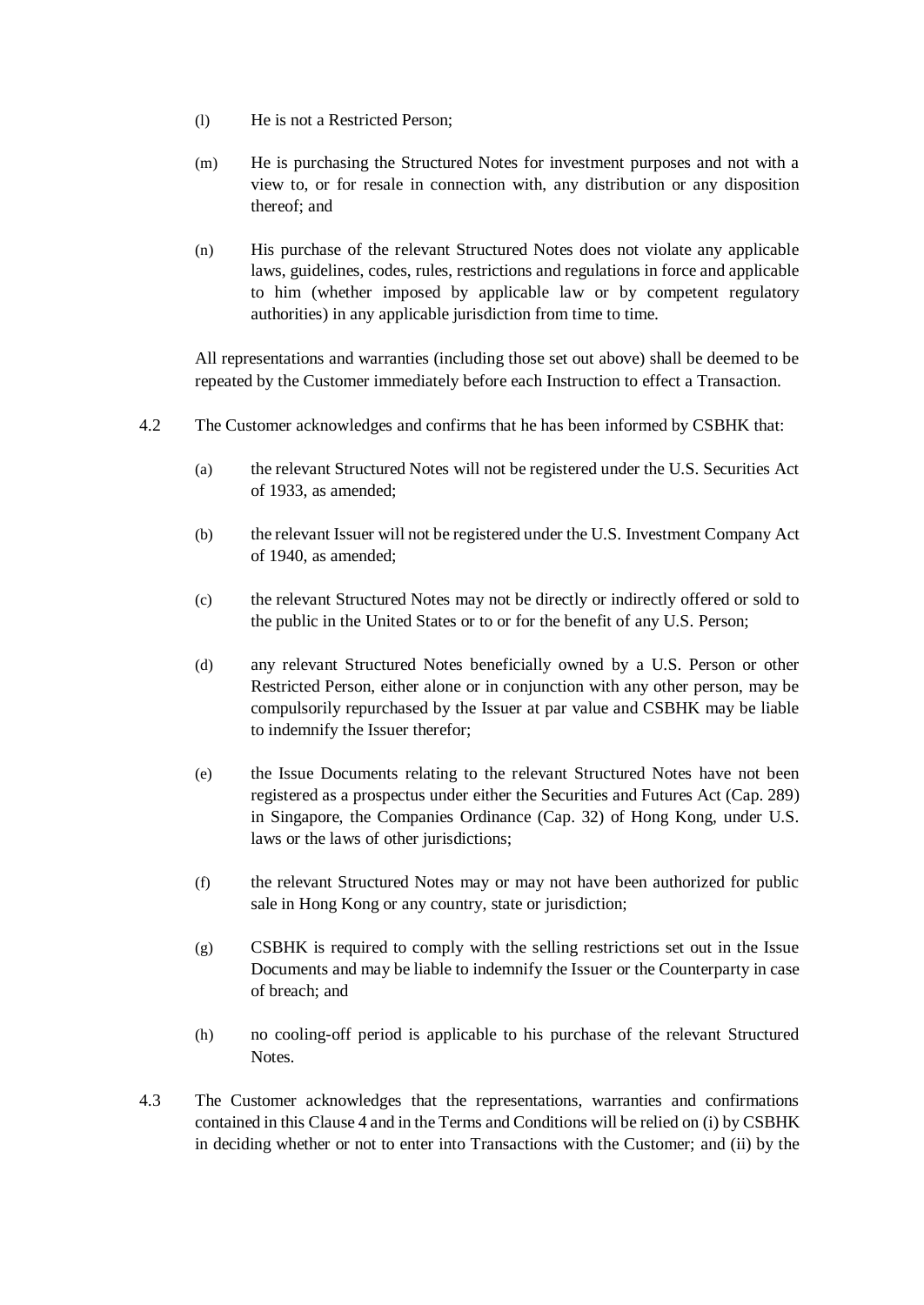Issuer or any other Counterparty selling the relevant Structured Notes in deciding whether or not to enter into relevant transactions with CSBHK.

# **5. Placing Order**

- 5.1 The Customer shall place his orders for Transactions via telephoning CSBHK's front office licensed staff on his/her recorded office telephone line as assigned by CSBHK. The Customer acknowledges that any orders for the purchase of Structured Notes placed by it are irrevocable.
- 5.2 The Customer agrees and acknowledges that CSBHK has sole and absolute discretion to accept or reject orders for purchase of any Structured Notes. The Customer also understands that an order for purchase of Structured Notes may only be partially fulfilled and that any such order is also subject to the availability of such Structured Notes.
- 5.3 Although CSBHK enters into all Transactions with the Customer as principal, the Customer understands that all orders for the purchase of Structured Notes are subject to acceptance by the Issuer or other Counterparty selling the said Structured Notes and will become effective **only upon** confirmation by the Issuer or, as the case may be, that Counterparty. The Customer also understands that the Issuer or, its agent may, in its sole discretion, decide to accept or reject CSBHK's order or application (as the case may be), or, based on market conditions and product features, cancel the relevant Structured Note or adjust its terms. The relevant effective terms and conditions of the Structured Note shall be subject to the confirmation or related documents issued by the Issuer. Neither the Issuer nor CSBHK will calculate or pay any interest on the relevant Total Consideration irrespective of whether the Customer successfully purchases the Structured Note.

## **6. Transaction Confirmation**

- 6.1 CSBHK shall, as soon as practical after the relevant transaction, issue and send a transaction confirmation (the "**Confirmation**") to the Customer.
- 6.2 The Customer shall carefully examine and verify the correctness of each Confirmation, advice, receipt and statement issued by CSBHK. The Customer shall inform CSBHK promptly in writing and in any event:
	- (a) within 24 hours upon receipt of such Confirmation, advice or receipt; and
	- (b) within three (3) calendar days from the date of any such

statement, of any errors, discrepancies, omissions or lack of

authority.

6.3 Unless the Customer notifies CSBHK of any errors or discrepancies in accordance with Clause 6.2 above, the relevant Confirmation, advice, receipt and statement shall be deemed to be accurate and contain all entries that should be contained, and the Customer agrees to be conclusively bound by it.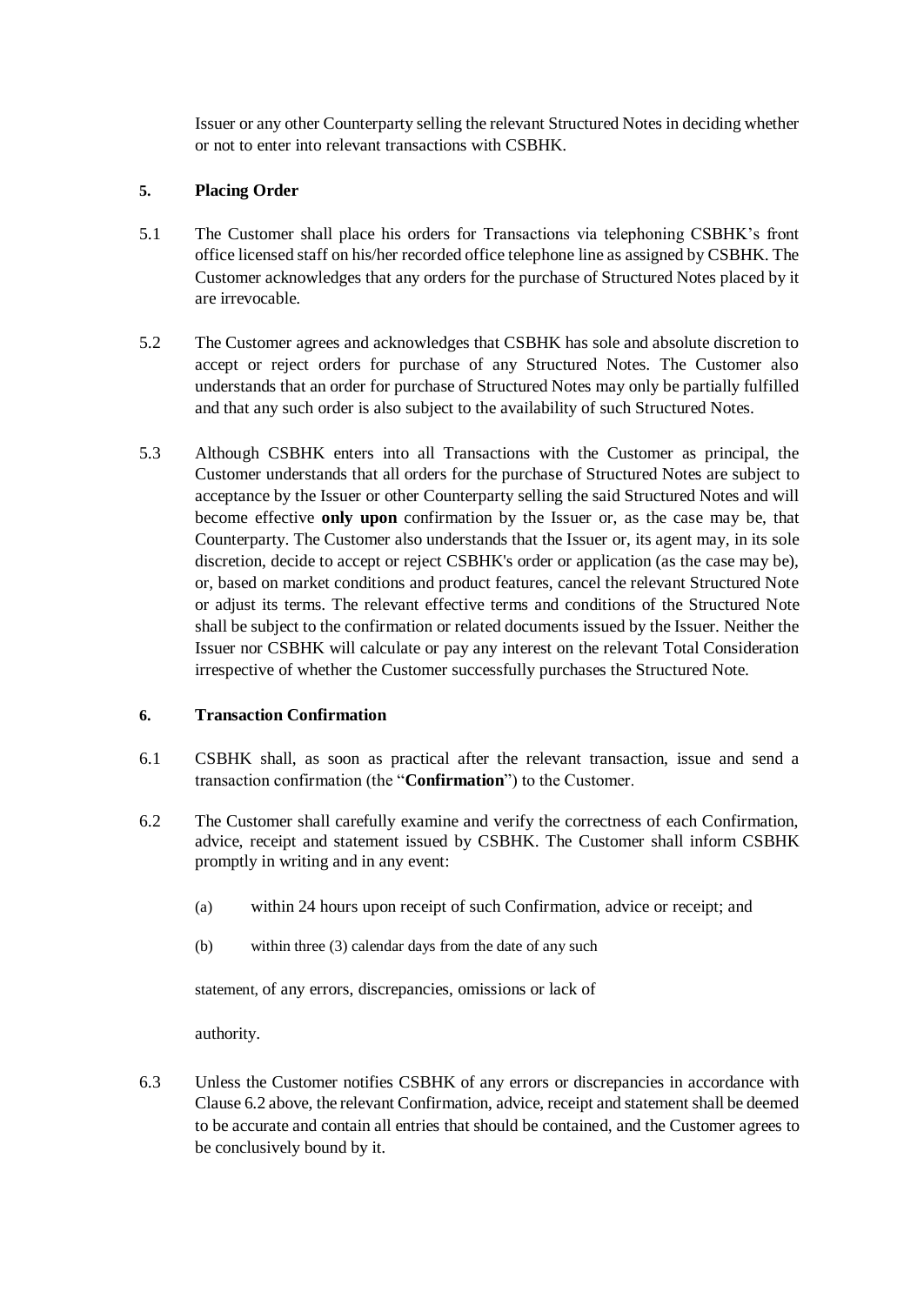6.4 CSBHK shall have no liability in relation to claims in respect of any entries or any errors in any Confirmation, advice, receipt or statement other than any entry or error that the Customer has objected to by giving written notice to CSBHK within the above prescribed time. Notwithstanding the foregoing, CSBHK may, at any time and without assuming or incurring any liability to the Customer, reverse, rectify or amend the entries reflected in a Confirmation, advice, receipt or statement to correct any administrative, clerical, operational or computer errors. The Customer agrees that a document so reversed, rectified or corrected shall be binding as between the Customer and CSBHK.

# **7. Payment and Settlement**

- 7.1 The terms and conditions, subscription and redemption process and details relating to payments as set out in the relevant Issue Documents, Term Sheet and the Notice (if any) shall be deemed to be incorporated in this Addendum.
- 7.2 The Customer shall pay the Total Consideration in the currency in which each relevant Structured Note is denominated, in immediately available and freely transferable funds and in the manner customary for payments in the required currency. Deliveries of Structured Notes will be made against receipt of payment on the due date in the manner customary for the relevant obligation.
- 7.3 The Customer acknowledges that payment of the Total Consideration is of the essence. Before placing any orders for Transactions, the Customer shall ensure that there are sufficient funds in his Settlement Account to satisfy the Total Consideration in full or in the case of a sale that there are sufficient notes. The Customer authorizes CSBHK to debit his Settlement Account, Securities Account and/or any of his accounts with CSBHK or its Affiliates for all amounts payable by him pursuant to this Addendum or to transfer the securities from the relevant account(s) of the Customer towards settlement of the Customer's delivery obligations under a Transaction.
- 7.4 If the Customer instructs CSBHK to effect Transactions in particular Structured Notes, the Customer understands and acknowledges that the market on which the Transaction is effected, the relevant Central Securities Depository or CSBHK may from time to time require initial or supplementary margin or collateral to cover indebtedness and liabilities which have been incurred or may be incurred and that the time for meeting such requirement is of the essence.
- 7.5 If the Customer intends to purchase any Structured Notes with leverage/financial accommodation to be provided by CSBHK, the Customer shall apply to CSBHK for financial accommodation. CSBHK may review such application in accordance with its credit policies and internal guidelines. At the sole and absolute discretion of CSBHK, CSBHK may reject such application without giving reasons and without liability. The Customer agrees and confirms that (i) such financial accommodation/financing (if approved by CSBHK) will be granted subject to CSBHK's Terms and Conditions for Margin Financing as set out in the Agreement or otherwise and such other terms and conditions as CSBHK may from time to time stipulate, and (ii) the Terms and Conditions for Margin Financing and such other terms as stipulated by CSBHK shall be applicable and binding on him.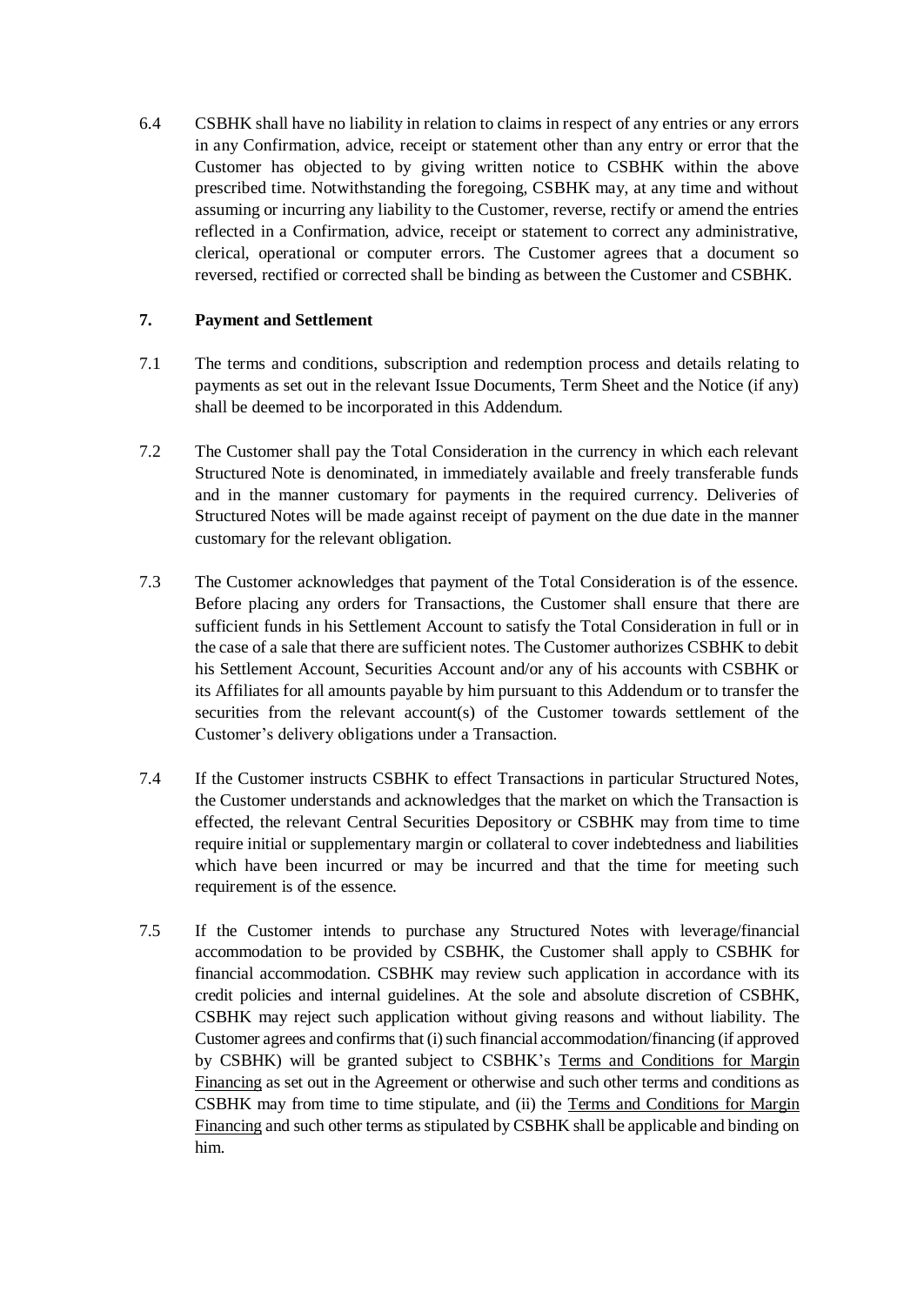- 7.6 To meet a margin call (if applicable), CSBHK is hereby authorized by the Customer to deduct from the Securities Account any monies, to sell any securities (including collateral) held in the Securities Account and put up the proceeds thereof, and/or require the Customer to put up margin or collateral in the form of cash or, with the consent of CSBHK, securities. If the Customer fails to meet the call then CSBHK may close out any open position of the Customer without his prior consent and charge all Losses and expenses to the Customer or at the Customer's risk leave the position open. If the Customer is asked to put up collateral for an open position, CSBHK is authorized to pledge, charge or make other security arrangements over such collateral, and it is not necessary for the collateral to be registered in the Customer's name or in the name of CSBHK or its nominee or agent.
- 7.7 Further, the Customer agrees and confirms that where leveraging or financial accommodation is involved, CSBHK may in its sole and absolute discretion at any time, without prior notice or giving reasons and without liability, reject any early redemption requests in the case that the total amount of monies available in the Securities Account and the indicative early redemption amount is lower or likely to be lower than the margin financing amount granted by CSBHK. CSBHK shall not be liable for the consequences (direct or indirect) of rejection of any such requests.
- 7.8 The Customer acknowledges that the relevant Structured Notes may, in the sole and absolute discretion of the Issuer, not be issued until payment of the relevant subscription price has been received by the Issuer or its agent. Further, the Customer acknowledges that settlement of the trade cannot be guaranteed. If the Issuer or the Counterparty with which CSBHK places the order fails to deliver the Structured Notes to CSBHK for settlement, the Customer agrees that CSBHK may unwind the trade and, provided that CSBHK has received the Total Consideration from the Issuer or the Counterparty (as the case may be), credit the Securities Account of the Customer with the Total Consideration paid by the Customer without interest. The Customer further agrees that CSBHK shall not be liable for any Losses incurred by the Customer in connection with the foregoing.
- 7.9 Further, the Customer acknowledges that:
	- (a) A series of a Structured Note may be represented by a global certificate, and no individual definitive certificate will be issued to the Customer with respect to his holding of the Structured Note (that is, held in non-certificated (book-entry) form through CSBHK, its nominee or its custodian);
	- (b) The Customer's ability to transfer his interest in the Structured Note to any person who is not an accountholder at a relevant Central Securities Depository or an Issuer account holder, or otherwise to take action in respect of his interest, may be affected by the lack of any individual definitive certificates in respect of the Structured Note; and
	- (c) If after a purchase, the Customer holds the Structured Note through CSBHK or its custodian, CSBHK or its nominee or custodian (as the case may be) will be given direct contractual rights of enforcement against the Issuer; in which case, in the event of a default in payment or delivery on the Structured Note on the part of the Issuer (and the Note Guarantor, if applicable), the Customer will have to rely on CSBHK (either directly or, where applicable, through its nominee or custodian(s))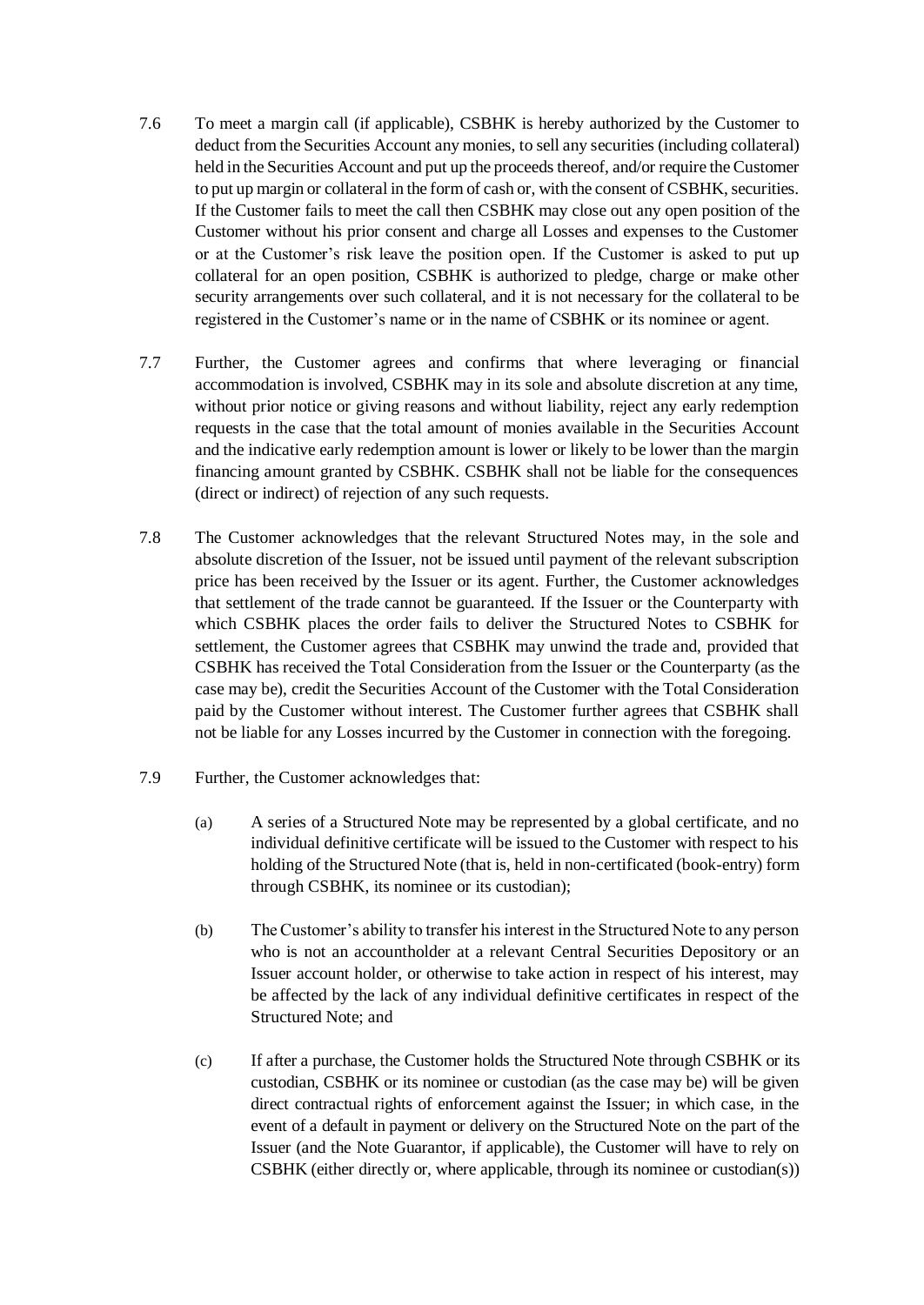to take action against the Issuer/the Note Guarantor on its behalf. Accordingly, if CSBHK fails to enforce any rights against the Issuer/the Note Guarantor on the Customer's behalf, or if CSBHK becomes insolvent or defaults on its obligations, the Customer will not have any direct contractual rights against CSBHK's nominee or custodian(s) (if applicable), the Issuer and the Note Guarantor and will experience difficulties in taking such legal proceedings to enforce his rights.

- 7.10 The Customer also acknowledges that the Issuer or its agent may at any time prior to the date on which the relevant Structured Note would otherwise be issued, give notice (Cancelled Offer Notice) to CSBHK that it may not distribute or offer the relevant Structured Note until further notification to the contrary.
- 7.11 The Customer agrees and confirms that CSBHK's payment and/or delivery obligations are conditional upon, and only to the extent that, payment and/or delivery of Structured Notes is actually received by CSBHK from the applicable Issuer or a relevant Counterparty. The Customer acknowledges and agrees that the settlement of sale or purchase of Structured Notes may be delayed or cancelled due to any failure by the Issuer or Counterparty to deliver sufficient funds or the relevant Structured Notes to CSBHK under the Back-to-Back Transactions. The Customer agrees to hold CSBHK free from all claims of Loss arising from such event (other than arising from CSBHK's fraud or gross negligence) and CSBHK agrees to use reasonable efforts in Transactions involving the purchase of Structured Notes by the Customer to:
	- (a) procure the Issuer or Counterparty to buy back the Structured Notes at market price; or
	- (b) issue a buy-in notice to the Counterparty and upon the expiry of a five-day notice period, purchase the relevant Structured Notes from an alternative source, with any price difference charged to the Counterparty.

If CSBHK obtains the relevant Structured Notes from the alternative source at a more advantageous price (i.e. a price lower than the Customer's contract price), the Customer agrees that CSBHK will be able to keep monetary benefit thus obtained.

7.12 In the event that the Issuer or Counterparty becomes or appears to be insolvent, becomes the subject of insolvency, bankruptcy, administration or similar proceedings, or a petition is presented for the Issuer's or Counterparty's winding up or liquidation, the Customer agrees to treat the Transaction as being rescinded and provided that CSBHK has received the Total Consideration or the relevant Structured Notes from the Issuer or (as the case may be) the Counterparty, CSBHK will return the Total Consideration or the relevant Structured Notes to the Customer as the case may be. The Customer agrees not to hold CSBHK accountable for any Losses arising from CSBHK's failure to carry out the Transaction in the situation contemplated by this Clause 7.12.

# **8. Back-to-back Principal Transactions**

8.1 The Customer acknowledges that, in connection with each Transaction, after CSBHK receives: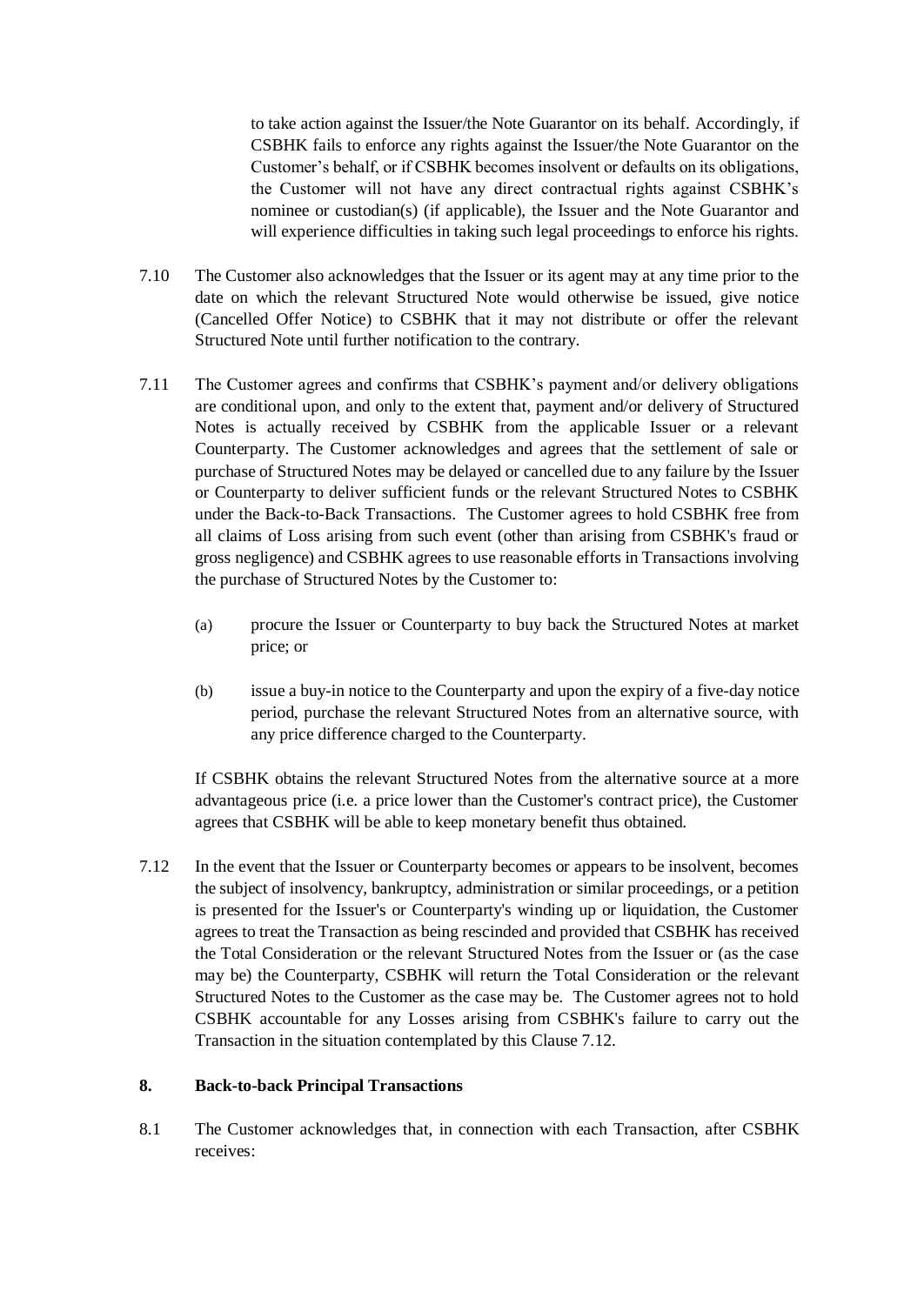- (a) a purchase order from a Customer, CSBHK will seek to subscribe for or, as the case may be, purchase Structured Notes from an Issuer or one or more Counterparties under one or more Back-to Back Transactions and then sell the same Structured Notes to the Customer; or
- (b) a sell order from a Customer, CSBHK will seek to purchase Structured Notes from the Customer and then sell the same Structured Notes to one or more Counterparties under one or more Back-to-Back Transactions.
- 8.2 The Customer acknowledges and agrees that:
	- (a) Under each Transaction, CSBHK is not an execution agent of, nor does it assume any agency duties or obligations towards, the Customer; CSBHK is not acting as a fiduciary for or an adviser to the Customer in respect of that Transaction.
	- (b) For each Transaction involving the purchase of Structured Notes by the Customer from CSBHK, on the settlement date, the Customer shall pay the Total Consideration in full to CSBHK, and subject to any other provisions of the Terms and Conditions, the Issue Documents or other documents, CSBHK shall credit into the Securities Account of the Customer such securities purchased in that Transaction simultaneously upon (or, if market practice differs, within such time as is usual under the market practice after) CSBHK's receipt of the Total Consideration in full.
	- (c) For each Transaction involving the sale of Structured Notes by the Customer to CSBHK, on the settlement date agreed for the sale of securities, the Customer shall make the delivery of such Structured Notes to CSBHK in the manner as CSBHK requires, and subject to any other provisions of the Terms and Conditions, CSBHK shall (after deducting any commissions, fees, levies, taxes and other charges) credit the net proceeds into the Securities Account of the Customer simultaneously upon or, if market practice differs, within such time as is usual under the market practice after CSBHK's receipt of the delivery of such Structured Notes in full.
	- (d) CSBHK is entitled not to settle a Transaction involving the purchase of Structured Notes by the Customer from CSBHK unless the Customer has made available to CSBHK cleared funds of an amount which is, in the opinion of CSBHK, sufficient to cover the relevant Total Consideration in full.
	- (e) CSBHK is authorized by the Customer to debit the Securities Account, the Settlement Account and/or any other account(s) of the Customer maintained with CSBHK or its Affiliates, and to transfer the monies and/or securities from the relevant account(s) of the Customer towards settlement of the Customer's payment and/or delivery obligations to CSBHK under a Transaction.
- 8.3 The Customer acknowledges that the representations, warranties and confirmations contained in the Terms and Conditions and Clause 4 above will be relied upon (i) by CSBHK in deciding whether or not to enter into Transactions with the Customer; and (ii)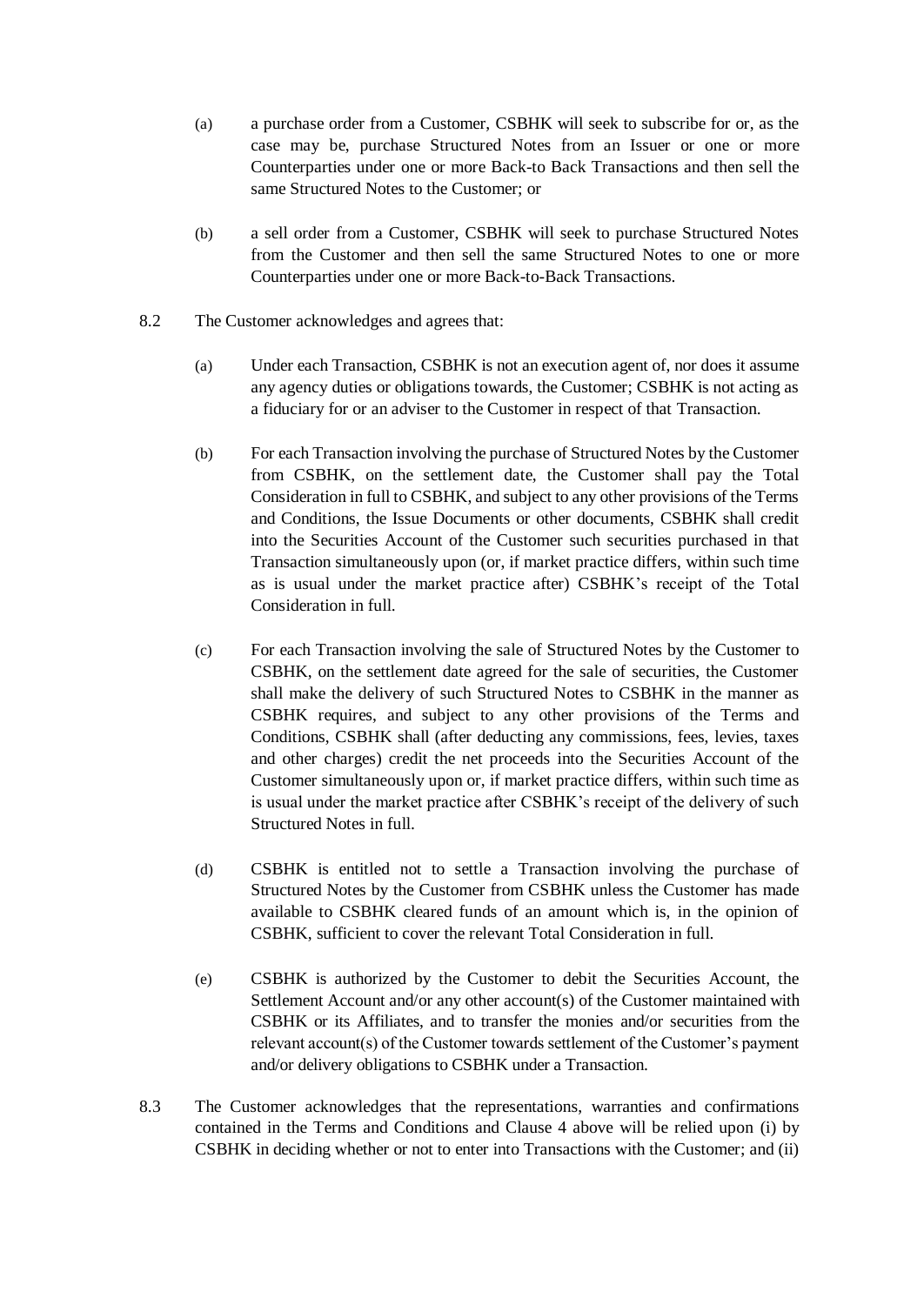by the Issuer or any other Counterparty selling the relevant Structured Note in deciding whether or not to enter into relevant transactions with CSBHK.

# **9. Maturity/Secondary Market**

- 9.1 The Customer understands that Structured Notes are designed to be held until expiry and that an Issuer may or may not provide daily market making arrangements for the Customer to sell back the Structured Note. The Issue Documents will specify the specific market making arrangement (if any) applicable to a Structured Note or a particular series of Structured Note. The Customer understands that even if the Issuer decides to provide market making arrangement, the actual sell back price could be much lower than the amount the Customer invested.
- 9.2 The Customer understands that if there is a physical settlement of the relevant linked asset upon maturity and:
	- (i) if the Structured Notes are held outside the clearing system and the Customer invested in the Structured Products through a distributor (that is, CSBHK); or
	- (ii) if the Structured Notes are held through the clearing system,

such linked asset will be delivered to CSBHK (or, where applicable, CSBHK's  $\text{custodian(s)}$ ) through the applicable clearing system, and  $\text{CSBHK}$  (or, where applicable, CSBHK's custodian(s)) will, upon receipt, credit such linked asset to the Customer's account with CSBHK.

# **10. Exclusion of Liability and Indemnity**

- 10.1 The Customer acknowledges that CSBHK will have no liability for any Loss directly or indirectly suffered by the Customer or any third party arising from or in connection with any Transactions or in respect of this Addendum (unless caused by CSBHK's fraud or gross negligence).
- 10.2 CSBHK has no duty to:
	- (a) verify the validity of ownership to any Structured Notes;
	- (b) ascertain the nationality of the Customer or to warn the Customer of any restrictions as to ownership (such as a person's age, nationality, citizenship, residence or domicile) of any Customer's Structured Notes or any Structured Notes CSBHK is instructed to purchase on behalf of the Customer; or
	- (c) advise the Customer of any regulatory or reporting requirements in respect of the holding of any Structured Notes.
- 10.3 The Customer shall indemnify CSBHK, its Affiliates and the Relevant Persons for all Losses incurred by any of them: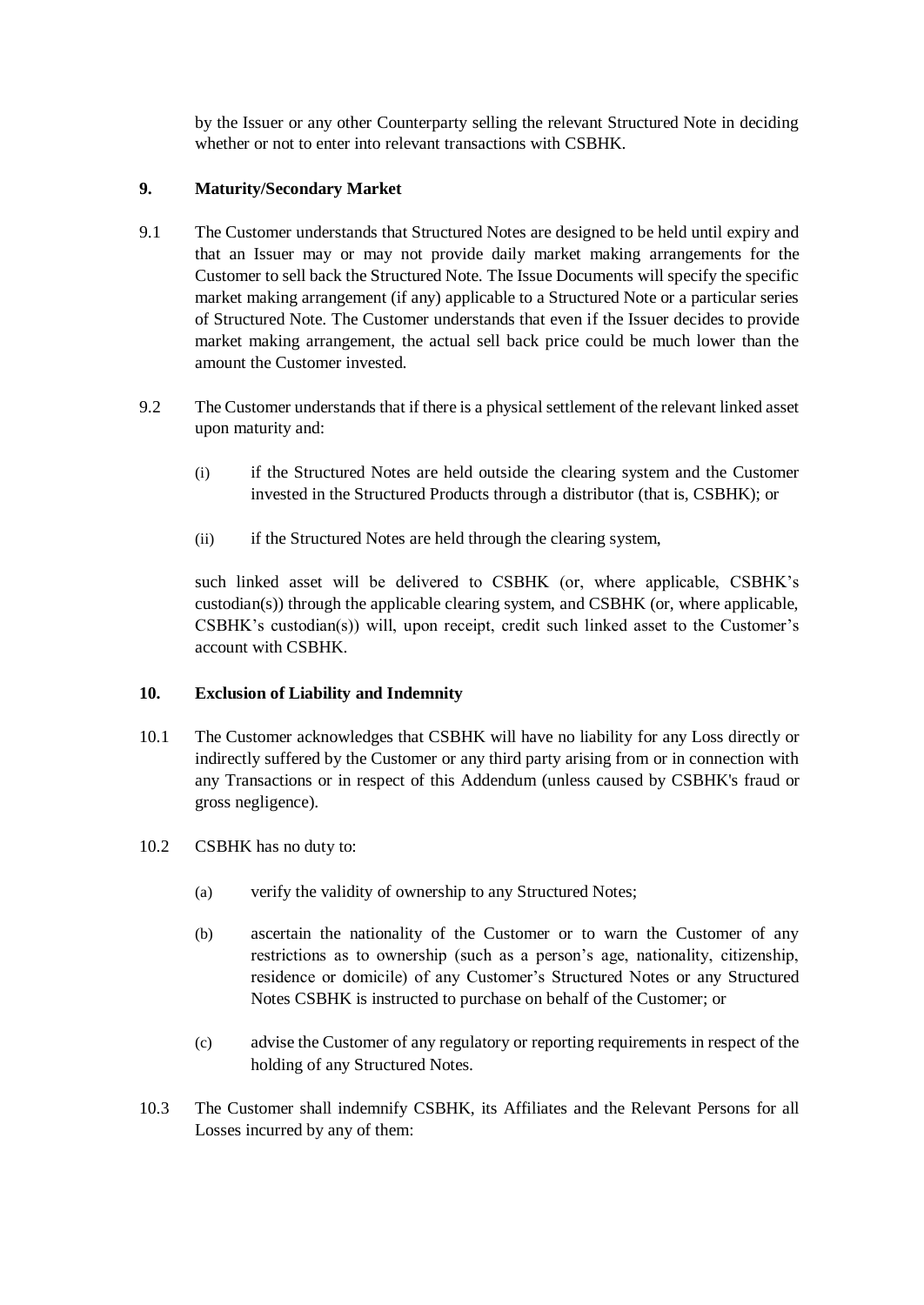- (a) in connection with each Transaction, including without limitation, any unpaid or late payment, interest on the subscription amount and any other costs and expenses incurred by CSBHK;
- (b) (whether directly or indirectly) as a result of CSBHK providing any services to the Customer in respect of this Addendum, including without limitation, any liabilities to indemnify its custodian(s) and any expenses and costs (including legal costs) which CSBHK, its Affiliates and the Relevant Persons may incur in connection with any instructions and/or orders given by the Customer; and
- (c) arising out of, or in connection with or based on any inaccuracy or breach of any representations, warranties or undertakings made by the Customer.

The Customer authorizes CSBHK to dispose or initiate a disposal through its nominee, of any Structured Notes held for the Customer to gather funds for covering any Losses incurred by CSBHK, its Affiliates and the Relevant Persons.

# **11. Customer Information/Personal Data**

- 11.1 The Customer acknowledges that he has been informed by CSBHK that in certain circumstances, CSBHK is required to disclose promptly certain Customer Information:
	- $\Box$ Obligations to Counterparties: to the Issuer, the dealer or any counterparties, to fulfill CSBHK's contractual obligations and to enable them to verify the identity of the persons purchasing the Structured Notes, to fulfill legal/regulatory requirements and to manage their exposures;
	- $\Box$ Service: to CSBHK's agents, data screening/processing service providers, other third party service providers and professional advisers, so that CSBHK can manage its risks, fulfill regulatory requirements and perform its obligations under the Agreement and this Addendum;
	- $\Box$ Management: to CSBHK's Affiliates, holding companies and auditors (external and internal) for internal control, audit purposes or client management purposes across the CITIC Securities Group.
- 11.2 The Customer further acknowledges and agrees that the judicial authorities, SFC, the SEHK, regulators, authorities or exchanges of other jurisdictions or the Central Securities Depositories may from time to time stipulate various requirements for disclosure or securities market supervision, and pursuant to such requirements, CSBHK may be required to disclose Customer Information to such bodies.
- 11.3 Notwithstanding anything contained in the Terms and Conditions, the Customer hereby authorizes CSBHK to (1) comply with such disclosure requirements set out in Clauses 11.1 and 11.2 above respectively as CSBHK deemed appropriate; and (2) without prior notice to or consent from the Customer, forward any of his Customer Information to any such parties and bodies in Hong Kong and elsewhere. The Customer understands and accepts that the obligations of CSBHK as set out in Clauses 11.1 and 11.2 above will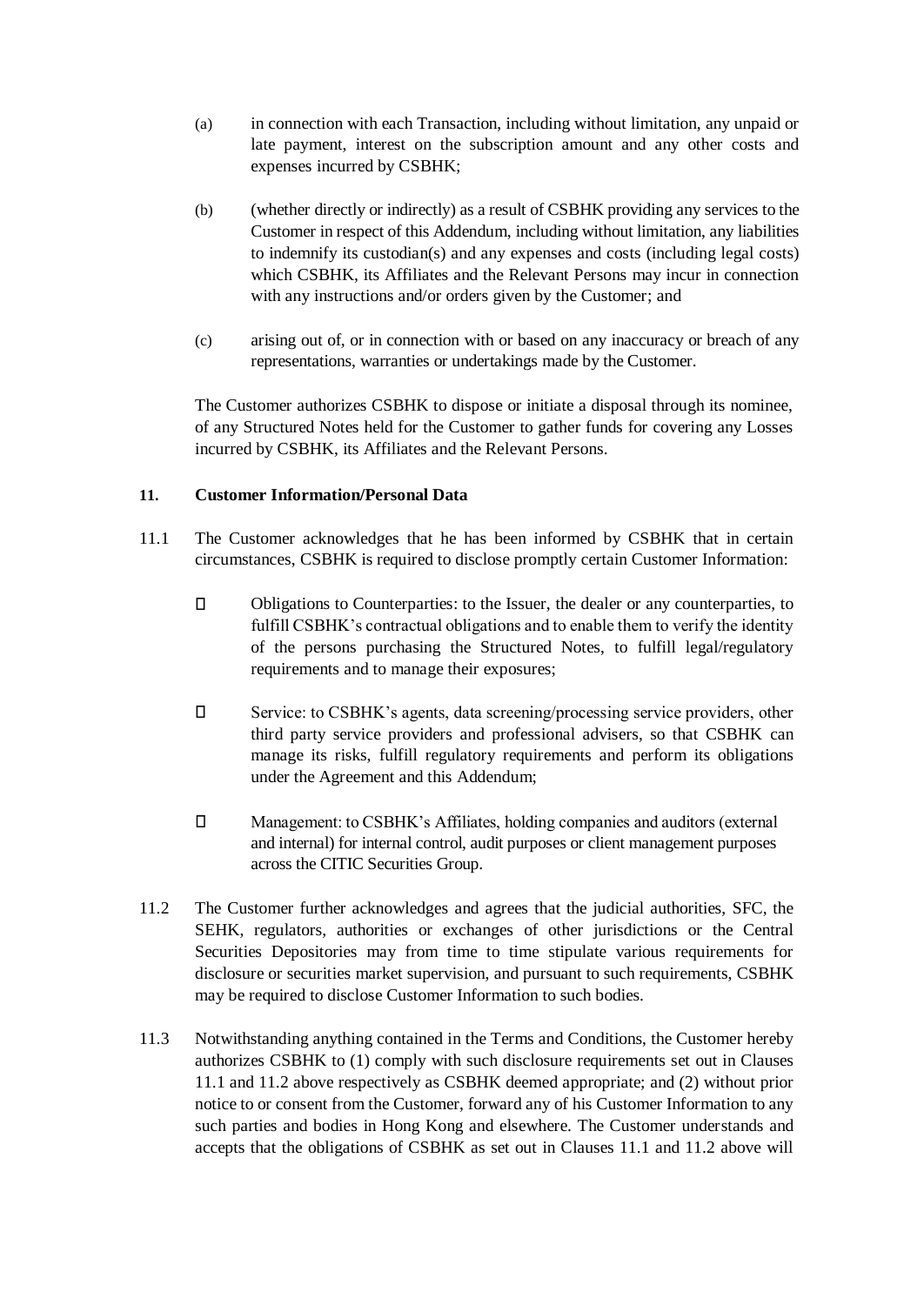continue even after the completion of the Transactions, the termination of the agreement between CSBHK and such parties and/or the closure of the Securities Account(s).

## **12. Force Majeure**

- 12.1 "**Force Majeure Event**" means any event occurring in Hong Kong or elsewhere, giving rise to a failure or delay in the performance of any duties or obligations under the Agreement, which arises from a cause beyond the control of the relevant party and which is not due, or substantially attributable, to any failure of that party to exercise due diligence to prevent such failure or delay, including, without limitation, any Act of God, calamity, war, civil war or strife, rebellion, revolution, insurrection, invasion, acts of a foreign enemy, hostilities (whether war has been declared or not), terrorism, fire, explosion, earthquake, tsunami, flooding, lightning or other adverse weather condition, strikes, industrial actions, government restrictions, exchange or market rulings, suspension of trading, computer breakdown, failure or malfunction of computer network, trading system, clearing system or communication system, malfunction of equipment, power failure, hacking, sabotage, restrictions on convertibility or transferability, requisitions, unavailability of Securities Account records or Securities Account, an actual or threatened debt moratorium (whether private or public), prohibition by new law or regulatory requirements, exchange controls, capital controls, break-up of currency or other restrictions occurring regionally, internationally or in the Customer's country of residence or in the country of any of the exchanges.
- 12.2 If either party is affected by a Force Majeure Event, the party affected shall promptly notify the other party of the nature and extent of the circumstances in question.
- 12.3 Notwithstanding any other provision of the Agreement: (i) CSBHK may suspend any Transactions and all rights and powers of the Customer thereunder in whole or in part; (ii) neither party shall be deemed to be in breach of the Agreement or otherwise be liable to the other party for any delay in performance or the non-performance of any obligations to the extent that the delay or nonperformance is due to a Force Majeure Event of which it has notified the other party; and (iii) if CSBHK in its sole and absolute discretion deems fit, the time of performance shall be extended by a period equivalent to the period during which performance of the relevant obligation has been delayed or failed to be performed.

## **13. Rights of Third Parties**

- 13.1 Except as expressly provided under Clauses 4.3 and 8.3, a person who is not a party to this Addendum has no right under the Contracts (Rights of Third Parties) Ordinance to enforce or enjoy the benefit of any of its terms of this Addendum.
- 13.2 The consent of any person who is not a party to this Agreement is not required to rescind or vary this Agreement at any time.

## **14. Governing Laws and Jurisdiction**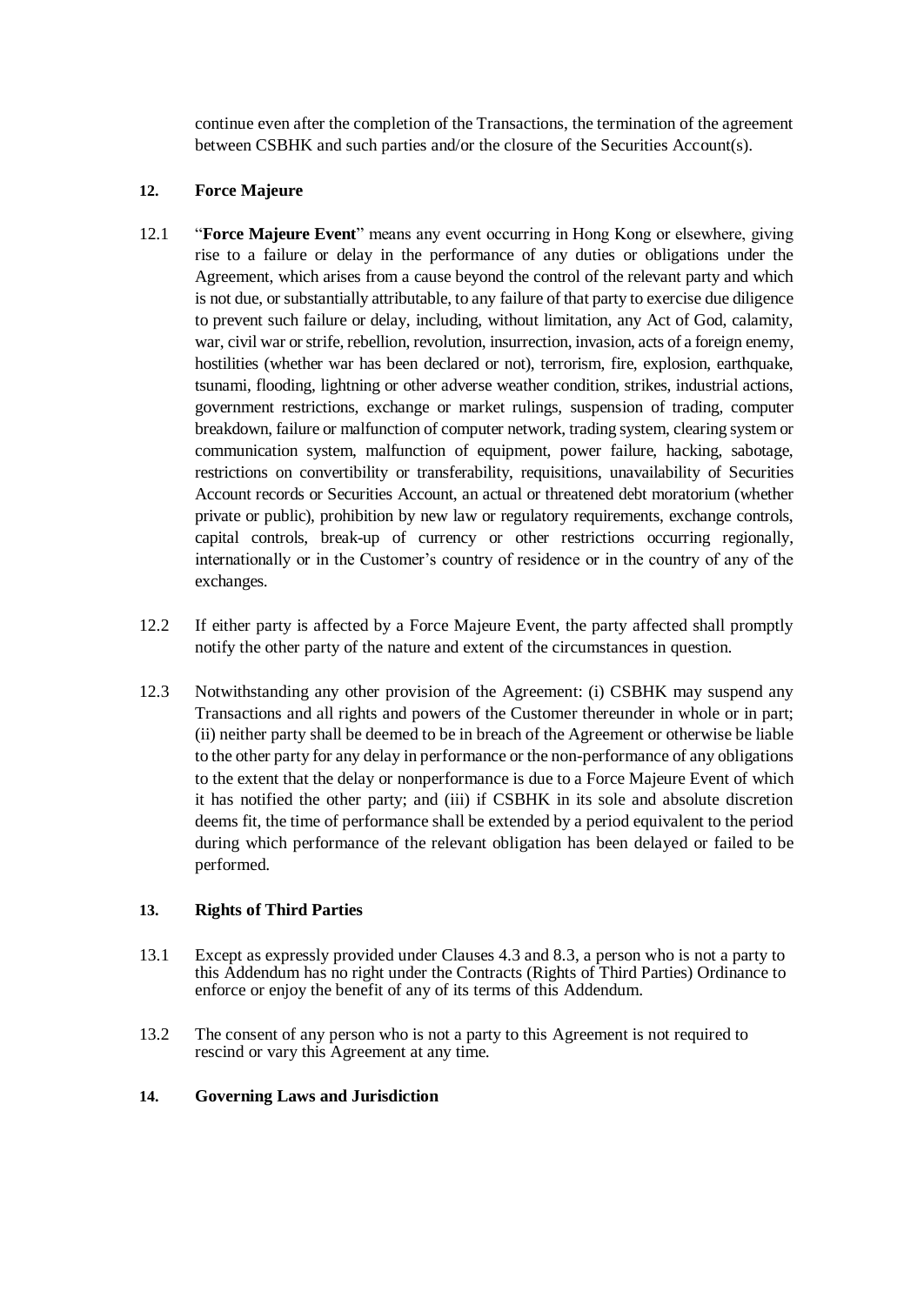14.1 This Addendum shall be governed by and construed in accordance with the laws of Hong Kong. The jurisdiction clause in the Terms and Conditions shall also apply to this Addendum.

# **15. Miscellaneous**

- 15.1 If any provision of this Addendum is deemed void, illegal or unenforceable by any law to which it is subject, it shall not affect the remaining provisions of this Addendum.
- 15.2 This Addendum shall prevail in the event of conflicts or inconsistency with the Terms and Conditions. In the event of inconsistencies between this Addendum and the Issue Documents and the Term Sheet, the Issue Documents and the Term Sheet shall prevail insofar as the inconsistency relates to the Issuer's terms and features of the Structured Notes.
- 15.3 Clauses 4, 10, 11, 14 and 15 of this Addendum shall survive the termination of this Addendum and the Agreement.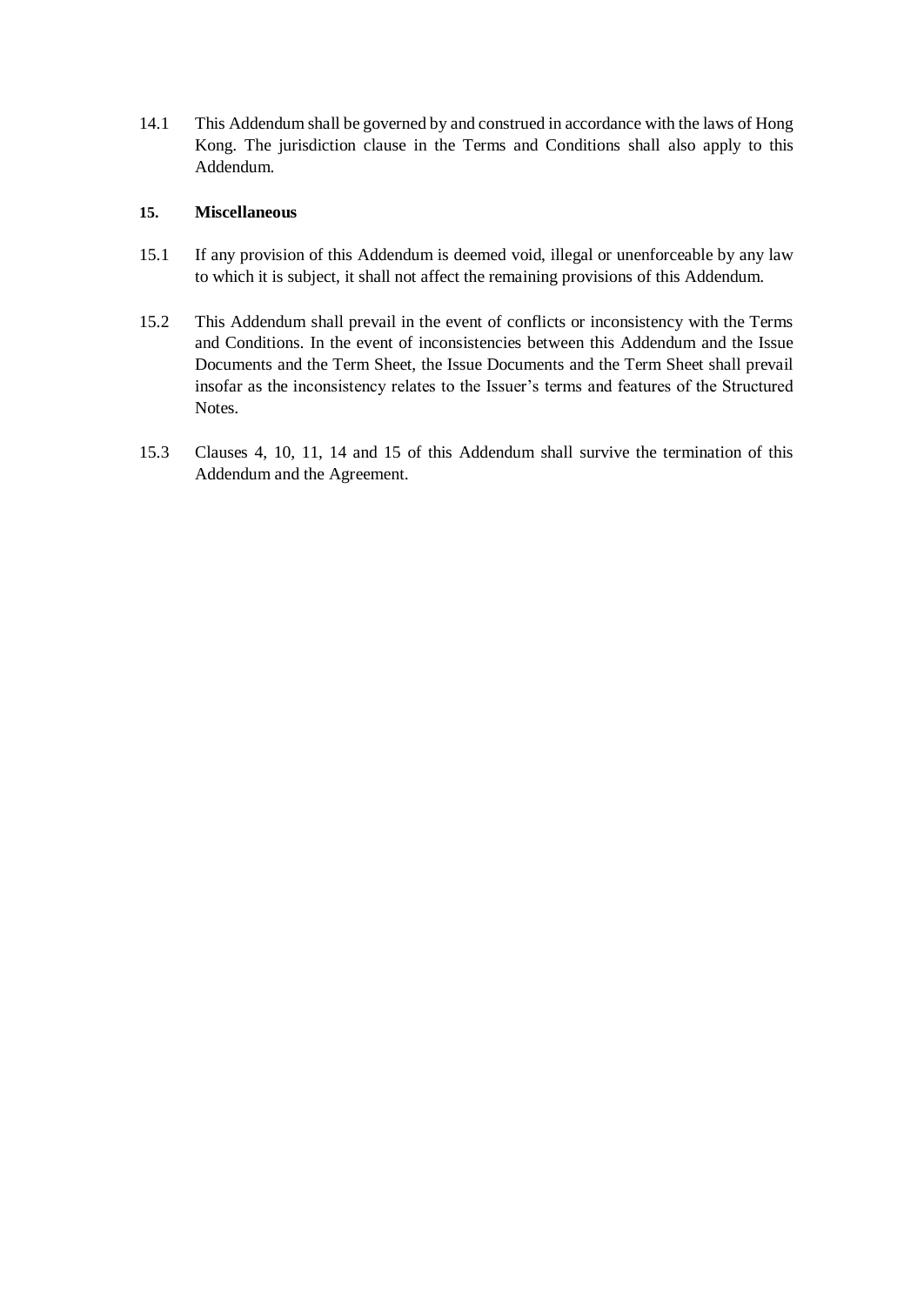# **SCHEDULE 1**

### **Risk Disclosure Statement – Structured Notes**

### **To: The Customer**

### **General**

- 1.1 This document contains important risk disclosures regarding any Transaction. This document is not intended to be exhaustive and cannot disclose all of the risks and other significant aspects of the Transactions. Your investment decisions should not be made solely on the basis of the risk factors disclosed in this document. The information contained herein cannot serve as a substitute for independent professional advice which is tailored to your specific investment objectives, investment experience, and specific circumstances.
- 1.2 The prices of securities fluctuate, sometimes dramatically, and the value of securities is affected by a wide variety of factors (such as interest rates, foreign exchange rates, credit spreads prices of equity, commodity or other instruments, index values or other reference rates, prices or values). In respect of off-exchange derivative products, it may be difficult to establish a fair price and determine your exposure to risk. The value of investments in any securities and any income that may be payable from such investments, can go down as well as up. In respect of any Transaction, it is possible that upon its maturity you may not receive the full amount of your original investment, and in some circumstances, you may lose the entire amount of your initial investment. You should only enter into a Transaction if you can afford to lose part of your investment or the entire amount which you have invested.
- 1.3 An investment in any derivatives transaction involves substantial risks, and is only suitable for investors who have sufficient knowledge of derivatives products and investment experience in the relevant financial markets. You should ensure that you understand the nature of all the investment risks in connection with any Transaction before you make a decision to enter into such Transaction.

You should consider carefully whether a Transaction is suitable for you in light of your investment experience, investment objectives, financial position, investment time horizon, risk tolerance level, liquidity needs, (if applicable) your view of the potential performance of the underlying assets, tax situation, diversification needs and other relevant circumstances. You should not deal in or utilize any products or services unless you have satisfied yourself of the foregoing.

1.4 You shall bear all risks involved in any Transaction, and CSBHK is not responsible and cannot be held liable for any loss or damage whatsoever and howsoever arising from any Transaction. By entering into any Transaction, you acknowledge that you will make your own assessment and rely on your own judgment in making the investment decision and accept any and all risks associated therewith and any loss or damage suffered as a result of any Transaction. In addition to the risks set out in the Terms and Conditions, you should fully understand the risks described below. To learn more, you can also refer to Investor and Financial Education Council's web-site via the following link:

[https://www.thechinfamily.hk/web/en/financial](https://www.thechinfamily.hk/web/en/financial-products/investment/structured-products/index.html)[products/investment/structured-products/index.html](https://www.thechinfamily.hk/web/en/financial-products/investment/structured-products/index.html)

#### **Key Risks**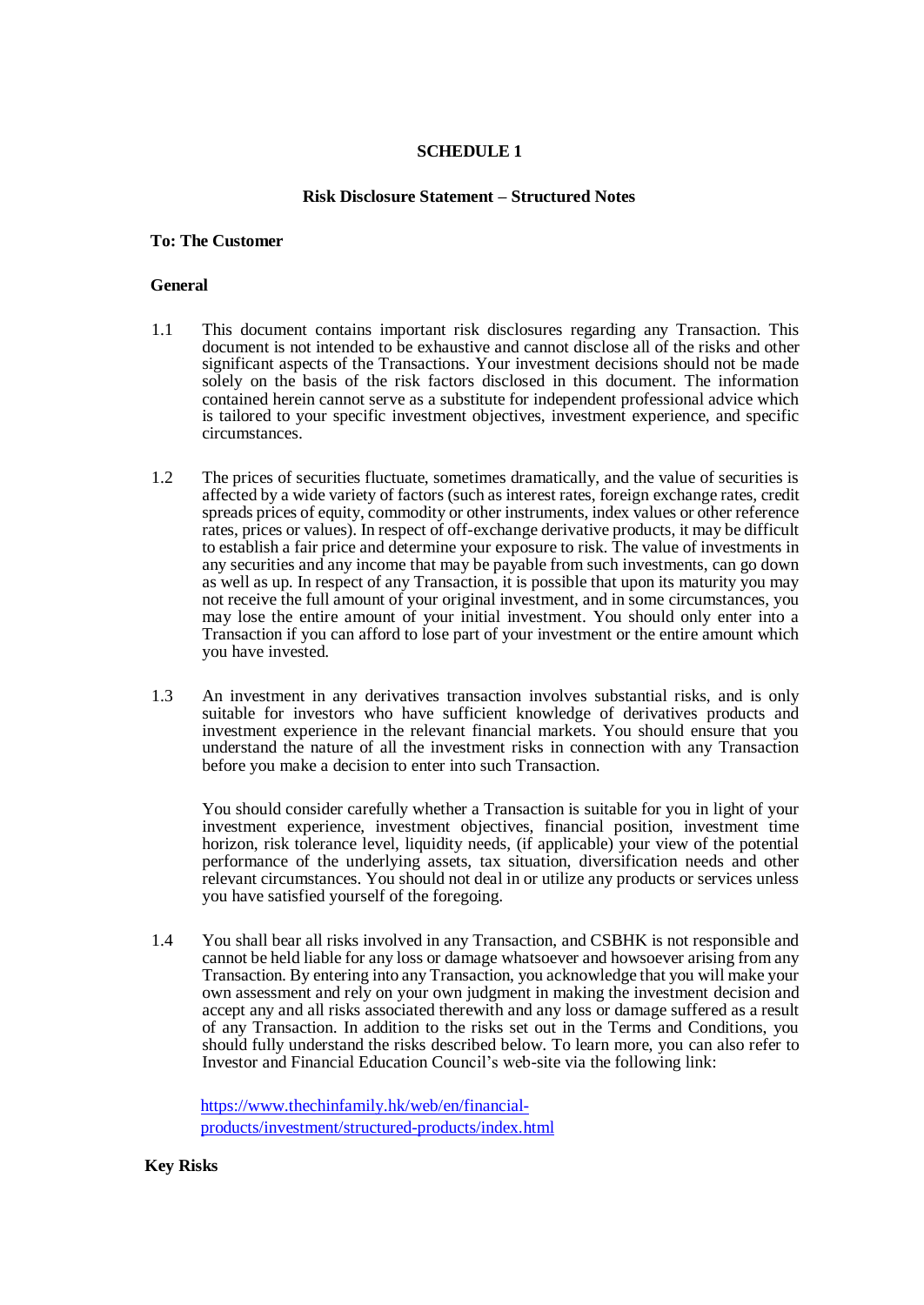## 2.1 Generally, Structured Notes involve the following risks:

Liquidity Risk - One common risk associated with Structured Notes is a relative lack of liquidity due to the highly customized nature of the investment. Further, the full extent of returns from the complex performance features is often not realized until maturity. The Issuer is often unable or unwilling to quote a secondary price. Structured Notes tend to be more of a buy-and-hold investment decision rather than a means of getting in and out of a position with speed and efficiency. Prospective investors must be prepared to hold a structured note for an indefinite period of time or until the maturity. If you need to withdraw your funds before the maturity date, the product may not be suitable for you.

Credit/Counterparty Risk - In addition to liquidity, one risk associated with Structured Notes is the credit quality of the Issuer and (if applicable) the Note Guarantor. Although the cash flows are derived from other sources, the products themselves are legally considered to be the issuing financial institution's liabilities. In the worst case, for instance in the case of bankruptcy or insolvency of the Issuer or the Note Guarantor, the structured note will become valueless, and the investor will assume loss of his or her entire investment, and all costs and charges are also irrecoverable.

Lack of Pricing Transparency – As there is no uniform standard for pricing, it is more difficult to compare the net-of-pricing attractiveness of alternative Structured Notes offerings than it is, for instance, to compare the net expense ratios of different mutual funds or commissions among brokerdealers. Many Structured Notes Issuers work the pricing into their option models so that there no explicit fee or other expense to the investor. On the flip side, this means that the investor cannot know for sure what the implicit costs are.

Market Risk – Risk may arise from market price movement of the underlying asset; for example, the value of a structured note may increase or decrease depending on the interest rates or performance of the Reference Basket. There can be no assurance that the structured notes will have higher return at maturity than the amount initially invested.

Settlement Delay - Settlement of sale or purchase of Structured Notes may not occur on the trade date or may not occur at all should the Counterparty with which CSBHK transacts under a Back-to-Back Transaction default or otherwise fail to satisfy its obligations.

Risk Arising from Derivatives – These products often involve embedded derivatives such as options. Risk often arises from such derivatives especially when they involve a short position.

No Deposit Protection - Such investments are not bank deposits and are not protected by any deposit protection scheme. They carry risks not normally associated with ordinary bank deposits and are generally not a suitable substitute for ordinary savings or time deposits.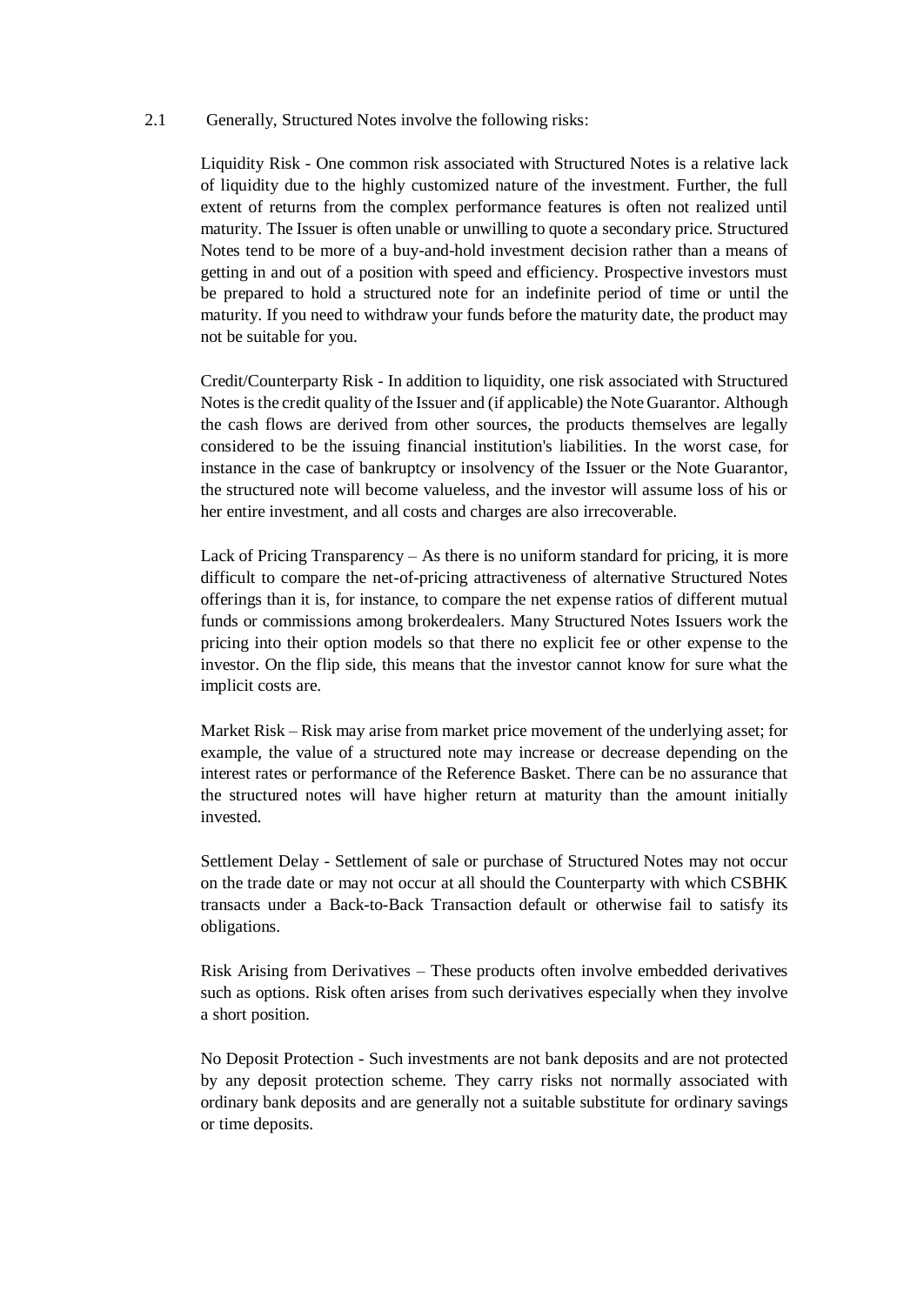Not covered by the Investor Compensation Fund – These products are not listed on any stock exchange. They are not covered by the Investor Compensation Fund.

No collateral – These products are not collateralized and are not secured on any of the assets of the Issuers.

Conflict of interest risk  $-$  The Issuer and/or its subsidiaries and affiliates may play different roles in connection with the Structured Note and their economic interests in each role may be adverse to the investor's interests in the product.

Early Withdrawal/Cancellation Risk - Any cancellation or withdrawal prior to the maturity date is subject to the consent of the Issuer, and investors may incur costs or losses which may result in receiving a lower return than expected, or even a negative rate of return, or an amount less than the principal amount.

Interest Risk - Where you hold the investment until the maturity date, the interest or yield on the investment may also be affected by movements in the relevant reference values of the underlying assets. The total return on the investment may be zero (not applicable to the structure with minimum or fixed interest rates) or significantly less than the return which might be obtained on a normal time deposit in the event of an adverse movement in the relevant reference values of the underlying assets. Please refer to the relevant product materials for details.

Capped Return – Your return under these instruments may be capped when they contain a call or knock out provision.

Reinvestment Risk (Applicable to the Structured Notes with callable feature only) - Structured Notes provide you with an opportunity to earn the indicated interest subject to the Issuer's right (but not the obligation) to early terminate the investment at any time, or at such time specified herein, as the case may be and return the principal amount and interest (if applicable). Hence, you will bear reinvestment risk; that is, you may not be able to purchase an equally rated investment with a similar structure at the same cost.

Gearing Risk (Applicable only to structured products with leveraged feature only) – Some structured products are leveraged and can change in value rapidly according to the gearing ratio relative to the underlying assets. You should be aware that the value of a structured product may fall to zero resulting in a total loss of your initial investment.

Risk of Resolution - Some jurisdictions (e.g. U.S.) have implemented resolution stay rules, under which a party dealing with their systematically important banks or their affiliates pursuant to certain qualified financial contracts are required to consent to the suspension of certain contractual rights (e.g. default rights and transfer restriction rights) it may have against such banks or their affiliates. Other countries have also implemented resolution provisions regarding their systemically important financial institutions. The general effect of these provisions is to allow regulatory authorities to attempt to minimize the impact of a failing institution on the broader economy and financial system. These types of provisions could allow the debt obligations of a bank, including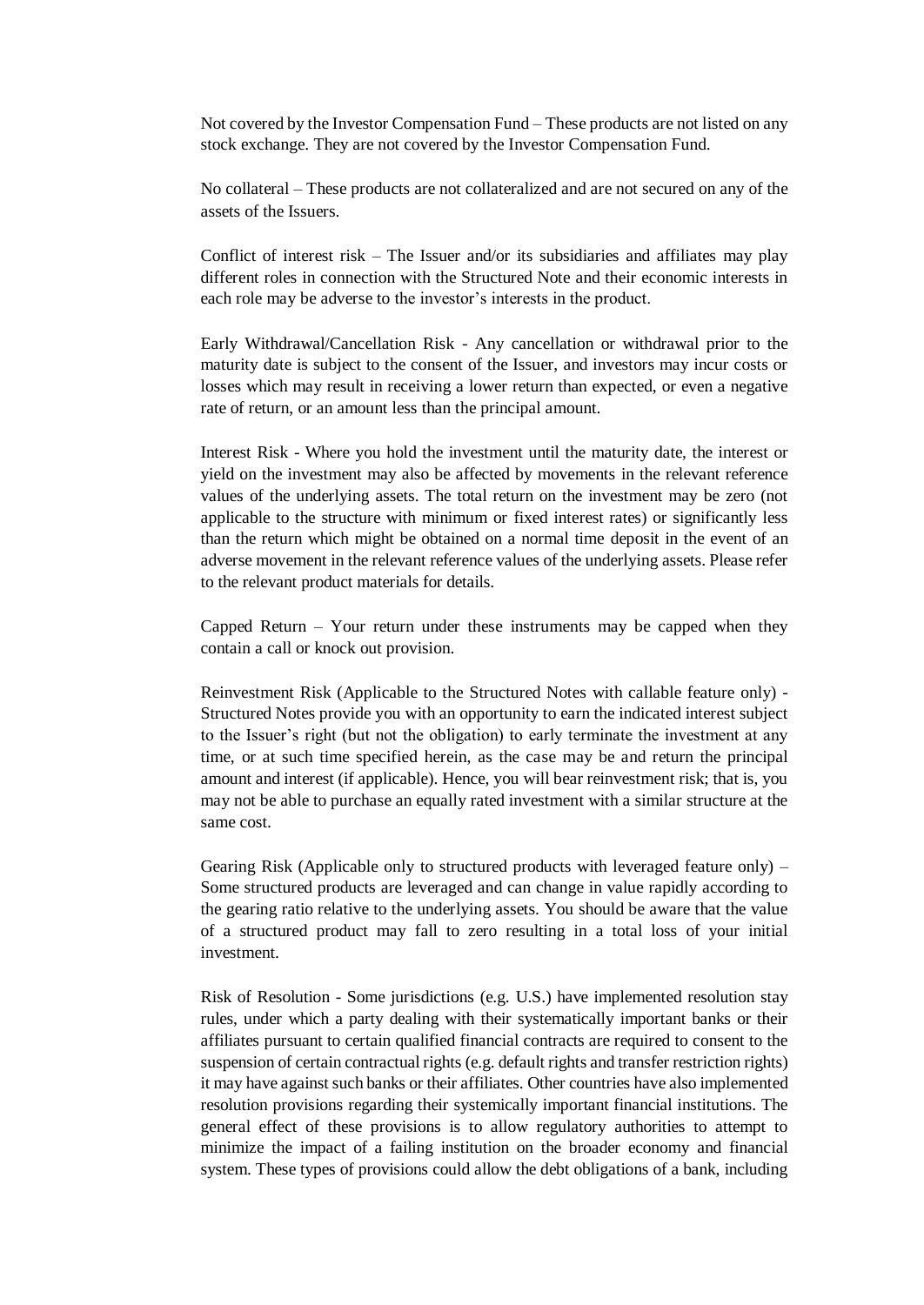its structured notes and warrants, to be restructured, written-down, transferred or converted to equity, potentially resulting in a loss to investors. Because these types of provisions may be exercised even if the bank is not in bankruptcy or has yet to default, they must be considered in addition to traditional issuer credit risk.

#### **Specific Products**

- 2.2 Structured Notes may include (without limitation) the following products, and, may, depending on their design and features be subject to additional risks other than those stated in paragraph 2.1 above:
	- (a) Currency Linked Investments (such as Dual Currency Investment)

Currency linked investments are a type of structured product where the amount of interest payable or the amount of principal repayable or the total return (or any combination) is to be calculated in whole or in part by reference to changes in a currency exchange rate, or where the interest on the deposit may be paid in a different currency. Currency linked investments carry risks not normally associated with ordinary bank deposits and are generally not a suitable substitute for ordinary savings or time deposits. They are not bank deposits and are not protected by any deposit protection scheme.

Currency linked investments are speculative and are not appropriate if you are not willing or able to accept the risk of adverse movements in the reference value. The return on a currency linked investment will be dependent, to at least some extent, on movements in the reference value. Before deciding to place a currency linked investment, you should be familiar with the relevant reference value and understand the effect that movements in that reference value will have on the return on the currency linked investment. The relevant reference value may be affected by a wide range of factors including national and international financial and economic conditions and political and natural effects. The effect of normal market forces may at times be countered by intervention by central banks and other bodies. At times, currency exchange rates, and prices linked to such rates, may rise or fall rapidly. Exchange controls or other monetary measures may be imposed by a government, sometimes with little or no warning. Such measures may have a significant effect on the convertibility or transferability of a currency and may have unexpected consequences for a currency linked investment. Please note that past performance of a reference value is not necessarily a guide to its future performance.

Where a currency linked investment is described as "principal protected" (where the principal in currency linked investment is described as repayable only in the original currency of deposit), it means that only interest or yield on the deposit may be affected by movements in the relevant reference value and that the principal amount deposited will be repayable in full at the end of the deposit period. Subject to the next sentence, the total return on a principal protected currency linked investment cannot be negative (when measured in terms of the currency of the original deposit), but may be zero or significantly less than the return which might be obtained on a normal time deposit in the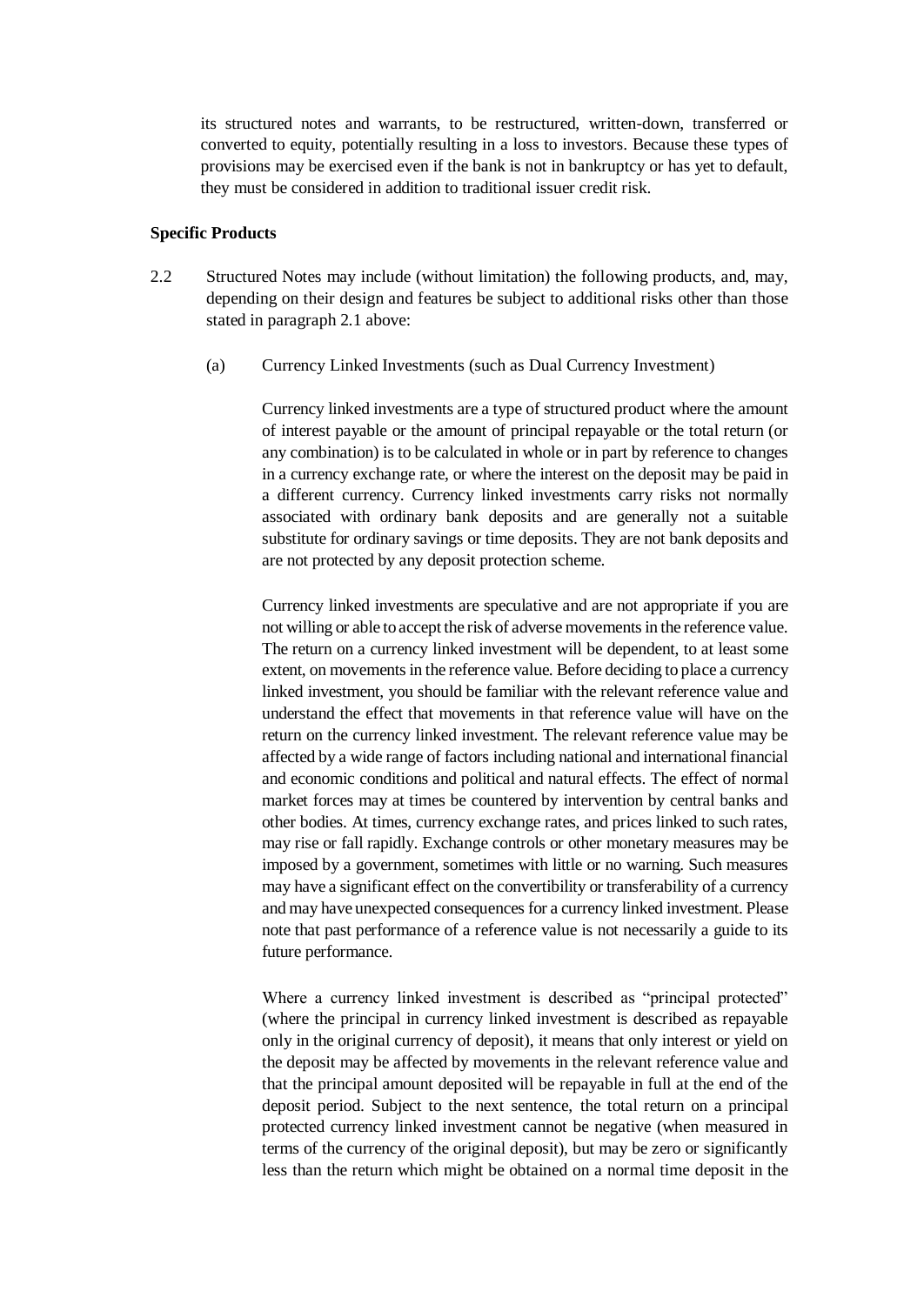event of an adverse movement in the relevant reference value. Where a principal protected currency linked investment is repaid prior to its scheduled maturity date, the adjustment made by reason of early repayment may result in a negative return. Currency linked investments cannot generally be cancelled or withdrawn prior to the agreed maturity date without the consent of the Issuer. If the Issuer does consent to an early withdrawal, it will be a condition of such consent that the investor shall be responsible for any cost and loss suffered by the Issuer by reason of the early withdrawal. Any cost and losses suffered may include the cost of unwinding a hedging position taken by the Issuer to cover the currency linked investments, and may result in a lower rate of return than might be expected, or even a negative rate of return. This type of product is not bank deposit and is not protected by any deposit protection scheme; if the Issuer becomes insolvent, you would lose all sums invested.

#### (b) Rate Linked Investments

Rate linked investments ("**Rate-Linked Investments**") are a type of structured investment product where the amount of interest payable or the amount of principal repayable or the total return (or any combination thereof) is to be calculated in whole or in part by reference to changes in a specified interest rate or index. In addition, certain types of Rate-Linked Investments may be extended beyond, or terminated prior to, the maturity date, in whole or in part.

### (c) Credit Linked Notes

Credit linked notes are a type of structured product where, upon the occurrence of various agreed events (each a "**Credit Event**"), the amount of principal repayable or the amount of interest payable (or both) is to be calculated in whole or in part by reference to the value of a specified obligation (such as a security or debt instrument) of a specified reference entity ("**Credit Linked Investments**"). In addition, certain types of Credit Linked Investment may incorporate an additional component to enhance the interest payable. In such cases, the interest payable may be calculated in whole or in part by reference to changes in interest rate, currency exchange rate, or some other specified rate, price or index. Credit Linked Investments are principal-at-risk investments. Such investments are not bank deposits and are not protected by any deposit protection scheme. They carry risks not normally associated with ordinary bank deposits and are generally not a suitable substitute for ordinary savings or time deposits. These products are speculative and are not appropriate if you are not willing or able to accept the risk of the occurrence of a Credit Event, the risk of adverse movements in the value of the reference obligation, or the risk of adverse movements in the reference rate.

You are subject to the credit risk of the reference entity. If a Credit Event occurs, the Credit Linked Investment will mature early and the Issuer's obligation to repay the Credit Linked Investment will be replaced by the obligation to pay an early redemption amount which may be less than the principal amount of the Credit Linked Investment and may be as low as zero. You should not transact these products unless (1) you are familiar with the reference entity and the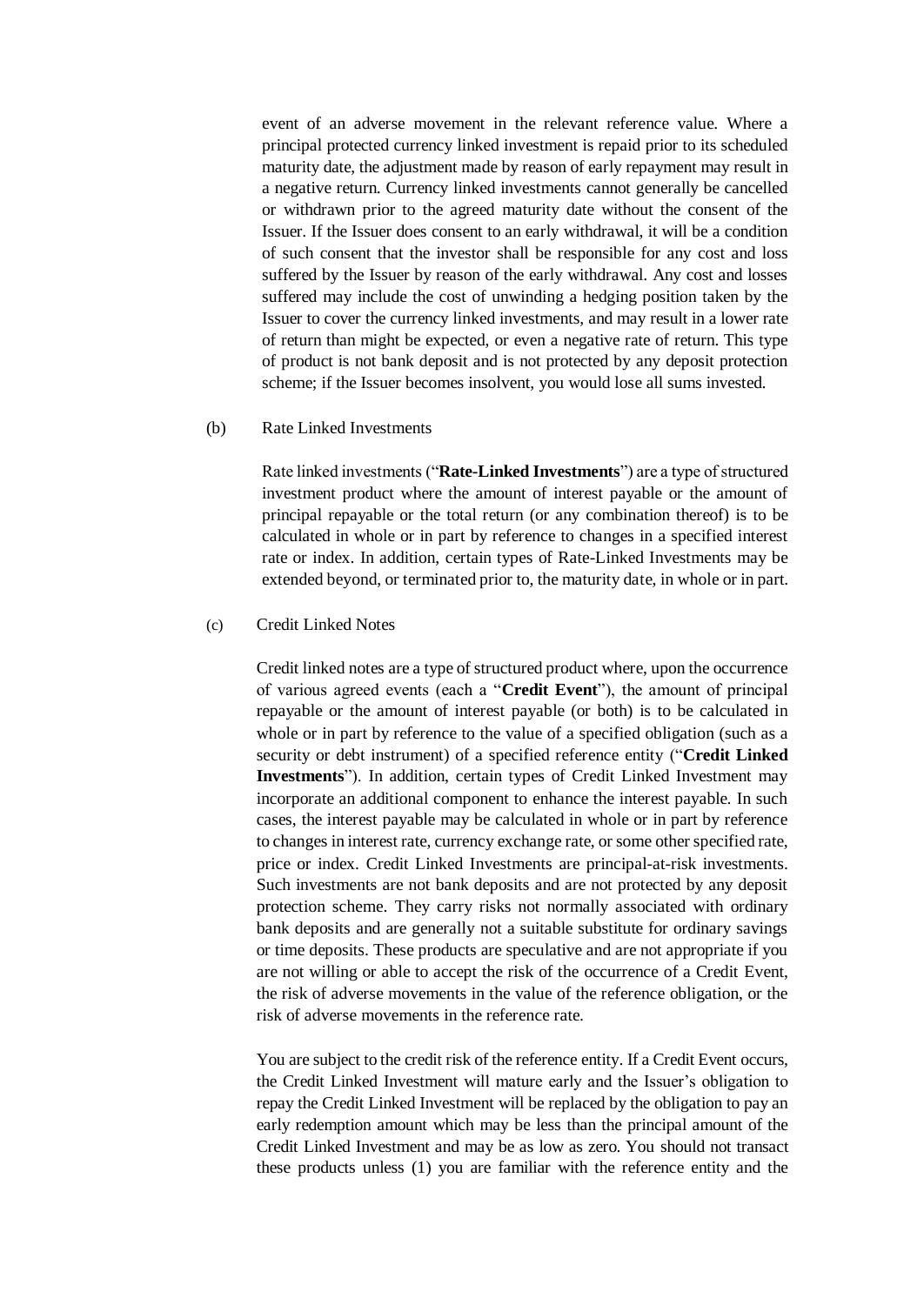reference obligation and (2) the linkage of your rights to the reference entity and the reference obligation conforms to your own independent view of how the reference entity and the reference obligation will perform.

CSBHK and its Affiliates may have entered into and in the future may enter into transactions and agreements with the reference entity, their holding companies, their subsidiaries or other companies in their group. CSBHK and its Affiliates may have under such agreements the ability to accelerate payment obligations or call an event of default or take other action which may result in the occurrence of a Credit Event with respect to the reference entity or their subsidiaries. CSBHK and its Affiliates may have positions in the reference obligation or in other securities issued by the reference entity.

If the Credit Linked Investment has an additional component where the interest payable is calculated in whole or in part by reference to changes in the reference rate, you take additional risk on the movements of the reference rate. The reference rate may be affected by a wide range of factors, including national and international financial and economic conditions and political and natural events. The reference rate (such as currency exchange rate and interest rate) may not be predictable and, at times may rise or fall rapidly.

#### (d) Equity-linked Notes

Equity-linked notes may be viewed as combining a debt instrument with an option that allows a bull (rising), bear (falling) or range bet. The return on an equity-linked note is usually determined by the performance of a single security, a basket of securities or an index. A bull equity-linked note combines a traditional deposit with the premium received from writing a put option on the chosen securities. If the value of these securities falls to a level less than the strike price minus the premium received, the buyer will suffer a loss. The maximum potential loss could be the entire capital sum. A bear equity-linked note combines a deposit with the premium received by selling a call option on the chosen securities. Upon maturity, the amount that the Issuer of a bear equity-linked note will repay the investor depends on the strike price and the market value of the securities at maturity. Buyers of a bear equity-linked note must feel comfortable with the risk of losing the entire capital invested, in the event that the market value of the securities is above the strike price. A range equity-linked note combines a traditional deposit with the premium received by selling both a put option and a call option on the chosen securities. You should also note that the return on investment of an equity-linked note is predetermined, so that even if your view of the direction of the underlying market is correct, you will not gain more than the specified amount. You should also note that there is no guarantee that you will derive any return on your investment in an equity-linked note. In addition, there is usually no active secondary market for outstanding equity-linked note issues.

### (e) Index-linked Notes

The return on index-linked notes will be dependent on movements on the underlying index which is calculated by reference to the index's underlying securities or other instruments, therefore, the performance of the index-linked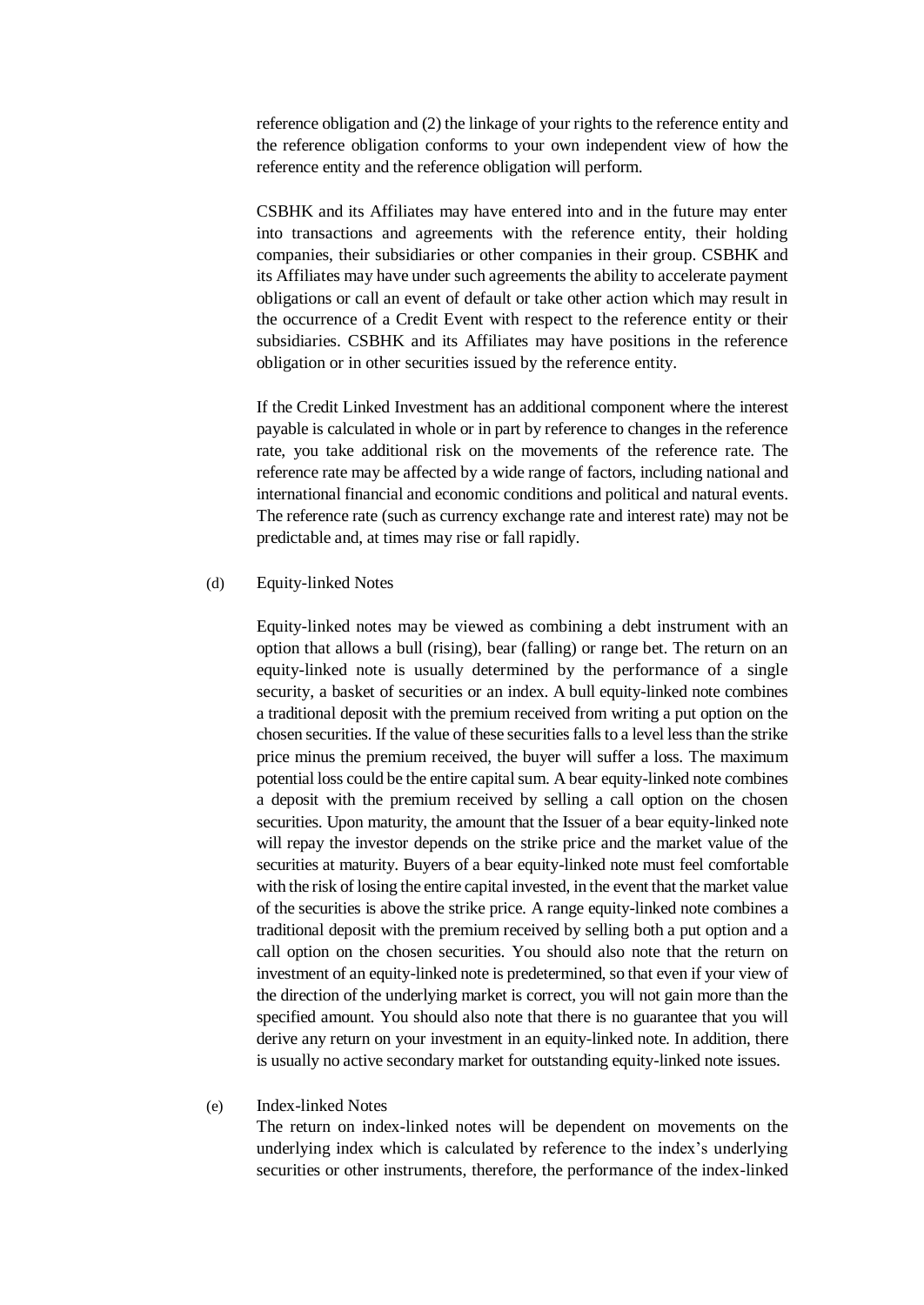investment will depend heavily on the performance of the underlying securities or instruments of the index. The index-linked note is subject to the risks associated with those underlying securities or instruments.

Please note that there may be a material change in the formula or method of calculation of the index and in the event where the index is not calculated or announced by the index sponsor, the Issuer may make determination or calculation of the index in accordance with the terms of the index-linked investment. You should also note that an index-linked note is not sponsored, endorsed, sold or promoted by the index or the index sponsor and no index sponsor makes any representation whatsoever, whether express or implied, either as to the results to be obtained from the use of the index and/or levels at which the index stands at any particular time on any particular date or otherwise.

## (f) Bond-Linked Notes

Under a bond-linked investment, an investor may potentially earn an enhanced yield by taking a view that the underlying bond will not fall below a certain price. Bond-linked notes are issued by financial institutions and investors are exposed to the Issuer's credit risk and also the risk of the underlying bonds. Unwinding of bond-linked notes prior to expiry may result in losses. Investors will also be subject to the risk of the fluctuation in the prices of the underlying investment and may result in substantial loss of the original investment. Investors will be assuming the price risk of the underlying bond relative to the strike price if the bond-linked notes result in bond delivery upon maturity. Investor should not purchase any bond-linked notes unless they are able to bear a total loss of the investment.

#### (g) Capital Protected Products

Structured Notes with a capital protection component often consist of an option combined with a fixed income instrument (e.g. a bond). The capital protection component is provided by the bond and determines how much is paid out as a fixed sum when the structured investment matures. You should note that the capital protection can be well under 100 percent of the capital invested, depending on the product. The capital protection is also linked to the nominal value rather than the issue price or the secondary market price. Capital protection does not therefore mean 100 percent repayment of the purchase price for all products. The option component determines how and to what extent the buyer benefits from price movements in the underlying asset. In other words, it establishes the buyer's potential return above the capital protection component. The risks this component entails correspond to those of other options or option combinations. Depending on the underlying asset's market value, it can expire without value. The market value of a structured investment can fall below the level of its capital protection, which can increase the potential loss on a sale before maturity. In other words, capital protection is only available if the buyer holds the structured investment until maturity. This type of product is not bank deposit and is not protected by any deposit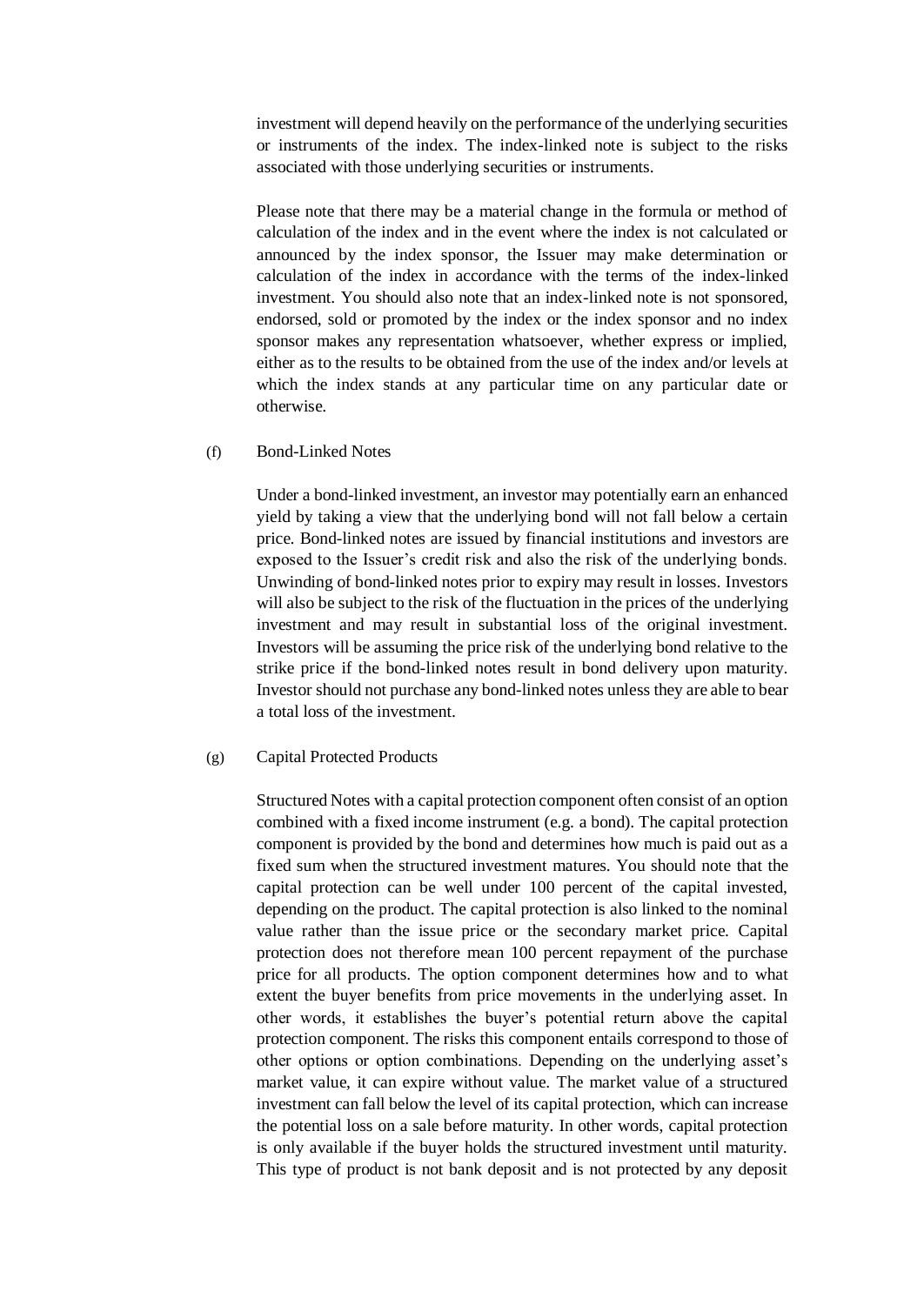protection scheme; if the Issuer becomes insolvent, you would lose all sums invested.

(h) Leveraged Notes

Leveraged notes have amplified exposure to the underlying asset(s) both on the upside and the downside, i.e. enhances upside returns but also magnifies losses on the downside, and as such contains higher risk than investing in the underlying asset(s) directly. Leveraged notes are issued by financial institutions and investors are exposed to the issuer's credit risk and also the risk of the underlying asset(s). Unwinding of leveraged notes prior to expiry may result in losses. The maximum loss is the entire investment amount if the issuer defaults or the value of the underlying asset(s) drops below the strike price.

- 2.3 There are special features associated with participations:
	- (a) No Legal Title

In certain circumstances you may acquire an entitlement to receive amounts of money as a result of CSBHK having acquired an instrument (for instance, in circumstances where CSBHK has acquired a debt instrument with a certain principal value and you only wish to participate in an amount representing less than that principal sum). You will not, however, have any entitlement in respect of the instrument itself. Accordingly, you will not be registered as the holder of the relevant instrument (or any part thereof) or, where the instrument is held to bearer, you will not retain custody of the instrument (or any part thereof).

(b) Limited Rights of Action

In these circumstances, you will have no direct right of action against the issuer, drawee/payer, endorser or guarantor or any other related party of the instrument upon any default of any such party.

(c) Liability Only to Account for What is Received

CSBHK's obligation to pay any principal or other amount to you on maturity will only arise if, and to the extent that, payment of principal or such other amount is actually received by us from or on behalf of the Issuer of the relevant instrument.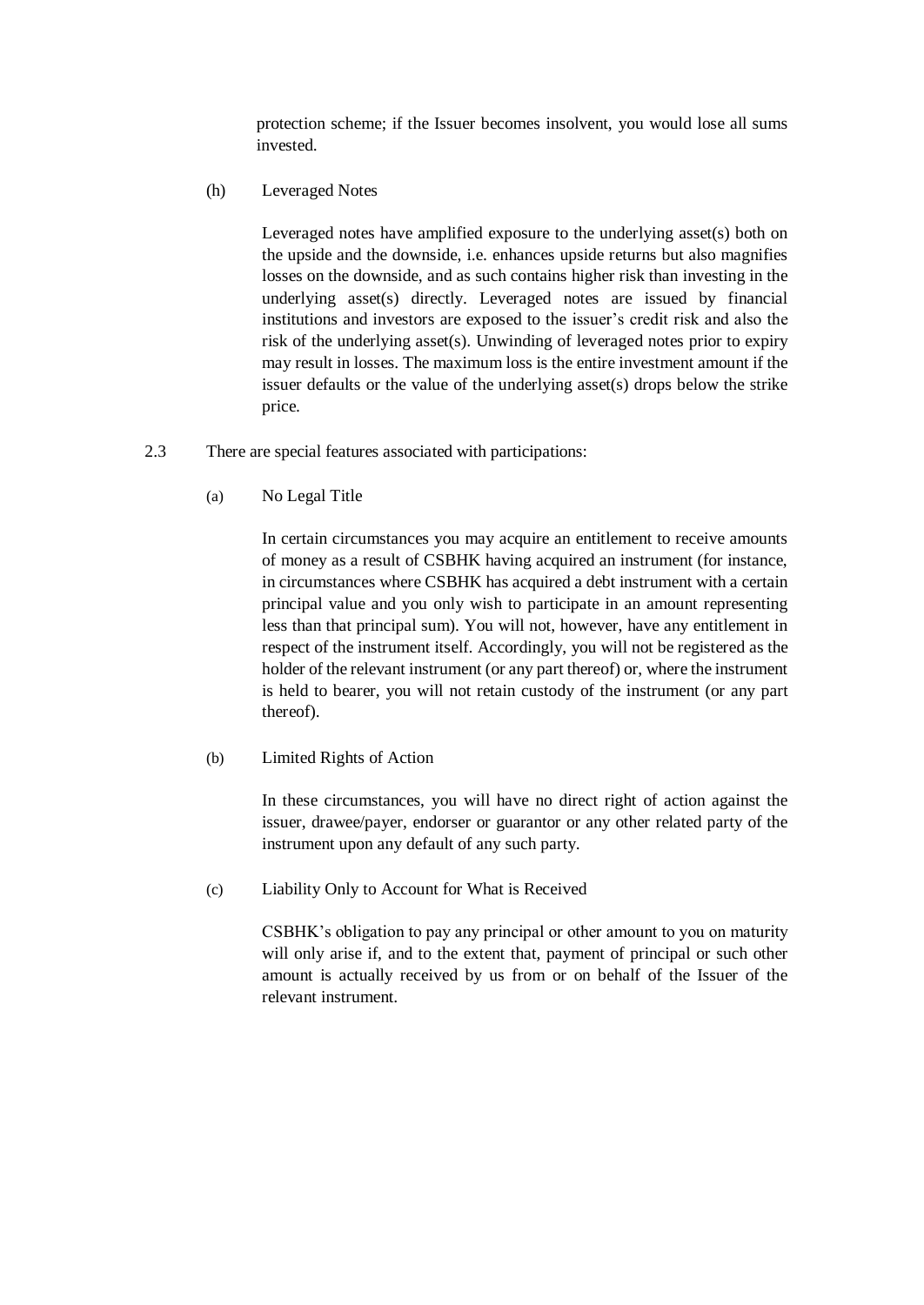

## 結構性票據交易相關之附錄

本附錄適用於中信証券經紀(香港)有限公司(「中信証券經紀香港」)代表客戶進行的所 有結構性票據交易。

### **1.** 定義和解釋

1.1 在本附錄中,除文意另有所指外,以下詞語和字串具有以下含義: 「背對背交易」是指就一項交易而言,與主事人對主事人交易或與適用的發行人 和/或一個或多個交易對手進行的交易,並且在中信証券經紀香港全權酌情決定 下,是必要的以便履行其在該交易項下的義務;

「基礎章程」是指發行計畫的基本發行章程;

「中央證券存管處」是指 Euroclear、Clearstream 或其他中央證券存管處(視情況 而定);

「交易對手」指與中信証券經紀香港按照背對背交易模式進行買賣結構性票據 (視情況而定)交易的第三方(客戶或發行人除外);

「《操守準則》」是指《證券及期貨事務監察委員會持牌人或註冊人操守準則》;

「中信証券集團」是指中信証券股份有限公司、中信証券國際有限公司、CLSA B.V.、中信証券經紀香港及(如適用的話)他們的子公司和聯屬公司;

「客戶信息」是指(i)關於客戶及其授權人員和受益人的身份和(如適用的話)個 人私隱的信息;(ii)客戶填寫的反洗錢認證表格以及中信証券經紀香港在進行客 戶盡職調查過程或審查過程中獲得的所有信息和文件;及(iii)記錄中信証劵經紀 香港代

表客戶進行的交易或中信証劵經紀香港提供的服務的結單及資料;

「《清盤及雜項條例》」是指香港法例第 32 章《公司(清盤及雜項條文)條例》及 相關修訂;

「資深法團專業投資者」是指屬於香港法例第 571D 條《證券及期貨(專業投資者) 規則》第 3 條中提及並且由中信証劵經紀香港按《操守準則》第 15.3A 段所載要 求及 15.3B 段所載程序而評定的實體;

「機構專業投資者」是指屬於《證券及期貨條例》附表1第1部第1條中「專業 投資者」定義第(a)至(i)段所指的實體;

「發行文件」是指基礎章程或代表發行人為結構性票據編制的發售通函、定價補 充函或其他相關披露文件;

「發行人」是指根據一個發行計畫或其他方式發行結構性票據的發行人;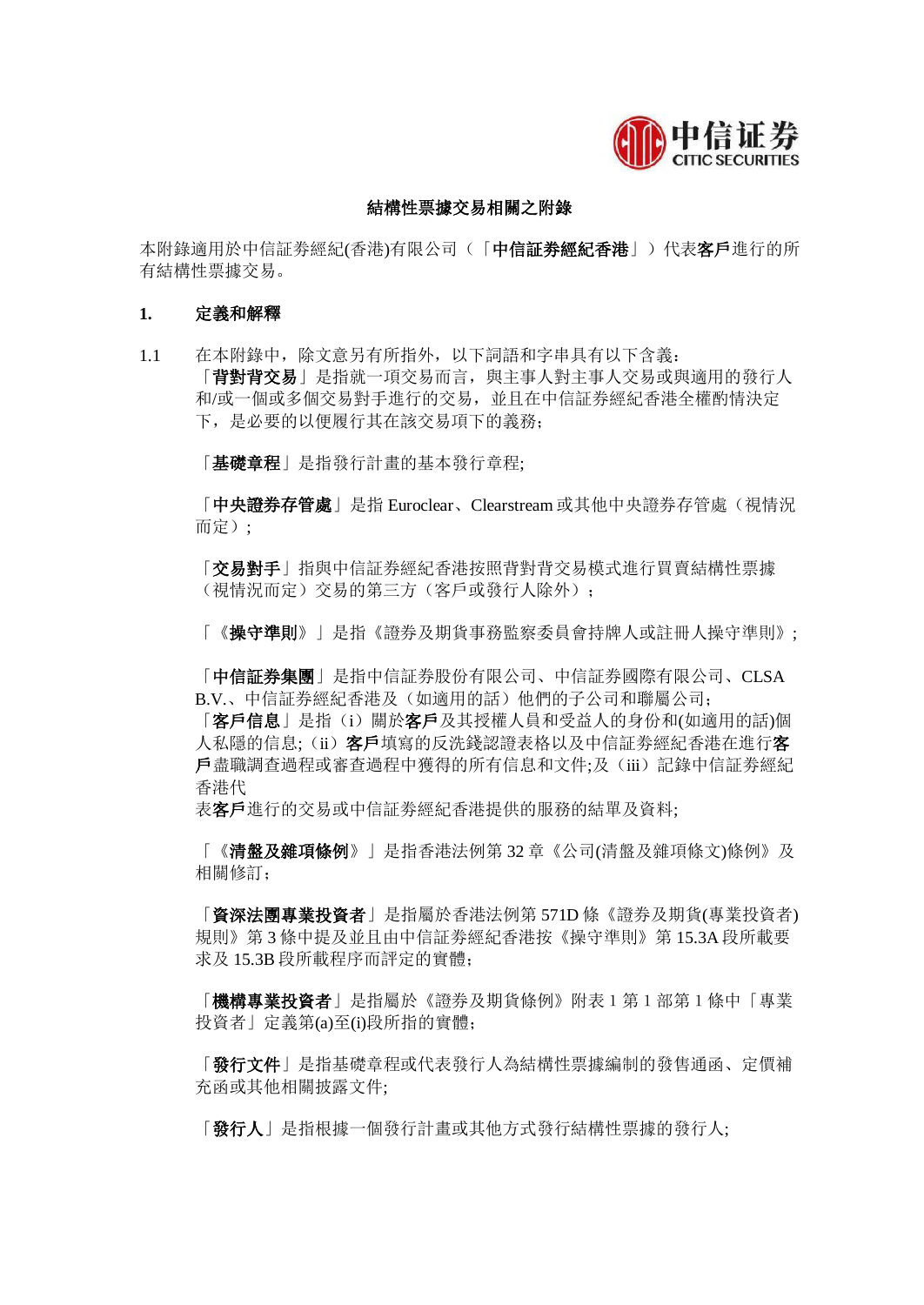「**票據保證人**」是指保證在結構性票據到期和應付款時準時支付所有金額而提供 擔保的實體;

「發行計畫」是指發行人將不時發行結構性票據或一系列結構性票據的標準化計 畫及其相關之修訂、重述、補充和/或更新;

「《風披聲明》」是指本附錄附表 1 中的《風險披露聲明》;

「受限人士」是指(i)美國人;(ii)美國公民;(iii)美國稅務居民;(iv)為 FATCA 目的而指定的美國人;(v)由美國人控制的外國人;(vi)代表美國人或 與美國人一起行事的外國人;(vii)非美國合夥企業, 非美國信託或類似的透明 非美國實體中的任何屬於是美國人、美國公民或美國稅務居民的合夥人、受益人 或所有人;或(viii)居住、成立或位於在發行文件中所列的任何受限國家或地區 並因其居住地/國籍/地點/住所/居籍/註冊成立地點或其它原因而不獲准投資於 有關結構性票據的實體/人士;

「結構性票據」是指與債務、股權(包括對沖基金、互惠基金)、外匯、利率或 信貸表現掛鈎(並可能含觸價生效機制或觸價失效特點或其他結構性期權)的任 何證券、存款和其他類似工具;

「總代價」是指客戶就進行購買結構性票據交易需要繳付的購買價以及如適用的 話,佣金、征費、印花稅、其它稅項和客戶應就交易支付的其他費用和支出;

「交易」是指客戶與中信証券經紀香港進行的一項或多項結構性票據交易;及

「美國人」 不時修訂的 1933 年《美国证券法》下述頒布 S 规例所賦予的定義。

- 1.2 表示單數的詞語應包括複數,反之亦然;表示任何性別的詞語應包括所有性別。
- 1.3 客戶同意並認同結構性票據屬於《證券買賣條款》或《證券買賣條款》(專業投 資者-機構)(每個,「《證券買賣條款》」)中定義的「證券」,因此涉及結構 性票據的任何交易均按照《證券買賣條款》、本附錄(作為補充)和(如適用) 客戶與中信証劵經紀香港間的其它相關協議而進行。
- 1.4 附表構成本附錄的一部分,其效力如同本附錄正文中的全文一樣。
- 1.5 各條款的標題僅為方便參考,在任何情況下均不影響本附錄的解釋和詮釋。
- 1.6 所有載於本附錄中以黒體字標示的詞語,如在本附錄中未另行定義,應具有《證 券買賣條款》或客戶與中信証劵經紀香港之間的其他相關協議內注明的相同意 思。
- 1.7 客戶同意並確認本附錄構成具有法律約束力的協議。若客戶通過中信証劵經紀香 港下單來進行結構性票據交易,客戶將被視為已接受本附錄的條款和條件並同意 受其約束。

#### **2.** 風險和產品相關文件

2.1 客戶明白不同類型的結構性票據具有複雜的特徵和風險/回報情況。客戶理解: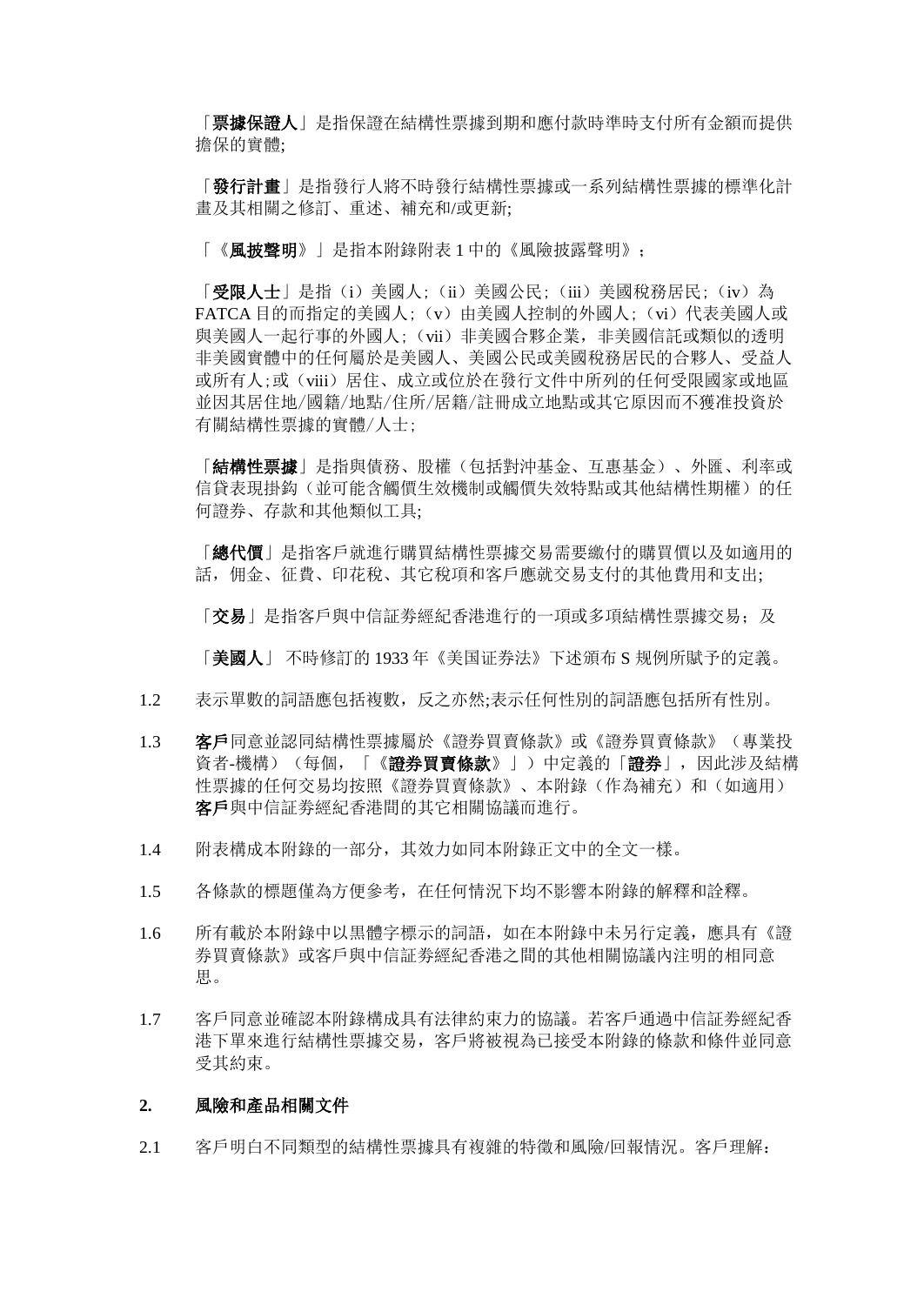- (a) 結構性票據由兩個或多個金融工具組合而成,其中可能包括一個或多個衍 生工具。由於與金融工具相關的風險可能相互關聯,結構性票據具有高度 風險,並不適合許多公眾人士。基於以上因素,市場波動造成的損失程度 可能很大。特別是,它們的價格或價值可能和確實會波動甚至可能變得毫 無價值,從而投資者不僅會未能獲利,而且可能會損失全部或部分投資本 金。支付的費用和收費也可能無法收回。買賣這類產品未必一定能夠賺取 利潤,反而可能會招致損失。過往表現並不一定代表未來表現。
- (b) 由於結構性票據為高度定制化的產品,因此它往往缺乏流動性。此外,從 複雜的產品表現特徵獲得的回報可能需要等待產品到期贖回時才能體現。 發行人通常不能或不願意提供二級市場報價。結構性票據往往是符合買入 並持有投資的決策,而不符合以速度和效率買賣的投資手法。客戶必須準 借無限期地持有結構性票據或直至到期為止。如果客戶可能需要在到期日 之前提取資金,則該產品可能不適合他。
- (c) 與結構性票據有關的其他風險載於《風披聲明》。
- 2.2 客戶理解, 雖然中信証券經紀香港可能會以發行人提供的《條款書》(「《**條款** 書》」)的形式向客戶重點介紹結構性票據的某些條款和條件,但結構性票據的 條款和條件是載于發行文件(將通過電子郵件發送給客戶)內;而且就結構性票 據的特徵和條款而言,發行文件才是唯一具有法律約束力的文件。發行文件以英 文版本為准,任何譯文(如有的話)僅供參考。如果客戶確實進行了交易,若 《條款和條件》及本附錄的內容與發行文件的相關條款以及中信証券經紀香港就 交易發出的任何通知(「《通知》」)不符,將以發行文件及《通知》的內容為 准。
- 2.3 在進行每筆交易之前,客戶應:
	- (a) 閱讀並完全理解和熟悉發行文件和《風披聲明》的內容,並在他認為必要 時尋求他的法律、稅務、會計、財務和其他專業顧問的獨立意見;
	- (b) 充分理解和考慮每一項交易所涉及的固有風險和具體條款及發行人及(如 適用的話)票據保證人的信貸狀況;
	- (c) 分別評估結構性票據涉及的各種風險,以及結構性票據的整體風險;
	- (d) 確定每一項交易符合其投資經驗、投資目標、財務狀況、投資年期、風險 承受水平、流動性需求、(如適用)客戶對中信証券經紀香港及其聯屬公司、 相關底层資產潛在表現、稅務情況、分散投資的需求和其它相關情況評估; 和
	- (e) (如有需要)就發行文件的條款及所涉及的風險尋求獨立的意見。
- 2.4 客戶確認,他將按他的獨立判斷決定是否進行交易及就交易負全責,而不會依賴 中信証劵經紀香港或與中信証劵經紀香港的任何通訊(書面或口頭)作為投資建 議或交易要約。客戶從中信証劵經紀香港獲得的任何通訊不應該被當作為交易預 期收益的保證或擔保。
- 2.5 客戶確認並同意: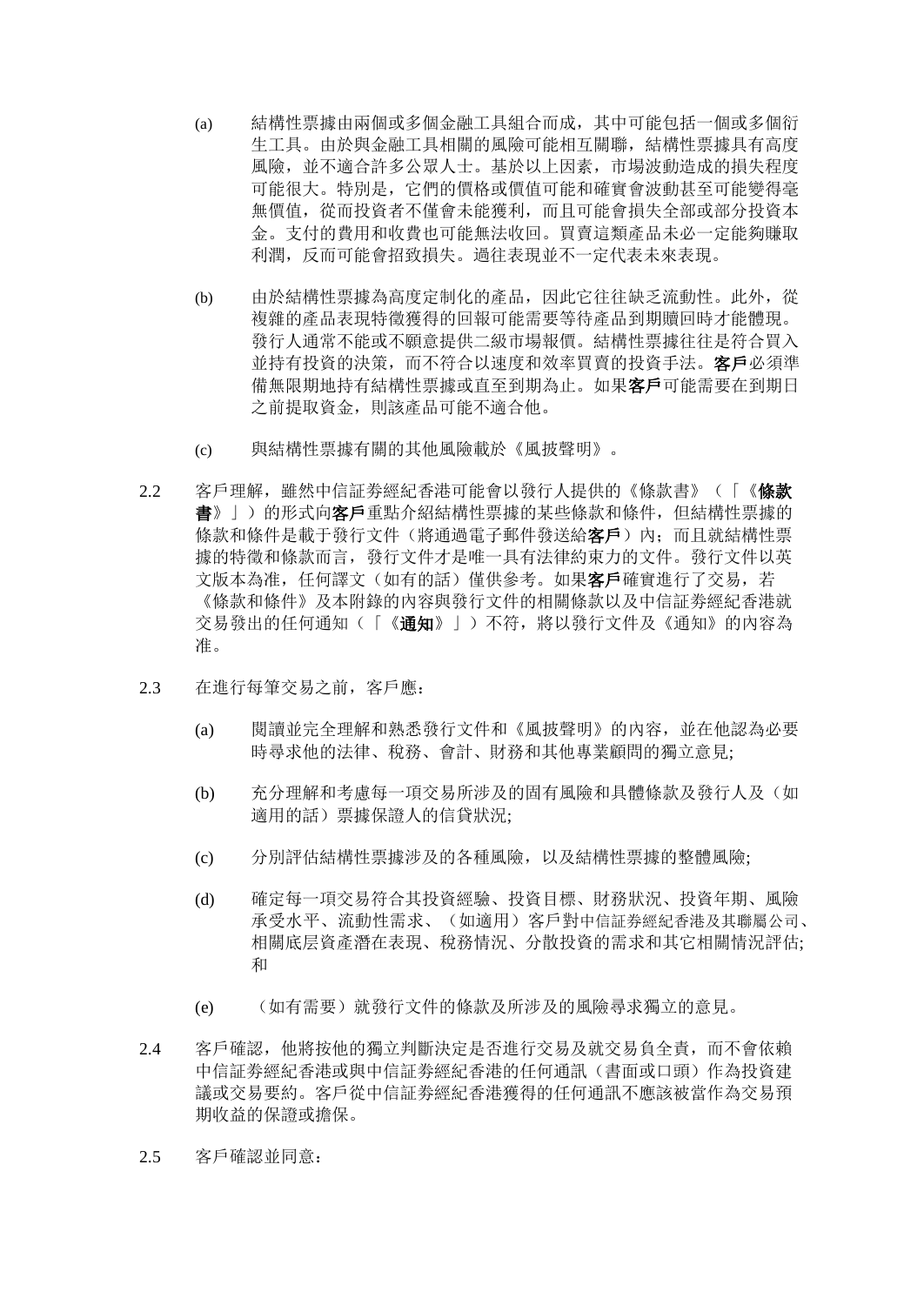- (a) 中信証劵經紀香港毋須就發行文件的任何錯誤陳述或遺漏承擔任何責任;
- (b) 中信証劵經紀香港及代表其行事的任何人士均沒有就發行人、票據保證人、 結構性票據本身或發行文件的準確性、完整性或充分性向客戶作出任何明 示或暗示的陳述;
- (c) 即使發行文件中包含任何陳述(明示或暗示)或有遺漏任何事項,中信証 劵經紀香港亦毋須承擔任何責任;及
- (d) 即使中信証劵經紀香港發現發行文件有錯誤或遺漏,中信証劵經紀香港亦 沒有義務糾正或更新發行文件的任何內容。中信証劵經紀香港沒有義務向 客戶提供任何投資資訊,而應客戶要求提供的任何備忘錄、資訊或文件僅 供參考。
- 2.6 若提供任何報告或資訊會違反任何法律或法規或任何政府或監管機構的要求或指 示(無論是否具有法律效力),中信証劵經紀香港毋須提供這些報告或資訊。
- 2.7 在任何情況下,中信証券經紀香港均不需要對客戶因使用或依賴中信証券經紀香 港的任何資訊或建議而產生或與之相關的任何損失、損害、費用承擔任何責任, 惟主要由中信証劵經紀香港的嚴重疏忽或故意失責而直接造成的損失則除外。
- 2.8 儘管本附錄有任何規定, 倘若中信証券經紀香港向客戶(資深法團專業投資者和 機構專業投資者除外)遊說買賣或推薦任何金融產品,該金融產品必須在顧及客 戶的財務狀況、投資經驗和投資目的下合理地適合客户。本附錄、《證券買賣條 款》或其他中信証劵經紀香港要求客戶簽署的任何其他條文或文件及中信証劵經 紀香港要求客戶作出的任何陳述均不會減損本 2.8 條的效力。

## **3.** 衝突和限制

- 3.1 客戶可向中信証劵經紀香港發出指示,要求訂立雙方商定的(購買或賣出結構性 票據,視情况而定)交易。
- 3.2 客戶理解某些結構性票據並非旨在向公眾發售,而且均沒有按《清盤及雜項條 例》或其他法規的要求發出與其有關的發售章程。因此,客戶確認並同意,任何 與結構性票據有關的要約或其他資訊僅在私人和保密的基礎上傳達給客戶並僅供 其個人使用;客戶在任何情況下均不得轉發或披露給第三方或向第三方提及,並 應負責妥善保管此類資料,並就其被濫用的後果負責,不論這種濫用是否導致其 違反《證券及期貨條例》或《清盤及雜項條例》。
- 3.3 客戶確認,某些結構性票據可能包含擁有權限制(例如:屬於某些年齡、國籍、 公民身份、居住地或居籍的人士被禁止擁有相關票據),並且承諾會在進行任何 交易前確保自己不受任何此類限制約束。
- 3.4 就每項交易而言,客戶也承諾會確保自己遵守所有適用的司法管轄區(法律或監 管機 構)不時訂定的法例、指引、準則、規則、限制和法規,包括但不限於與稅務申 報、反洗錢等有關法規。
- 3.5 客戶認同由於中信証券集團中信証券集團中信証券集團的業務的多樣性,當各個 實體扮演不同角色,其中可能會產生潛在和實際的利益衝突。中信証券集團的成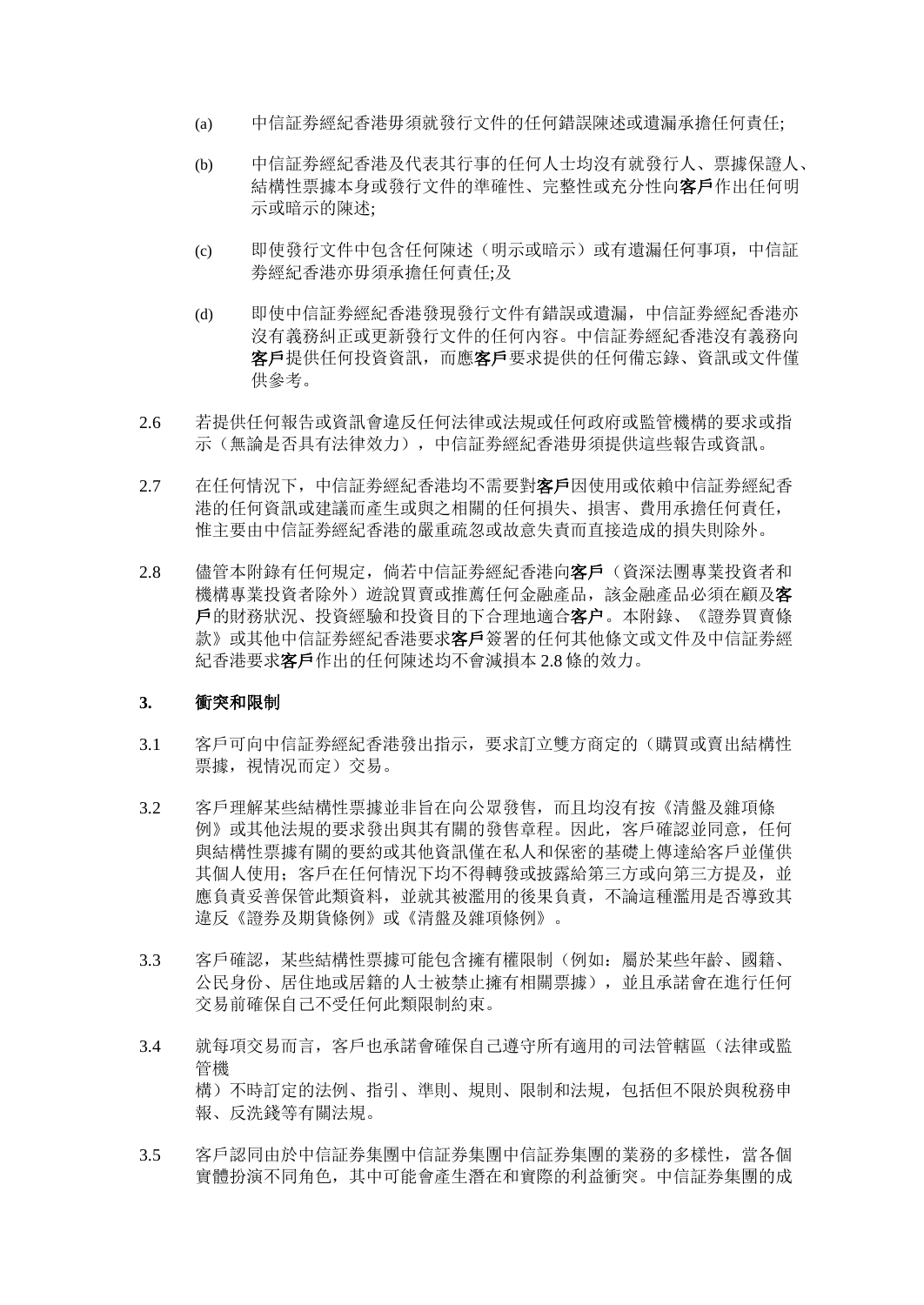員及其相關人士可能已持有結構性票據的長倉或短倉或發行人或其聯屬公司的其 它權益或與這些機構有其它業務往來、以主事人或代理人的身分進行一些交易或 甚至是發行人或其聯屬公司所發行之結構性票據或證券產品的莊家。此外,中信 証券集團的成員可能正在或正尋求為發行人或其附屬公司提供投資銀行、資本市 場或其它服務。中信証劵經紀香港或中信証券集團的其它成員可能有權因提供上 述服務而獲得費用。中信証券集團的成員可能依靠信息隔離制度來控制集團內一 個或多個業務部門的信息流向其它業務部門、實體或聯屬機構。

- 3.6 客戶理解,除非與客戶另有書面約定,中信証券經紀香港將在背對背交易的基礎 上以求利益作為主事人, 並在公平交易的基礎上面對中信証券經紀香港擬向其獲 取或出售相關結構性票據的客戶和發行人或任何其他交易對手。客戶承認,當中 信証券經紀香港承擔主事人時,他完全明白其中的潛在的利益衝突,並同意該等 交易的性質。客戶承認並同意,中信証券經紀香港可直接或間接從發行人處獲得 可量化的貨幣利益作為分銷結構性票據,或從結構性票據的背對背交易中獲取的 交易利潤。 中信証券經紀香港將披露其以主事人身份行事而獲得的貨幣利益(交 易利潤),並確保客戶得到公平對待。 中信証券經紀香港將披露其聯屬公司收到 類似的任何金錢利益。客戶同意中信証券經紀香港及其聯屬公司可以獲得併保留 這些利益。除非中信証券經紀香港另行通知,客戶就結構性票據進行的每筆交易 的貨幣利益,將在不時補充及修訂的《一般服務費和交易費用》及其他客戶協議 內披露。 《一般服務費和交易費用》刊載於中信証券經紀香港網站 https://www.citics.com.hk/
- 3.7 客戶承認交易對手方為中信証券經紀香港。 中信証券經紀香港可能因承銷結構性 票據而獲得承銷折扣,並可能從與之相關的對沖關聯交易中賺取利潤。如果發行 人是中信證券集團的成員,其將收到本次發行的所得款項淨額。建議客戶尋求其 認為合適的獨立的專業建議,以便評估這種潛在利益衝突。進行任何交易,客戶 承認並接受由上述安排引起的任何實際或潛在的利益衝突。

## **4.** 陳述和保證

- 4.1 除了《證券買賣條款》中包含的陳述和保證外,客戶也聲明並保證:
	- (a) 已收到、閱讀和明白了發行文件,並同意其對客戶具有決定性和約束力;
	- (b) 完全理解發行文件的內容以及與任何交易相關的風險,包括但不限於本附 錄和《風披聲明》中所談及的風險;
	- (c) 他接受發行文件中規定的條款和條件;
	- (d) 將按其獨立判斷決定是否進行交易及就交易負全責;
	- (e) 他有足夠能力承擔因進行交易而產生的任何財務風險和其他風險;
	- (f) 他有足夠的資產淨值可以承擔所有風險及因交易而產生的潛在損失;
	- (g) 他有資格購買結構性票據,並將遵守或已遵守發行文件的相關條款;
	- (h) 能夠根據結構性票據及發行文件的要求,作出並將作出所有須由買方或持 有人作出的陳述及聲明;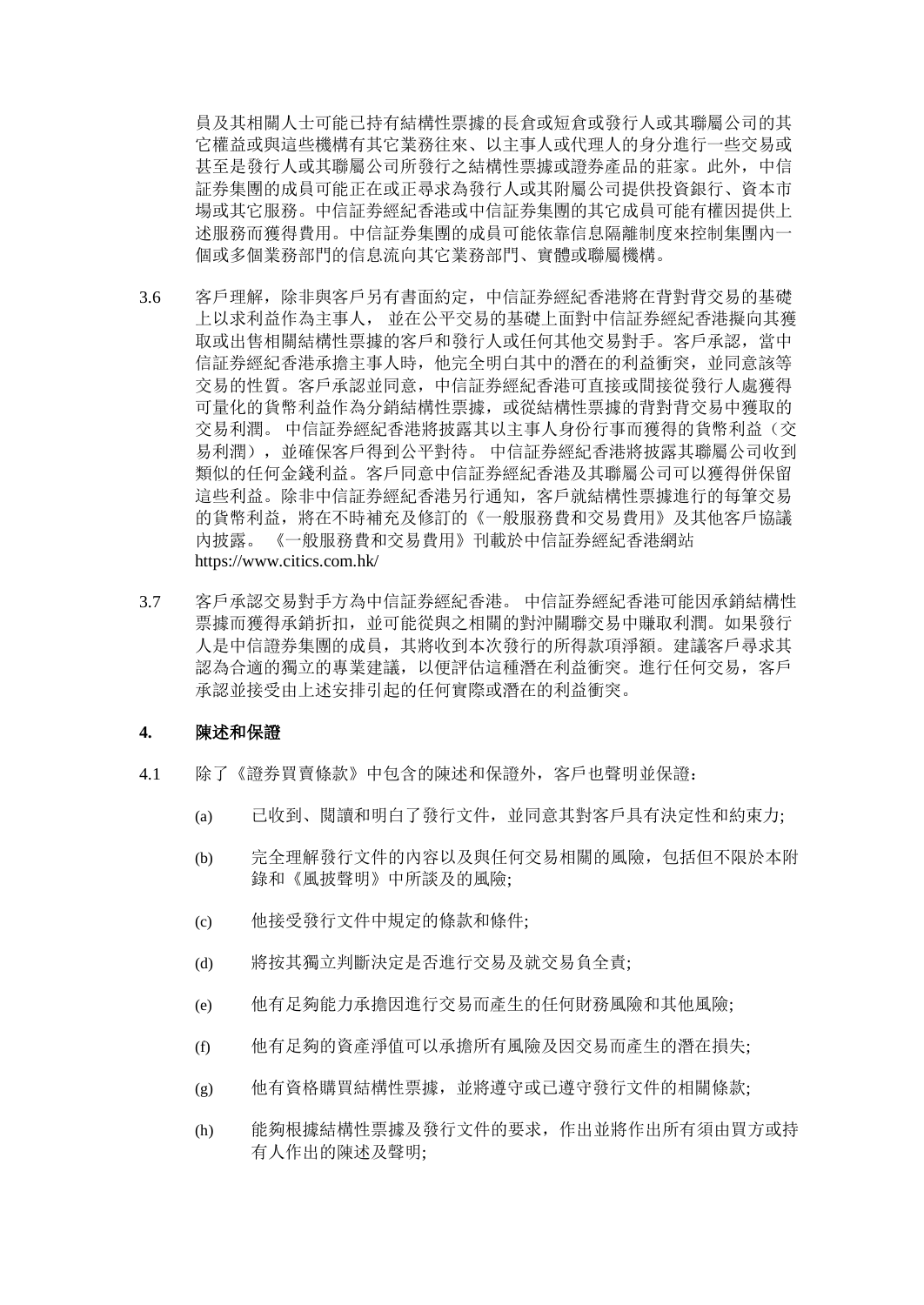- (i) 他代表自身而不是代表任何第三方訂立交易,並且是最終負責發出與每一 項交易的指示的人士,也是享受相關交易的商業或經濟利益及/或承擔相 關的商業或經濟風險的人士;
- (j) 是香港《證券及期貨條例》(第 571 章)及《證券及期貨(專業投資者) 規則》(第 571D 章)所界定的「專業投資者」;
- (k) 他不在美國;
- (l) 他不是受限人士;
- (m) 他是出於投資目的而購買結構性票據,而不會為了任何分銷或處置安排擬 轉售有關票據;及
- (n) 他購買相關結構性票據並未違反任何適用的司法管轄區(立法或監管機構) 不時訂定的法例、指引、準則、規則、限制或法規。

所有陳述和保證(包括上述各項)均應被視為在每次發出交易指示之前由客戶複 述一次。

- 4.2 客戶認同並確定中信証劵經紀香港已告知客戶:
	- (a) 有關結構性票據將不會根據經修訂的 1933 年美國《證券法》登記;
	- (b) 相關發行人不是根據經修訂的 1940 年美國《投資公司法》註冊的機構;
	- (c) 有關結構性票據不得直接或間接在美國向公眾發售或出售,或為任何美國 人士的利益而出售;
	- (d) 若任何由美國人士或受限人士實益擁有的結構性票據,無論是單獨或與任 何其他人一起擁有,發行人有權以票面價值強制購回,而中信証劵經紀香 港可能有責任向發行人及交易對手方作出彌償;
	- (e) 有關結構性票據的發行文件並未根據新加坡《證券及期貨法》(第 289 章)、《清盤及雜項條例》、美國法律或其他司法管轄區法律於當地登記 為發售章程;
	- (f) 有關結構性票據可能或可能未獲授權在香港或任何國家、州或司法管轄區 內公開發售;及
	- (g) 中信証劵經紀香港必須遵守發行文件中規定的銷售限制,並可能有責任在 出現違反該等限制情況時向發行人及交易對手方作出彌償;及
	- (h) 冷靜期不適用於其購買相關結構性票據。
- 4.3 客戶承認本文第 4 條和《條款和條件》中包含的陳述、保證和確認,其中 (i) 中 信証券經紀香港將於據此決定是否與該客戶進行交易; (ii) 出售結構性票據的發 行人或其他交易對手將據此決定是否與中信証券經紀香港進行相關交易。

### **5.** 下單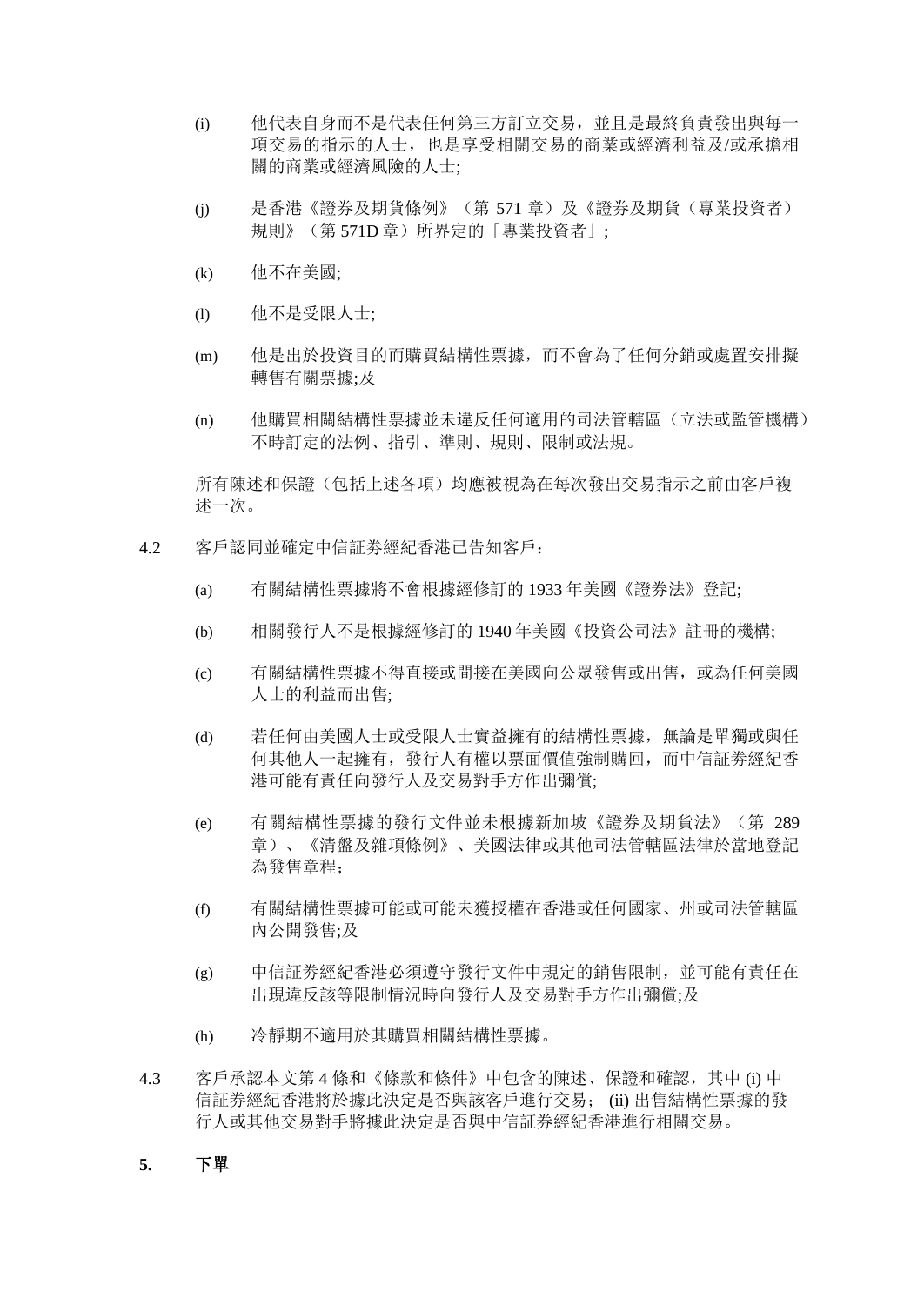- 5.1 客戶應致電中信証劵經紀香港指定的辦公室錄音電話線聯繫前臺持牌人員下單。 客戶確認購買結構性票據的任何下單指示均不可撤銷。
- 5.2 客戶同意並確認中信証劵經紀香港擁有全權和絕對酌情權,可接受或拒絕接受購 買任何結構性票據的指示。客戶還瞭解購買結構性票據的訂單可能無法全數成 交,而且此類下單指示能否完成也取決於相關結構性票據的供應。
- 5.3 雖然中信証券經紀香港作為主事人與客戶進行所有交易,客戶理解所有購買結構 性票據的下單指示均須經發行人及其他出售該結構性票據的交易對手接受,並僅 在發行人或交易對手(視乎情況)確認後才生效。客戶還了解發行人或其代理人 可自行決定接受或拒絕中信証券經紀香港的訂單或申請(視情況而定)及發行人 也可以根據市場情況和產品特徵,取消相關結構性票據或修改其條款。結構性票 據的有效條款和條件應以發行人發出的確認書或相關文件為准。無論客戶是否成 功購買結構性票據,發行人或中信証劵經紀香港均不會計算或支付相關總代價的 任何利息。

## **6.** 交易確認

- 6.1 中信証劵經紀香港應在相關交易後儘快向客戶發出並發送交易確認書(「確認 書」)。
- 6.2 客戶應仔細檢查並核實中信証劵經紀香港發出給客戶的每份確認書、通知書、收 據和結單的正確性。如客戶發現任何錯誤、差異、遺漏或未經授權交易,客戶應 該於以下時間內:
	- (a) 收到該確認書、通知書或收據後 24 小時內;及
	- (b) 若結單有任何錯誤、差異、遺漏或缺乏授權, 則有關結單日期起計三(3) 個日曆日內。
- 6.3 除非客戶根據上述第 6.2 條的要求通知中信証劵經紀香港指出有關錯誤或差異, 否則相關的確認書、通知書、收據和結單應被視為準確並已包含所有相關記項, 並且對客戶有最終約束力。
- 6.4 除非客戶在上述指定時間內向中信証劵經紀香港發出書面通知就有關記項提出異 議,否則中信証劵經紀香港對於任何就確認書、通知書、收據或結單內的記項或 錯誤提出的申索概不承擔任何責任。儘管有上述規定,中信証劵經紀香港可以在 任何時候並於不招致對客戶負上或承擔任何法律責任的前提下,撤銷、糾正或修 改確認書、通知書、收據和結單的內容以糾正任何行政、文書、操作或電腦錯 誤。客戶同意,經如此撤銷、糾正或更正的文件應對客戶及中信証劵經紀香港均 有約束力。

# **7.** 付款和結算

7.1 相關發行文件、《條款書》、《通知》(如有)中訂定的條款和條件、認購和贖 回流程以及有關付款的資料應視為已納入本附錄內。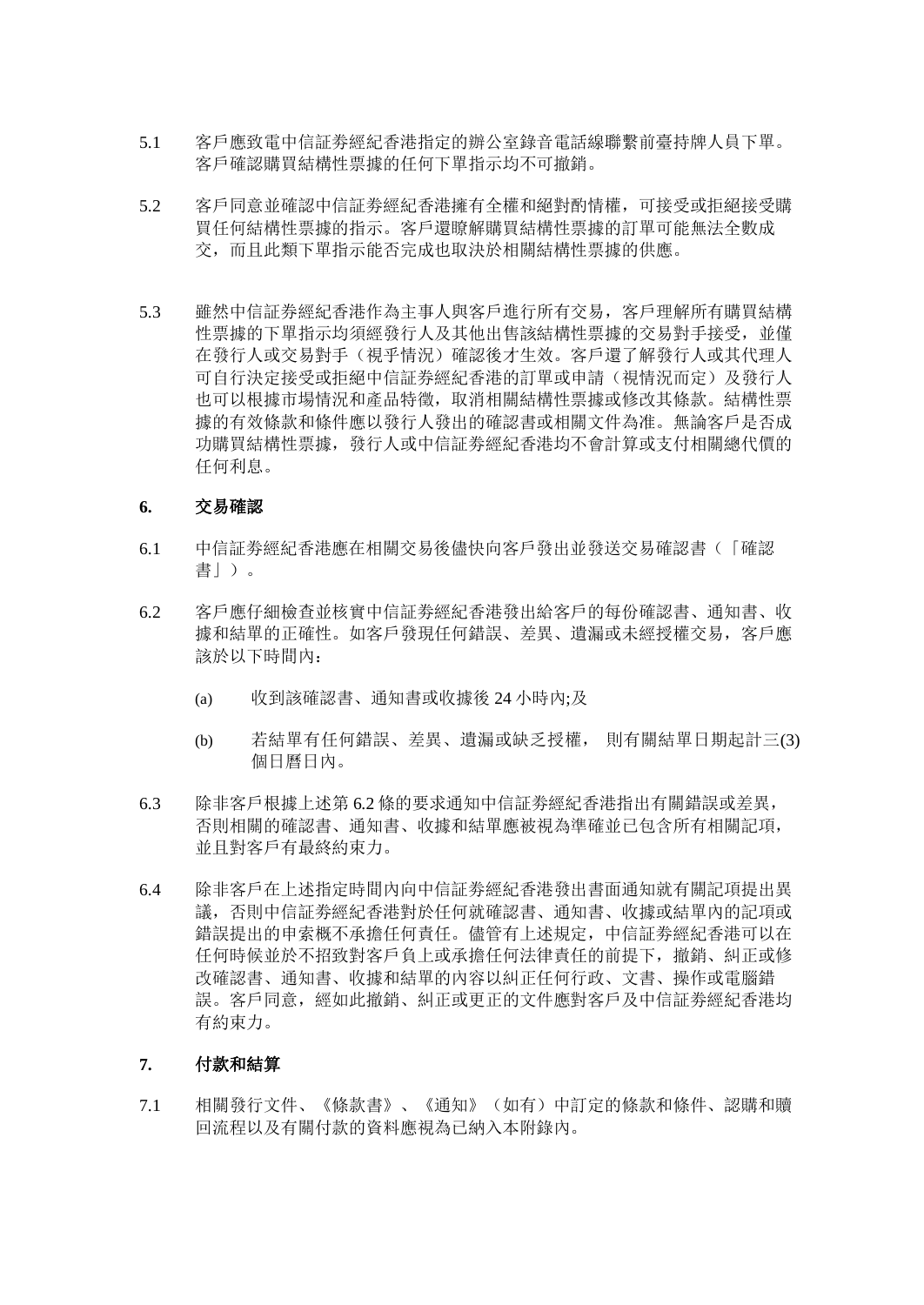- 7.2 客戶應以結構性票據發行的貨幣以即時可供動用和轉移的資金並按照有關貨幣的 一貫付款方式支付總代價。結構性票據將按適用慣例在到期日收到付款時交付。
- 7.3 客戶確認,支付總代價是合約的要素,客戶必須嚴格遵守。在下單之前,客戶應確 保其結算戶口中有足夠的資金以全額支付總代價,或如果是沽出證券,結算戶口 內有足夠的相關票據。客戶授權中信証劵經紀根據本附錄從其結算戶口、證券戶 口或於中信証劵經紀香港或其聯屬公司開立的其它戶口扣除所有應繳款項或從客 戶的相關戶口將證券轉出以履行客戶的交付義務。
- 7.4 如果客戶指示中信証劵經紀香港為它進行特定的結構性票據交易,則客戶理解並 確認交易涉及的市場、中央證券存管處或中信証券經紀香港可能不時會要求客戶 提供初始或補充保證金或抵押品以應付已經發生或可能發生的債務及法律責任; 客戶明白,履行此類要求的時間是合約的要素並須嚴格遵守。
- 7.5 如客戶欲使用中信証劵經紀香港提供的槓桿/財務融通購買結構性票據,客戶應向 中信証劵經紀香港提出申請。中信証劵經紀香港可根據其信貸政策和內部指引審 核相關申請。中信証劵經紀香港可全權酌情決定拒絕此類申請而毋須給出理由, 亦毋須負上任何法律責任。客戶同意並確認: (i) 任何此類(經中信証券經紀香 港審批)財務融通均是根據中信証劵經紀香港(在協議中或其他文件規定)的 《孖展證券貸款條款》以及中信証劵經紀香港可能不時規定的其他條款和條件授 予並受其約束;以及(ii)《孖展證券貸款條款》及其他中信証劵經紀香港制訂 的條款和條件均对他具有約束力。
- 7.6 某些結構性票據涉及槓桿,為了以滿足追加保證金的要求(如適用的話),客戶 特此授權中信証劵經紀從客戶的證券戶口中扣除任何款項、出售證券戶口中持有 的任何證券(包括抵押品)並利用有關售後所得款項補倉及/或要求客戶提供現金 或(若中信証劵經紀香港同意)證券,來提供保證金或抵押品。如果客戶未能滿 足追加保證金的要求,則中信証劵經紀香港有權在未經客戶事先同意的情況下就 客戶的未平倉寸頭進行平倉,並向客戶收取所有損失和費用,或保持未平倉而相 關風險由客戶自行承擔。如果客戶被要求為未平倉頭寸提供抵押品,中信証劵經 紀香港有權將此類抵押品進行質押、押記或作其他抵押安排,而且處理有關抵押 品時亦毋須以客戶名義或中信証劵經紀香港、其代名人或代理人的名義登記。
- 7.7 此外,客戶同意並確認,如涉及槓桿或財務融通,在客戶證券賬戶中的可用資金 總額及指示性的提前贖回金額低於或有可能會低於中信証劵經紀香港授予的孖展 貸款金額的情況下,中信証劵經紀香港可在任何時候全權酌情決定拒絕任何提前 贖回的請求而毋須事先通知或給出理由,亦毋須負上任何法律責任。中信証劵經 紀香港對拒絕任何此類贖回請求所導致的後果(直接或間接)概不負責。
- 7.8 客戶理解,發行人或其代理人,在收到認購款項之前可以全權及按其絕對酌情權 拒絕發出結構性票據。此外,客戶也認同交易的結算無法保證能夠完成。如果中 信証券經紀香港下單的交易對手或發行人未能將結構性票據交付給中信証券經紀 香港進行結算,則客戶同意中信証券經紀香港可以解除交易並以客戶支付的認購 款項總代價金額貸記入客戶的證券戶口,而毋須支付利息, 其前提是中信証券經 紀香港已經從發行人或交易對手(視乎情況)收到總代價。客戶進一步同意中信 証券經紀香港據此毋須就客戶產生的任何損失承擔責任。
- 7.9 此外,客戶理解和確認: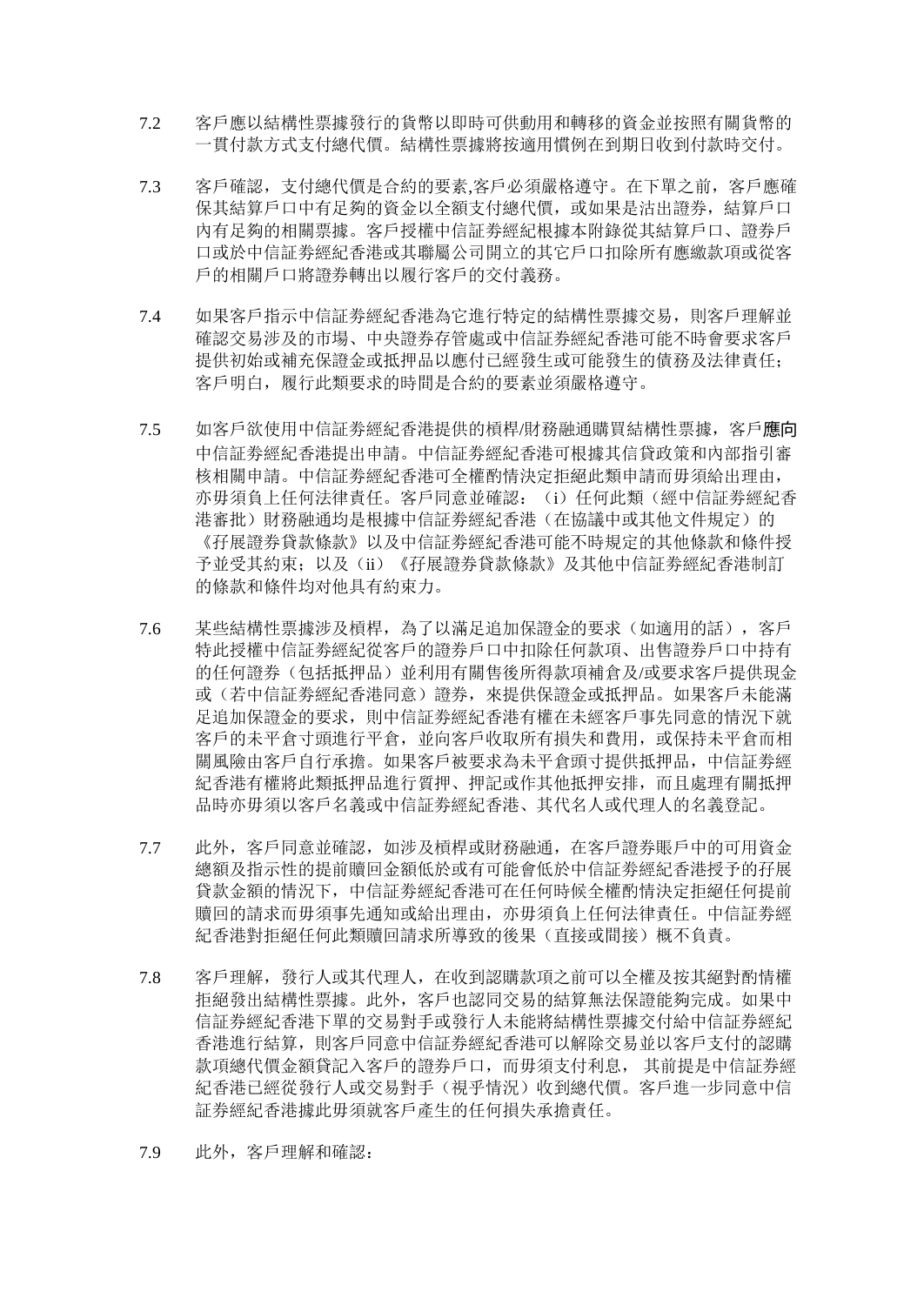- (a) 一系列的結構性票據均可由以一張總額證書代表,因此客戶就算持有票據 也不會獲發個別證書(即是以非實體證書(賬面記錄))形式通過中信証 劵經紀香港或其代名人或其託管行持有);
- (b) 雖然客戶有權將結構性票據的權益轉讓給於相關中央證券存管處或在於發 行人並無開立帳戶的持有人或以其它方式處置他的權益,但這些權利的行 使可能會因結構性票據缺乏任何個別正式的證書而受到影響;及
- (c) 如果購買後,客戶通過中信証劵經紀香港或其託管行持有結構性票據,中 信証劵經紀香港或其代名人或其託管人(視情況而定)將獲得對發行人的 直接合同執行權;在這種情況下,如果發行人(及如適用的話,票據保證 人)違反了結構性票據中所載的付款或交付義務,客戶將不得不依賴中信 証券經紀(香港)有限公司(直接或(如適用)通過其代名人或託管行)代 表客戶向發行人/票據保證人追討。因此,如果中信証劵經紀香港未能代 表客戶對發行人/票據保證人執行有關權利,或中信証劵經紀香港無力償 債或失責時,由於客戶與中信証劵經紀香港的其代名人和託管行(如適 用)、發行人和票據保證人之間並無合約權利,客戶採取此類法律程式執 行他的權利時將會遇到困難。
- 7.10 客戶亦確認,發行人或其代理人可在簽發票據的截止日期前隨時向中信証劵經紀 香港發出通知(取消發售通知),表示中信証劵經紀香港不能分發或提供相關結 構性票據直到另行通知為止。
- 7.11 客戶同意並確認 中信証券經紀香港的付款和/或交付義務是有條件的,並且僅限 於中信証券經紀香港實際從相關的發行人或交易對手收到結構性票據的付款和/或 交付。客戶承認並同意,由於發行人或交易對手未能根據背對背交易向中信証券 經紀香港交付足夠的資金或相關結構性票據,結構性票據的買賣結算可能會延遲 或取消。客戶同意讓中信証券經紀香港免於前述情況(由中信証券經紀香港的欺 詐或重大疏忽引起的除外)而產生的所有損失索賠,並且中信証券經紀香港同意 在涉及客户購買結構性票據的交易中採取合理努力,其中:

(a) 促使發行人或交易對手以市場價格回購結構性票據;或者

(b) 向交易對手發出買入通知,並在五天通知期屆滿時,從其他來源購買相關結 構性票據,並且向交易對手收取差價。 如果中信証券經紀香港以更有利的價格(即低於客戶的合同價格)從替代來源獲

得相關結構性票據,客戶同意中信証券經紀香港將能夠保留由此獲得的貨幣利 益。

7.12 如果發行人或交易對手變得或似乎資不抵債,成為資不抵債、破產、管理或類似 程序的標的,或已經就發行人或交易對手提出清盤或清算的請願書,客戶同意交 易按照撤銷來處理,在中信証券經紀香港已收到發行人或交易對手(視情況而 定)退還的總代價或相關結構性票據後,中信証券經紀香港將視情況向客戶退還 總代價或相關結構性票據。客戶同意不要求中信証券經紀香港對因中信証券經紀 香港在本第 7.12 條規定的情況下未能進行交易而造成的任何損失負責。

## **8.** 背對背主事人交易

8.1 客戶確認,就每筆交易而言,在中信証券經紀香港收到: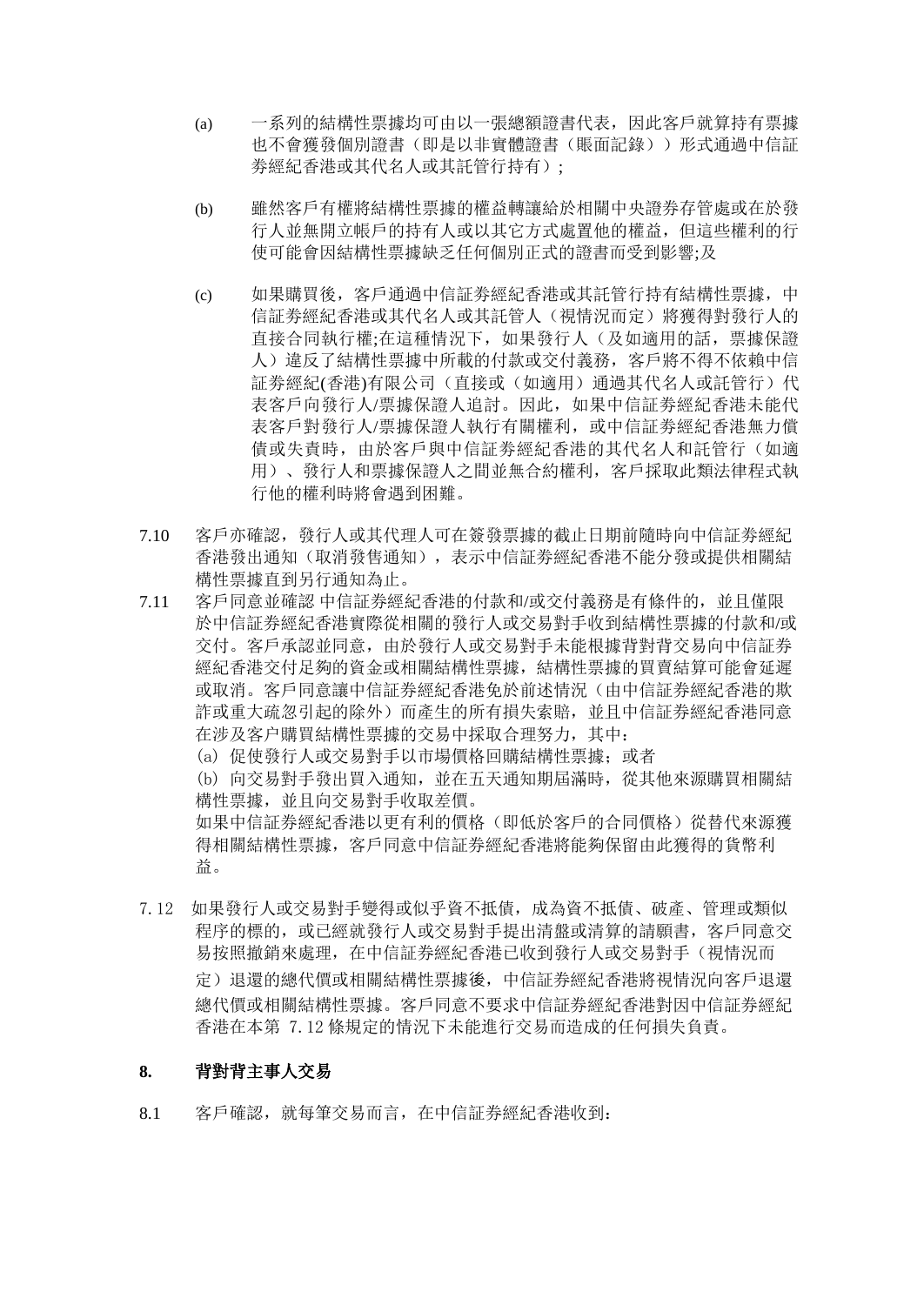- (a) 來自客戶的購買訂單,中信証券經紀香港將尋求在一項或多項背對背交易 基礎上從發行人或一個或多個交易對手處認購或(視情況而定)購買結構 性票據,然後將相同的結構性票據出售給客戶;或者
- (b) 來自客戶的賣出訂單,中信証券經紀香港將尋求從客戶購買結構性票據, 然後根據一項或多項背對背交易向一個或多個交易對手出售相同的結構性 票據。
- 8.2 客戶承認並同意:
	- (a) 在交易當中,中信証劵經紀香港並非客戶的執行交易指示代理人,並不承擔任何 代理人的職責或義務,亦不會擔任客戶的受信人或顧問。
	- (b) 對於涉及客戶從中信証劵經紀香港購買結構性票據的每項交易,在結算日,客戶 應向中信証劵經紀香港全額支付總代價,而中信証劵經紀香港則應按照《證券買 賣條款》、發行文件或其它文件的規定,於收到客戶全數繳付的總代價後(或者, 如市場慣例有所不同,於市場慣例指定的時間內)將有關證券貸記入客戶的證券 戶口中。
	- (c) 對於涉及客戶向中信証劵經紀香港出售結構性票據的每項交易,在協定出售證券 的結算日,客戶須按中信証劵經紀香港規定的方式向中信証劵經紀香港交付該等 結構性票據,而中信証劵經紀香港則應按照《證券買賣條款》的規定,於收到客 戶全數交付的票據後(或者,如果市場慣例有所不同,於市場慣例指定的時間內) 並(在扣除任何費用、征費、稅款和其它費用後)將所得款項淨額貸記入客戶的證 券戶口中。
	- (d) 除非客戶已向中信証劵經紀香港提供足夠的流動資金全數繳付交易的總代價,否 則中信証劵經紀香港有權拒絕為客戶的有關交易進行結算。
	- (e) 客戶授權中信証劵經紀香港從其開立於中信証劵經紀香港或其聯屬公司的證券戶 口、結算戶口或客戶的其它帳戶扣除及轉移資金及/或證券以履行客戶于交易項下 的付款及/或交付義務。
- 8.3 客戶承認本文第 4 條和《條款和條件》中包含的陳述、保證和確認,其中 (i) 中信証券經紀香港將於據此決定是否與該客戶進行交易; (ii) 出售結構性票據 的發行人或其他交易對手將據此決定是否與中信証券經紀香港進行相關交易。

# **9.** 到期日**/**二級市場

- 9.1 客戶理解,設計結構性票據的基本原則是投資者會一直持有至票據到期為止,而 發行人可能會或可能拒絕為客戶提供做市安排致使客戶可以回售相關票據。如有 的話,發行文件將會列出適用於結構性票據或特定系列結構性票據的特定做市活 動安排。客戶理解即使發行人決定提供做市服務,實際的回售價格也可能遠低於 客戶投資的金額。
- 9.2 客戶理解,如果票據到期時涉及掛鉤資產的實貨交收,而:
	- (i) 若結構性票據是通過結算系統之外持有,並且客戶是通過分銷商(即中信 証劵經紀香港)投資於該產品;或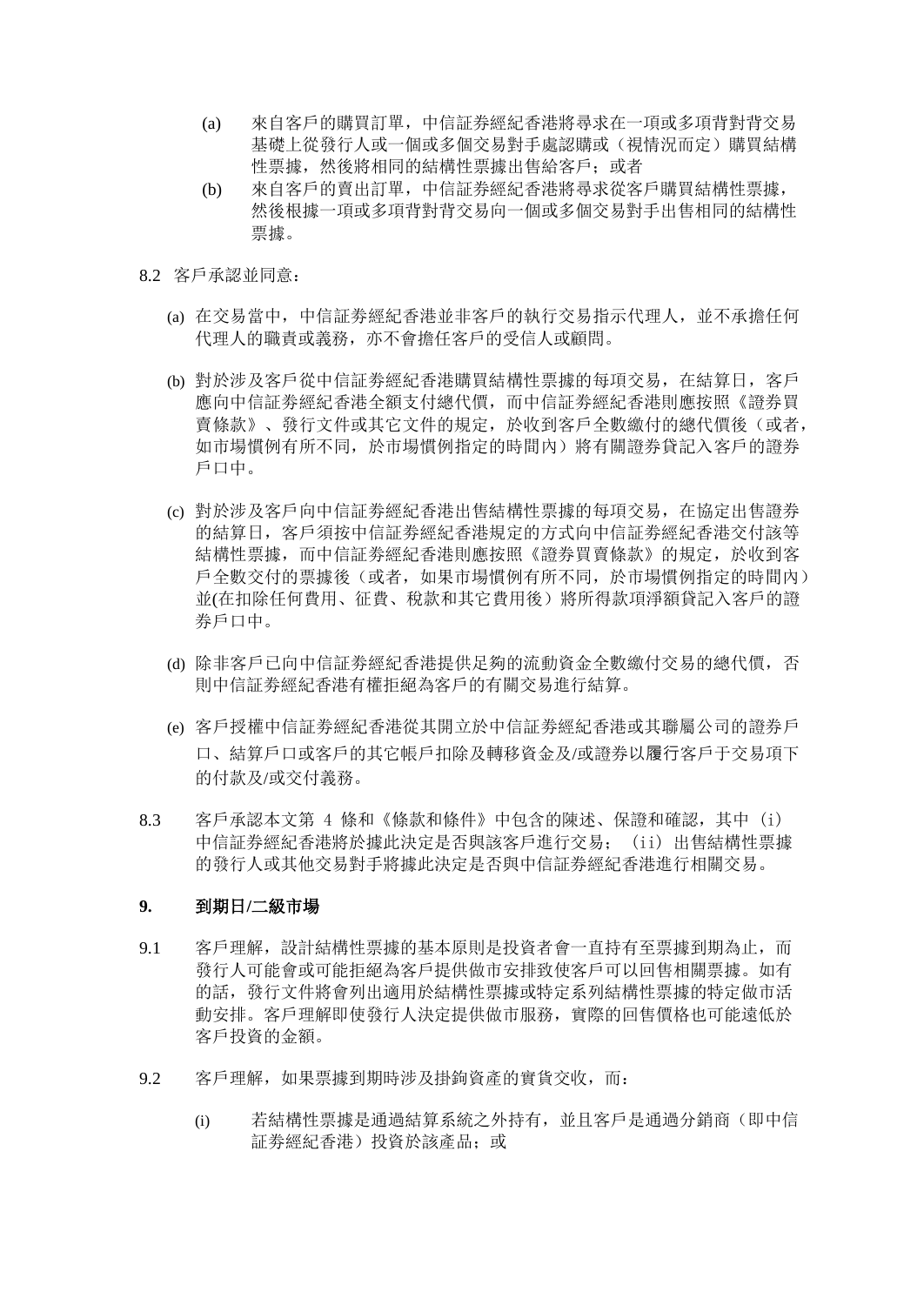(ii) 結構性票據是通過結算系統持有,

掛鈎資產將通過適用的結算系統交付給中信証劵經紀香港(或如適用的話,中信 証劵經紀香港的託管行),而中信証劵經紀香港收到後,會將掛鈎資產貸記入客 戶的證券戶口。

## **10.** 免除責任和彌償

- 10.1 客戶承認,對於客戶或任何第三方因任何交易或與本附錄相關的任何的直接或間 接損失,中信証券經紀香港將不承擔任何責任(由中信証券經紀香港的欺詐或重 大過失引起的除外)。
- 10.2 中信証劵經紀香港沒有義務:
	- (a) 核實任何結構性票據擁有權的有效性;
	- (b) 確定客戶的國籍或提醒客戶其所持或指示中信証劵經紀香港代他購買之票 據包含的擁有權限制(例如:屬於某些年齡、國籍、公民身份、居住地或 居籍的人十被禁止擁有相關票據);或
	- (c) 就客戶所持結構性票據,提醒客戶任何相關的監管或申報要求。
- 10.3 客戶應就中信証劵經紀香港、其聯屬公司及相關人士的下述損失作出彌償,使彼 等免受損失:
	- (a) 就每項交易而言,包括但不限於任何到期應付但未付的款項、認購金額之 利息及任何中信証劵經紀香港因為客戶而招致的訟費及其他費用;及
	- (b) 由於中信証劵經紀香港根據本附錄向客戶提供任何服務而(直接或間接) 招致的損失,包括但不限於對其託管行作出彌償的所有責任以及任何中信 証劵經紀香港、其聯屬公司及相關人士因為執行客戶的指示和/或交易指 令而招致的費用(包括訟費);及
	- (c) 由客戶作出的任何陳述、保證或承諾的不准確或違反。該等陳述、保證或 承諾。

客戶授權中信証劵經紀香港透過其代名人,將代客戶持有的結構性票據處置、變 現,以收集資金來彌補中信証劵經紀香港、其聯屬公司及相關人士蒙受的損失。

### **11.** 客戶信息**/**個人資料

- 11.1 客戶確認中信証劵經紀香港已告知他,在某些情況下,中信証劵經紀香港必須及 時披露某些客戶信息:
	- 對交易對手的義務:根據相關協議和按中信証劵經紀香港在該協議項下的 義務,披露給結構性票據的發行人、代理商、任何對手方,以便該等機構 其核實購買結構性票據人士的身份、履行相關法律/監管要求、管理其風 險;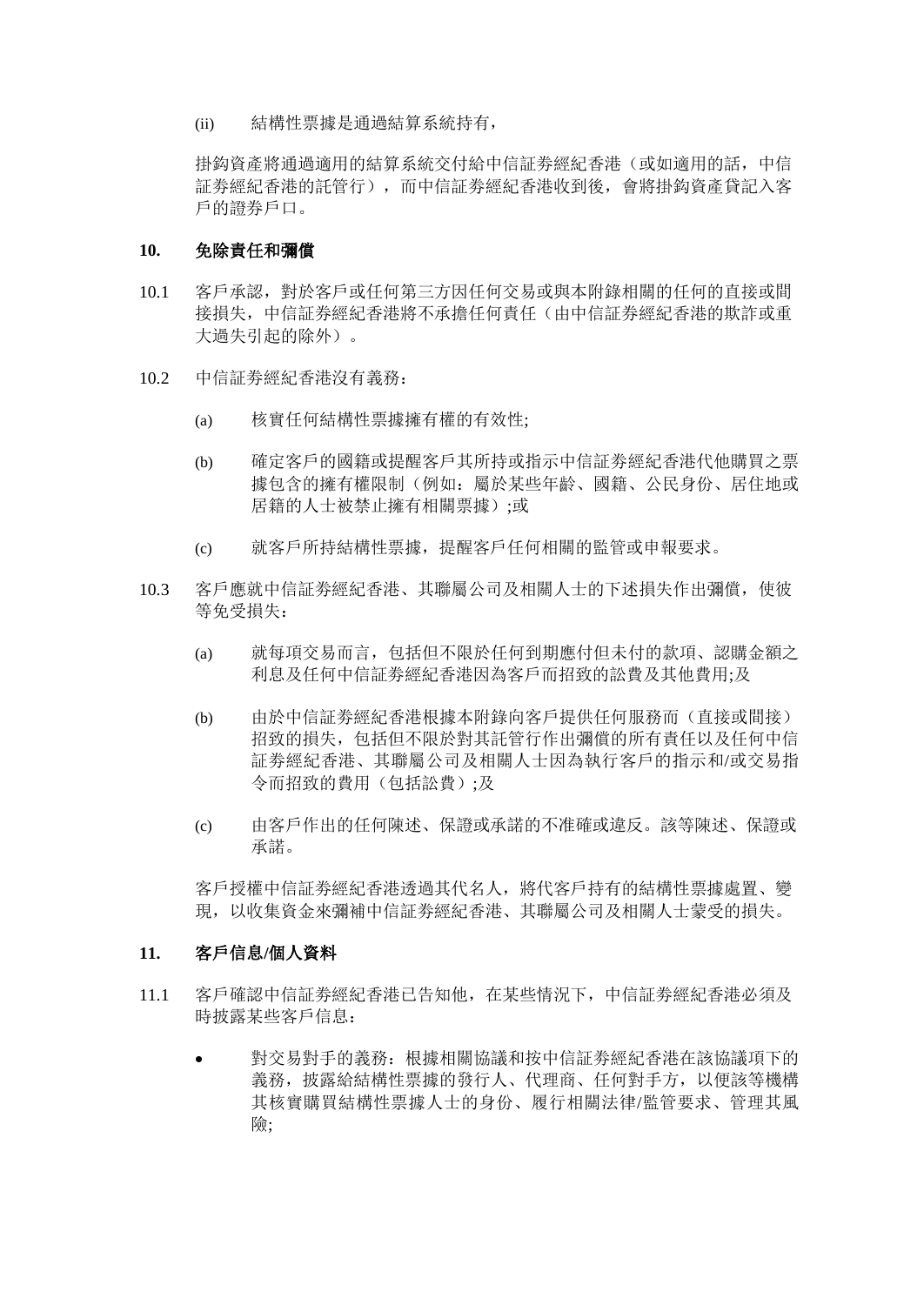- 服務: 披露給中信証券經紀香港的代理人、數據篩查/處理服務提供商、 其他第三方服務提供商和專業顧問提供服務,以便中信証劵經紀香港可以 管理其風險、履行監管要求、履行協議和本附錄項下的義務;及
- 管理:披露給中信証劵經紀香港的聯屬公司、控股公司和審計師(外部和 內部)以進行內部監控、審計和中信証券集團客戶管理。
- 11.2 客戶進一步確認並同意,司法機關、證監會、交易所、其它司法管轄區的監管機 構、當局或交易所或中央證券存管處可不時就資料披露或證券市場監管制訂各項 要求,而根據該等要求,中信証劵經紀香港可能會被要求向有關當局披露客戶信 息。
- 11.3 儘管《證券買賣條款》中有任何規定, 客戶特此授權中信証券經紀香港: (1) 按照中信証劵經紀香港認為合適的方式遵守上面第 11.1和 11.2條各項的披露要求; 及(2)在未事先通知或經客戶同意的情況下,將任何客戶信息轉發至任何香港 及其他地區的機構、當局。客戶明白並接受,上面第 11.1 和 11.2 條所述的披露義 務,在交易完成後,或甚至有關協議終止後、證券戶口銷戶後也須繼續履行。

### **12.** 不可抗力

- 12.1 「不可抗力事件」是指一些發生在香港或其他地區, 令當事人不能履行或必須延 遲履行協議項下任何責任或義務但不受當事人控制的事件,而有關問題並非因當 事人未有盡努力避免失敗或拖延而產生,其中包括但不限於,天災、災禍、戰爭、 內戰或衝突、叛亂、內亂、侵略、外敵行為、敵對行為(無論宣戰與否)、恐怖 主義行動、火災、爆炸、地震、海嘯、洪水、閃電或其他惡劣天氣情況、罷工、 工業行動、政府限制、交易所或市場裁決、交易暫停、電腦故障、電腦網路、交 易系統、結算系統或通訊系統故障、設備故障、電力中斷、駭客入侵、破壞、兌 換或轉帳限制、徵用、無法使用證券戶口記錄或證券戶口、已發生或可能出現的 債務延期償付(無論屬私人或公開性質)、新法規設定的禁令、外匯管制、資金 管制、貨幣解體或任何區域性、國際性或產生於客戶居住地或任何交易所所在地 的其他限制。
- 12.2 倘任何一方受不可抗力事件影響,當事人必須及時通知另一方事件的性質及程度。
- 12.3 雖然協議另有規定, 但: (i)中信証券經紀香港可暫停任何交易及客戶可行使的全 部或部份權力和權利;(ii)任何一方均不會被視為違約論,且若已通知對方因不可 抗力事件而未能履行或必須延遲履行任何責任,亦毋須負責或作出任何賠償;及 (iii)若中信証劵經紀香港以全權及其絕對酌情權決定為合適,履行責任的時間, 可根據延誤的期間,相應延長。

### 13. 第三方的權利

- 13.1 除第 4.3 和 8.3 條明確規定外,非本附錄一方的任何人無權根據《合同(第三 方權利)條例》(第623章)強制執行或享有本附錄任何條款的利益。
- 13.2 在任何時候,無需非協議一方的任何人的同意以撤銷或更改協議。

#### **14.** 適用法律和司法管轄權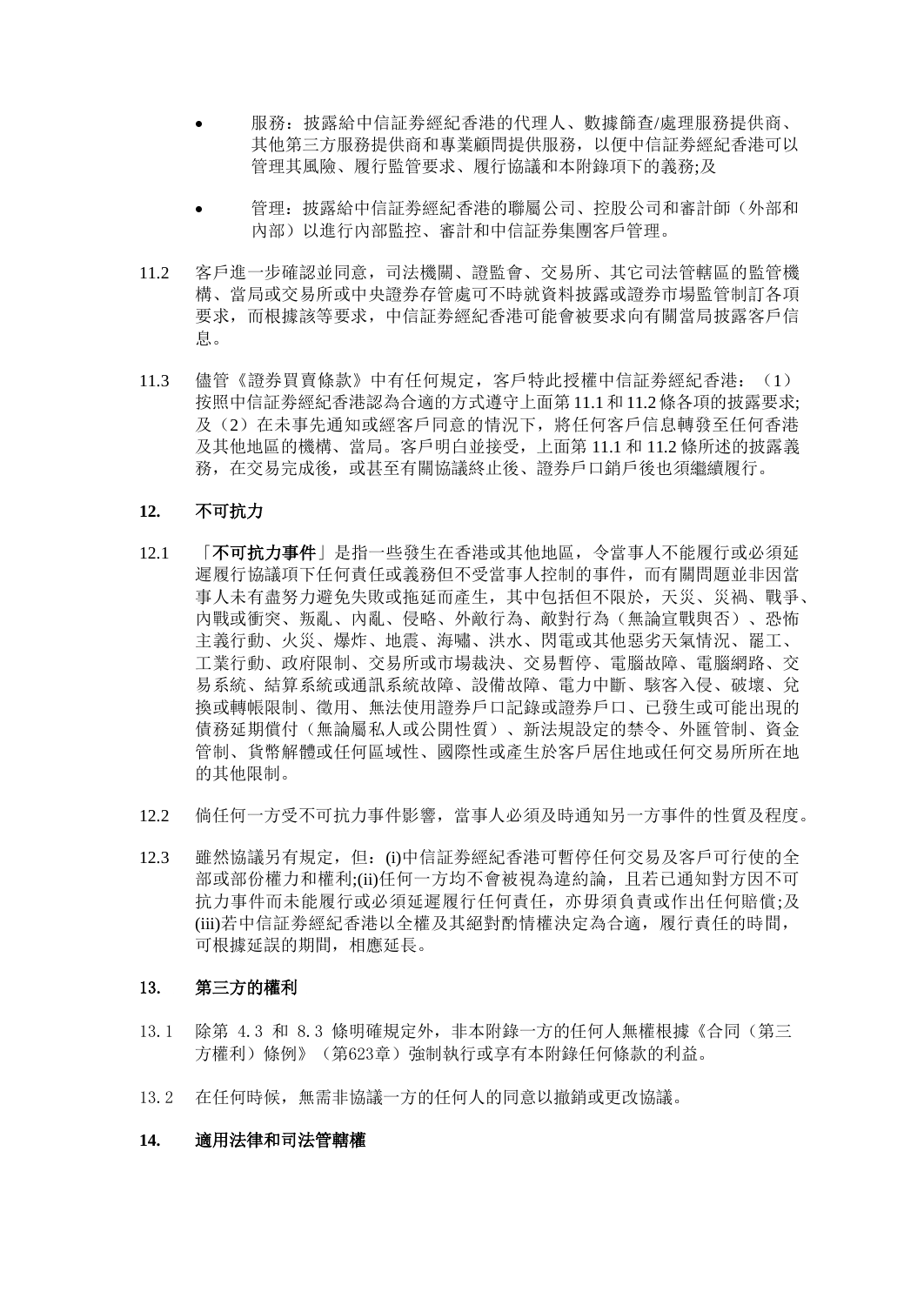14.1 本附錄受香港法律管轄並按其解釋。《證券買賣條款》中的管轄權條款也適用於 本 附錄。

# **15.** 其他

- 15.1 如果本附錄的任何條款被其所適用的任何法律視為無效、非法或不可執行,則不 應影響本附錄的其餘條款。
- 15.2 如果本附錄的內容與《證券買賣條款》的內容發生衝突或不一致,則以本附錄的 內容為准。如果本附錄的內容與發行文件和《條款書》有不一致,則涉及發行人 訂定的條款及結構性票據的特徵的內容均以發行文件和《條款書》的內容為准。
- 15.3 本附錄的第 4、10、11、14 及 15 條於本附錄及協議終止後仍然維持有效。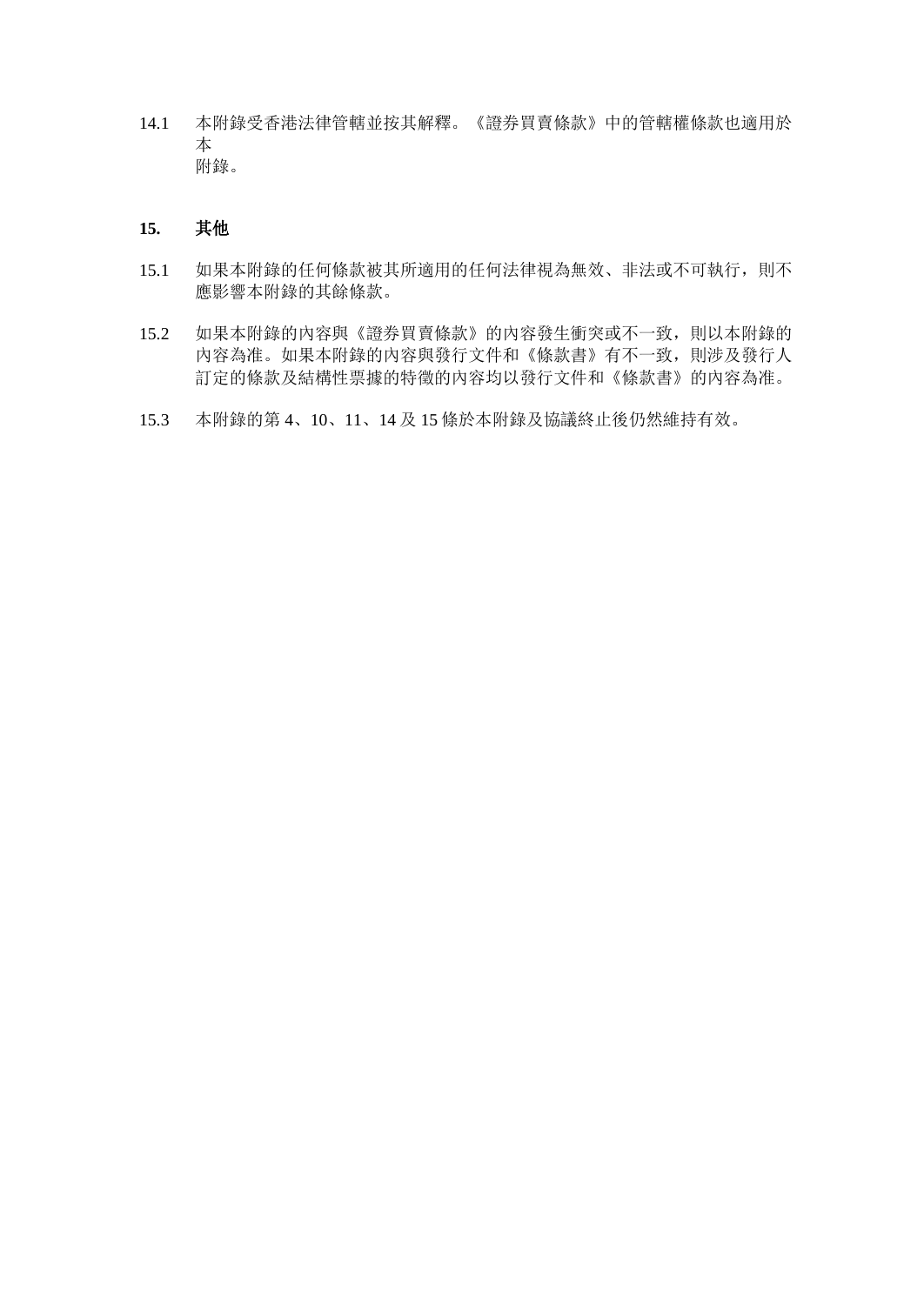#### 附表 **1**

#### 風險披露聲明**–**結構性票據

#### 致: 客戶

#### 一般提示

- 1.1 本文件載有關於任何交易的重要風險披露。本文件不求詳盡無遺且不能披露交易 的所有風險及其它重要內容,閣下不可僅依賴本文件披露的風險因素作出投資決 定。本《風險披露聲明》所載有的資訊不能用作替代獨立專業人士所提供切合閣 下特定的投資目標、投資經驗及特定情況的建議。
- 1.2 證券價格有時可能會非常波動,證券價值受多項因素所影響(例如利率、匯率、 股票、商品或其他工具的信貸差額、指數數值、或其他參考利率、價格或價 值。)就非交易所買賣的衍生產品而言,要訂定其公允值及確定閣下所面對的風 險是非常困難的。證券價值和它所支付的收益,可升可跌。就任何交易而言,閣 下未必能於到期日收回原來投資的總額,並在有些情況下,閣下可能會損失初始 投資的全數金額。閣下只有在能夠承擔失去您投資的部分或全部金額的情況下方 可進行交易。
- 1.3 投資衍生工具涉及重大風險,及只適合在相關金融市場有充分衍生產品知識及投 資經驗的投資者。閣下在決定進行交易前,必須確保閣下明白有關交易的所有投 資風險性質。閣下需根據閣下的投資經驗、投資目標、財政狀況、投資年期、風 險承受程度、流通性需求(如適用)、閣下對相關資產潛在表現的看法、稅務狀 況、分散投資的需要及其他相關情況慎重考慮該交易是否適合閣下。除非前述條 件得以滿足,否則閣下不應進行任何交易或使用任何產品或及服務。
- 1.4 閣下必須承擔任何交易所涉及的所有風險,中信証劵經紀香港對任何交易所產生 的損失或損害(不論損失或損害為何或如何引致)既無責任亦不會為其承擔責 任。在閣下進行任何交易時,閣下確認閣下會自行進行評估及依賴自己的判斷進 行投資決策及接受該等交易的所有相關的風險及承受該等交易引致的任何損失或 損害。除了《條款和條件》中提及的風險之外,閣下還應充分瞭解下述風險。要 了解更多信息, 您還可以通過以下鏈接, 瀏覽投資者及理財教育委員會的網站:

[https://www.thechinfamily.hk/web/en/financial](https://www.thechinfamily.hk/web/en/financial-products/investment/structured-products/index.html)[products/investment/structured-products/index.html](https://www.thechinfamily.hk/web/en/financial-products/investment/structured-products/index.html)

#### 主要風險

2.1 一般而言,投資結構性票據可能涉及以下風險:

流通量風險-伴隨結構性產品的一個普遍風險是投資高度定制化性質令流動性可 能相對短缺。此外,複雜表現特徵帶來的全額回報通常至到期日才能變現。發行 人通常無法或不願意提供二級市場報價。結構性產品屬於買入持有的投資決定, 而不適合快速高效買賣的一種方法。投資者必須準備在一段不確定的時期或至到 期為止持有結構性產品。如果閣下預計自己可能需要在到期前提取資金,該產品 可能不適合閣下。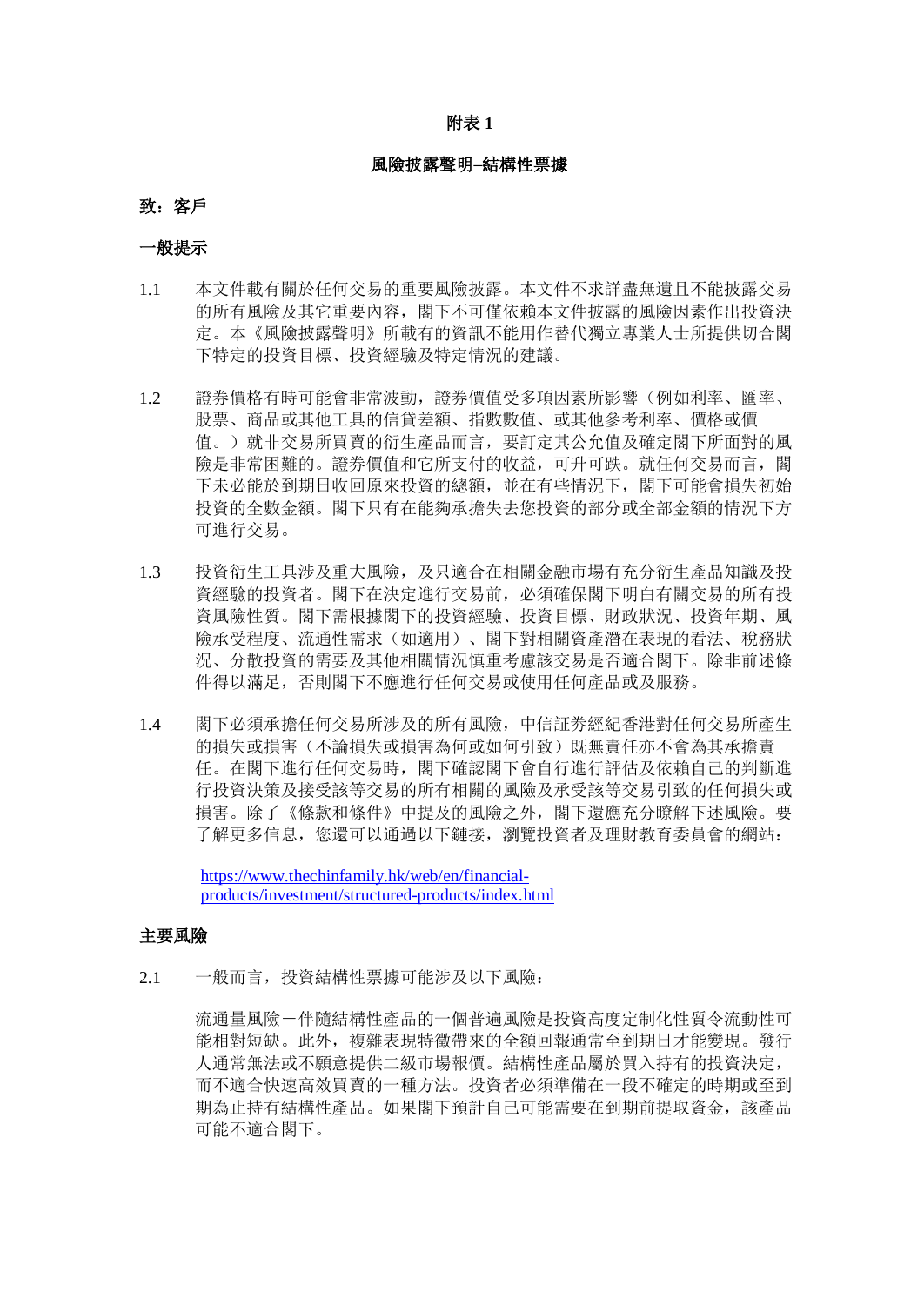信貸/交易對手風險-除了流通量問題之外,伴隨結構性產品的另一個風險是發行 人和(如適用的話)票據保證人的信貸狀況問題。雖然現金流源自其它來源,但 產品於法律上的意義是發行金融機構的債務。在最壞的情況下,例如發行人或票 據保證人破產或資不抵債時,結構性票據將變得毫無價值,投資者必須做好準備 承擔全部投資損失,包括所有本金、交易費和其他費用。

定價不透明-由於缺乏統一的定價標準,對比可供選擇的結構性產品在淨定價方 面的吸引力較對比其他產品,例如,各個基金的淨費用比率或經紀之間的佣金困 難得多。許多結構性產品發行人將定價納入它們的期權模型中,所以投資者不能 清楚明瞭地看到費用及其他成本。另一方面,這意味著投資者可能無法掌握有關 成本的確實資料。

市場風險-相關資產價格的變動會引發相關風險;例如,結構性票據的價值會視 乎利率或參考籃子的表現上升或下跌,無人能保證票據到期時獲得的回報會高於 最初投資的金額。

交收延遲 - 如果中信証券經紀香港按照背對背交易與之交易的交易對手違約或未 能履行其義務,則結構性票據買賣的交收可能不會在交易日發生或根本不會發 生。

衍生工具的相關風險-這些產品常常涉及嵌入衍生工具,例如,期權。這些工具 涉及風險,若有關工具是一個短倉盤,所涉風險更大。

不受存款保證計畫保障-此類產品不是一般銀行存款,不受任何存款保證計畫保 障,因此所涉風險甚高,風險遠高與一般銀行存款;這種產品並不是一般儲蓄或 定期存款的適當替代品。

不屬投資者賠償基金涵蓋範圍-此等產品並無在任何交易所上市。它們不在投資 者賠償基金涵蓋範圍內。

沒有抵押品-此等產品並無抵押品;發行人並沒有提供任何抵押品保證其還款責 任。

利益衝突風險-發行人及/或其附屬公司及/或其聯屬公司就有關結構性產品可 能擔當不同角色,每個角色的經濟利益可能跟投資者於該產品上的利益有所衝 突。

提早提取/取消風險-若投資者於「到期日」前欲取消或提取,他必須得到發行人 的同意,而該等取消或提取可能引致投資者蒙受損失及須繳付有關費用,因而使 回報率較預期低,甚至為負,或少於投資金額。

利率風險-若閣下持有投資產品直至到期日,投資收益率可能受相關資產參考價 值的波動影響。相關資產參考價值出現不利變動時,投資的總收益可能為零(不 適用於涉及設定最低利率及固定利率的產品)或遠低於正常定期存款所能帶來的 收益。詳情請參閱相關產品資料。

回報具上限-閣下亦應當注意購買的工具是否包括一些回報上限或取消條款。這 些條款會就閣下的回報設置上限。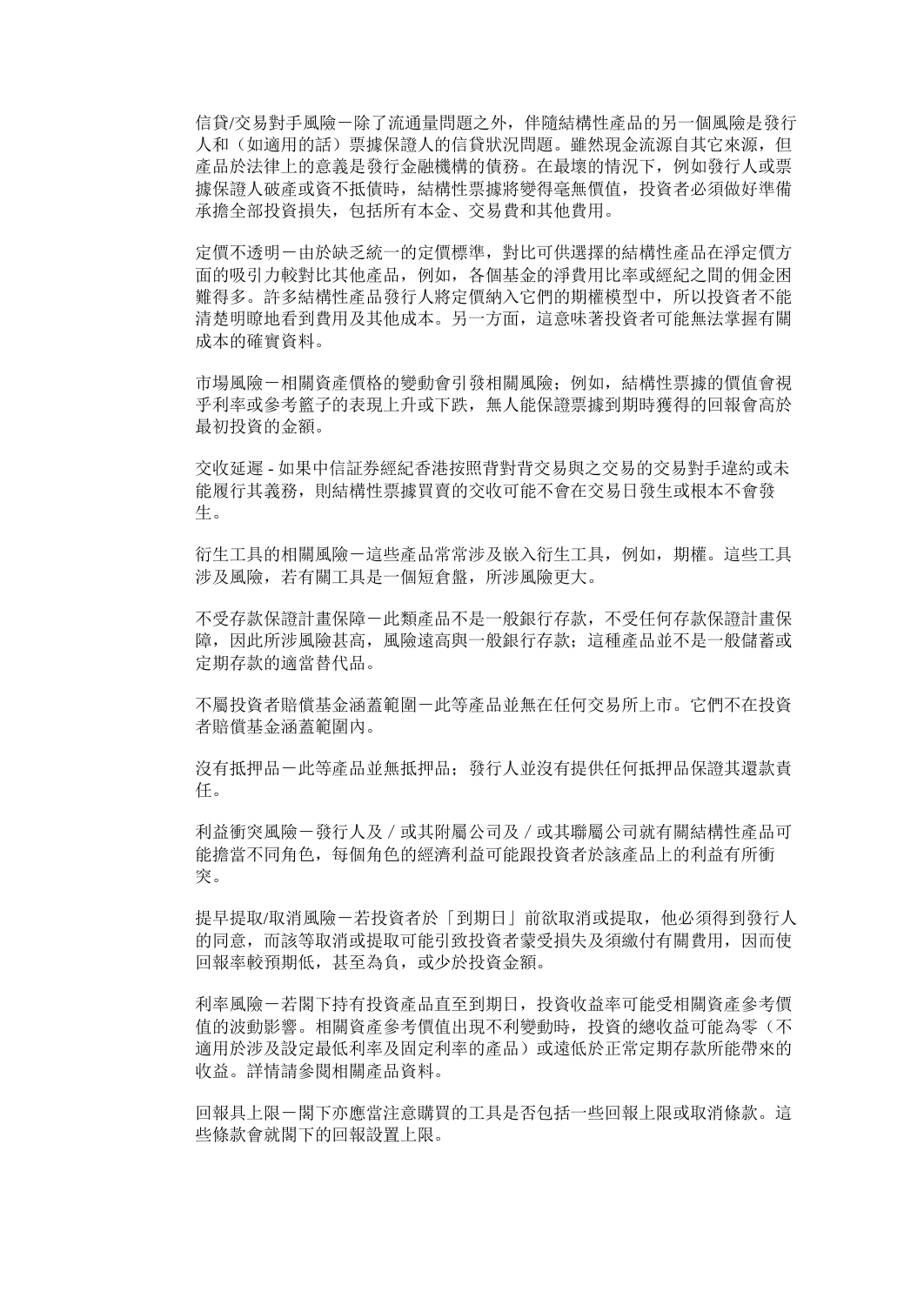再投資風險(僅適用於可提前贖回的結構性票據)-結構性票據使閣下有機會獲 取指定的利息,但受限於發行方有權在任何時間或有關條款指定的時間,有權 (但並非義務)根據具體情況提前終止該投資,屆時將本金與利息(如果適用) 一併退還。在這種情況下,閣下將承擔再投資風險;也就是說,閣下可能無法以 相同的成本,購買結構類似、回報率相同的投資產品。

槓桿風險(只適用於具槓桿特徵的結構性產品)-部分結構性產品具槓桿安排,而 其價值可按相對相關資產的槓桿比率而快速改變。閣下必須慎重留意,結構性產 品的價值可跌至零,閣下從而損失所有原來的投資金額。

處置陷困銀行的風險-某些司法管轄區(例如美國)已實施處置暫緩規則;有關規 則規定,根據某些合格金融合同與那地區具有系統重要性的銀行或其聯屬公司進 行交易的一方必須同意暫停行使合同項下的某些權利(例如,違約情況時可行使 的權利和轉讓限制權)。其他國家也有就其具有系統重要性的金融機構實施了處 置條款。這些條款的一般效果是允許監管機構嘗試盡量減少陷困機構對更廣泛經 濟和金融體系帶來的影響。它们可以容許銀行將其債務(包括其結構性票據和認 股權證項下的債務)進行重組、減記、轉移或轉換為股權,從而可能導致投資者 蒙受損失。由於即使銀行還沒破產或尚未違約,監管機構也可以行使這些條款, 因此除了傳統的發行人信用風險之外,投資者還必須考慮這些條款帶來的影響。

### 個別產品

- 2.2 結構性票據包括(不限於)以下產品,及,或依據其設計及特徵而帶有除上面 2.1 段所述風險以外的額外風險:
	- (a) 貨幣掛鈎投資(例如,雙貨幣掛鈎存款) 貨幣掛鉤投資是一種結構性投資產品,其應付利息或應償付本金或總回報 (或前述的任一組合)將部分或全部基於特定利率,或以不同貨幣支付的 存款的利息計算。貨幣掛鈎戶口中含有普通銀行存款通常並不存在的風險, 一般而言,並不是普通儲蓄存款或定期存款的適當替代品。它們不是銀行 存款,不受任何存款保證計畫保障。

貨幣掛鈎投資具有投機性,如果閣下不願意或不能承擔參考價值的不利變 化,該類投資將不適合閣下。貨幣掛鈎投資的回報,至少在一定程度上取 決於若干特定貨幣匯率的變動。決定進行貨幣掛鈎投資之前,閣下應該熟 悉相關的貨幣匯率,並理解貨幣匯率的波動將對貨幣掛鈎投資產生的影 響。貨幣匯率受眾多因素的影響,包括國內和國際金融和經濟狀況以及政 治與自然事件。一般市場力量的影響有時亦會因中央銀行和其他機構出面 干預而遭反駁。有時,匯率及與匯率掛鈎的價格也會快速漲跌。政府可能 施行外匯管制或其他貨幣措施,有時可能在幾乎沒有或完全不作警示的情 況下實施管制。該等措施可能對貨幣的可兌換性或可轉移性發生顯著影 響,並可能影響掛鈎投資的表現。請注意,貨幣匯率過去的表現並不一定 能預示其未來的表現。

如果貨幣掛鈎結構性投資被描述為「保本」(其中,貨幣掛鈎結構性投資 本金被描述為僅以原存款貨幣償付),其意味著,只有存款利息或收益會 受有關參考價值的變動的影響,存款本金將在存款期到期後全額償付。受 限於下一句,保本貨幣掛鈎結構性投資的總回報一般不會是負的(以原存 款貨幣計量),但如果有關參考價值發生不利變動,則可能為零,或顯著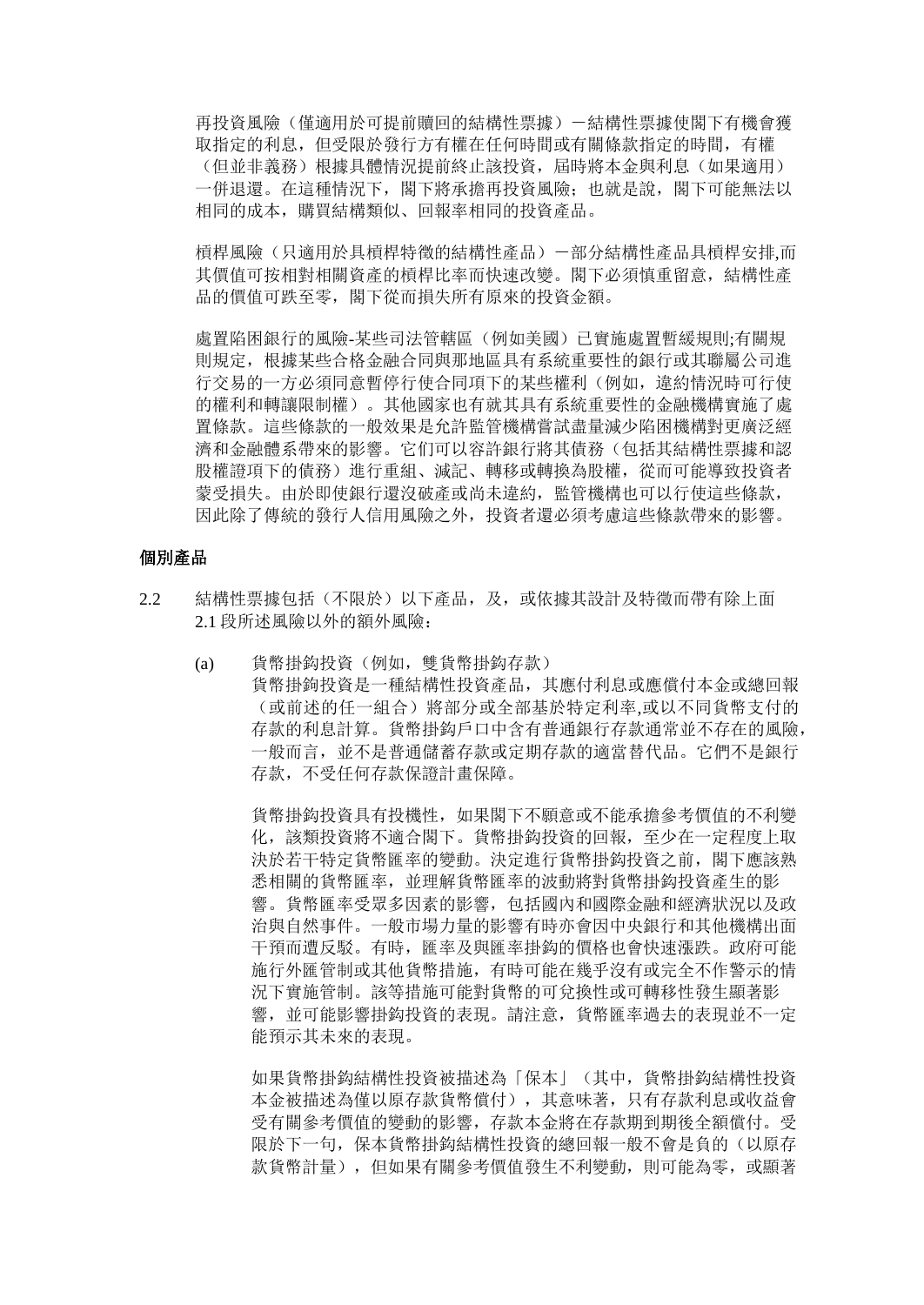低於正常的定期存款能提供的回報。如果保本貨幣掛鈎結構性投資在其預 定到期日之前償付,則因提前償付而產生的調整可能導致回報為負。未經 發行人同意,投資者不得在約定到期日前取消或撤回有關的投資。如果發 行人同意提前撤回,一般也會有條件的,如投資者必須負責所有發行人因 接受提前撤回而蒙受的所有費用及損失。有關費用和損失,可包括發行人 為沖銷就有關票據已作之對沖交易所涉及的費用和損失,這會導致回報率 低於預期, 甚至是負回報率。閣下亦必須注意, 這類產品並不是銀行存 款,不受任何存款保證計畫保障;若果發行人資不抵債,您將會損失所有 的投資金額。

(b) 利率掛鈎投資

利率掛鈎結構性投資也是一種結構性投資產品,其應付利息或應償付本金 或總回報(或前述的任一組合)將部分或全部按特定利率或指數的變動計 算。此外,某些類型的利率掛鈎結構性產品,其到期日可以被全部或部分 延長,或在到期日之前被全部或部分終止。此類產品不是一般銀行存款, 不受任何存款保證計書保障, 因此所涉風險甚高, 與一般銀行存款的風險 不同,一般而言,並不是一般儲蓄或定期存款的適當替代品。

(c) 信貸掛鈎投資

信用掛鈎投資也是一種結構性產品,它的特色是當發生協定事件(每一事 件稱為「信**貸事件**」)時, 它的應付本金或應付利息金額(或二者兼有) 會按一個指定參考實體的產品(如證券或結構性票據)的價值進行計算 「信貸掛鈎投資」。此外,特定類型的產品可納入一個額外的組成成分, 以提高應付利息。在此等情況下,應付利息可(全數或部分)根據參考利 率、貨幣匯率、或其他指定的比率、價格或指數的變動進行計算。信貸掛 鈎投資並非保本產品。它們不是銀行存款,不受任何存款保證計畫保障, 因此所涉風險甚高而且遠高於一般銀行存款,也並不是一般儲蓄或定期存 款的適當替代品。這些產品是投機性的,如果閣下不願意或不能夠接受所 涉的信貸事件風險、參考證券價值發生不利變動的風險或參考利率發生不 利變動的風險,則它不是一個恰當的選擇。

閣下亦需要承受參考機構的信用風險。如果信貸事件發生,信貸掛鈎投資 將提前到期,而發行人贖回有關產品的責任將被其支付提前贖回金額(該 金額可能低於投資本金金額,甚至可能為零)的義務所取代。除非(1)閣 下熟悉參考機構和參考證券,及(2)經閣下詳細瞭解並確定閣下的權利與 參考機構及參考證券之間的關聯及閣下對它們將來的表現與閣下的判斷為 一致,否則閣下不應投入這些產品。

中信証劵經紀香港及其聯屬公司可能或在將來會與參考機構、其控股公 司、其子公司或其集團中的其他公司達成交易和協定。在此等協議下,中 信証劵經紀香港及其聯屬公司可能有能力加速參考機構或其子公司履行其 付款責任、判定事件為違約事件或採取其他行動,而這些可能導致信貸事 件的發生。中信証劵經紀香港及其聯屬公司也可能持有參考機構發行的證 券。

如果信用掛鈎投資有額外的組成部分,即應付利息是按參考比率的變動進 行整體或部分計算,閣下會面對這些變動帶來的額外風險。參考比率可能 會受到一系列因素(包括國家和國際財政經濟狀況及政治和自然事件)的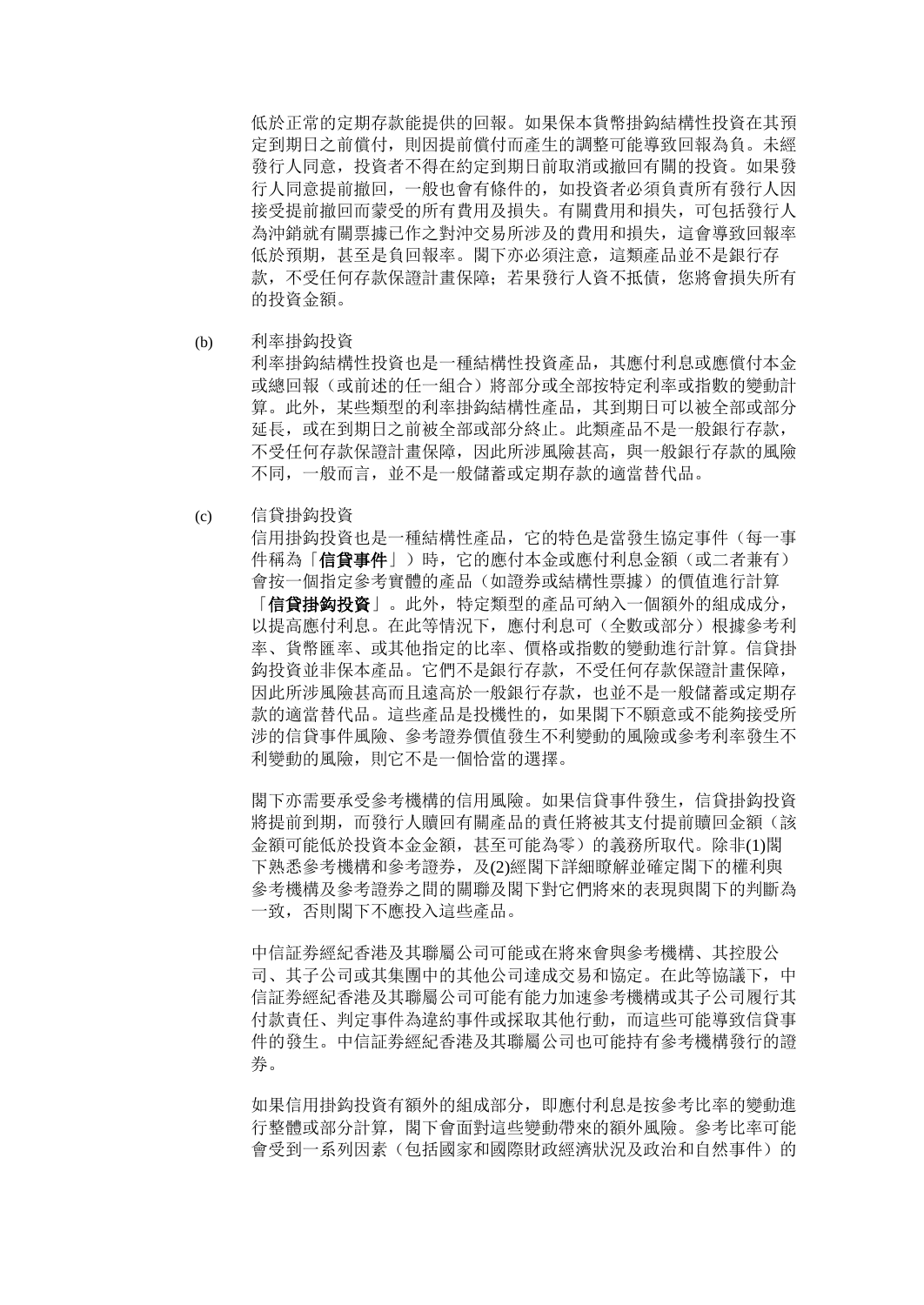影響。參考比率(如貨幣匯率和利率)可能無法預測,有時會發生大幅漲 跌。

(d) 股票掛鈎票據

股票掛鈎票據可看作是債務票據與期權的組合並允許進行牛市(上漲)、 能市(下跌)或區間預測。股票掛鈎票據的收益通常取決於某一證券、證 券組合或某一指數的表現。牛市股票掛鈎票據結合了傳統存款和因出售選 定證券認沽期權而獲得的期權金。如果這些證券的價值水準跌至低於行使 價減去所收取的期權金所得之差,買方將遭受損失。潛在損失的最大值可 能是全部投資的金額。熊市股票掛鈎票據結合了存款和因出售選定證券認 購期權而獲得的期權金。在到期之時,熊市股票掛鈎票據的發行人須向投 資者繳付的金額將取決於行使價和到期時證券的市場價值。熊市股票掛鈎 票據的買方必須有心理準備, 當證券的市場價值高於行使價, 他會損失全 部投資金額。區間式股票掛鈎票據結合了傳統存款和因同時出售選定證券 上的認沽期權和認購期權而獲得的期權金。請注意,股票掛鈎票據的投資 收益是預先確定的,因此即使閣下對相關市場的發展方向預測正確,閣下 也不能獲得超出規定金額的收益。此外,無人能保證閣下能在股票掛鈎票 據上的投資獲得任何收益。已發行的股票掛鈎票據的二手市場素來亦並不 活躍。

(e) 指數掛鈎投資

指數掛鈎投資的回報將取決於相關指數的變動,而相關指數乃參照該指數 的相關證券或其他投資工具計算。因此,指數掛鈎投資的表現將取決於指 數相關證券或投資工具的表現。指數相關投資會承受該等相關證券或投資 工具所涉及的風險。

敬請注意,指數的計算公式或方法會有重大變更,若指數發佈人不計算或 公佈指數,發行人可按照指數掛鈎投資的條款,進行對指數的厘定或計 算。閣下亦應該注意,指數掛鈎投資並非由指數或指數發佈人保薦、認 可、出售或推薦,而且指數發佈人概不會就使用指數將取得的結果及/或 指數在任何特定日期的任何特定時間或在其他情況下會達到的水準作出任 何形式的陳述。

(f) 結構性票據掛鈎票據

在結構性票據掛鈎投資項下,投資者如認為相關結構性票據不會下跌低於 某個價格,可藉此投資於結構性票據掛鈎票據以賺取較高潛在收益。結構 性票據掛鈎票據乃由金融機構發行,投資者必須承擔發行人的信貸風險及 相關結構性票據的風險。在到期日前解除結構性票據掛鈎票據的話可能會 招致損失。投資者亦相關投資的價格波動帶來的風險,該風險可使投資者 原有的投資蒙受巨大損失。如結構性票據掛鈎票據於到期時涉及結構性票 據交付,投資者也要承受相關結構性票據價格相對票據項下的行使價格的 有關風險。除非投資者能承受損失所有投資金額,否則不應購買任何結構 性票據掛鈎票據。

(g) 保本產品 具有保本特色的結構性產品通常由一期權和一個固定收益投資工具(如結 構性票據)組合而成。保本功能由結構性票據提供,決定著結構性投資到 期時將獲付的固定金額。閣下應當注意,視乎產品而定,保本程度可能遠 低於所投資本的 100%。另外,保本與名義金額掛鈎,而不是發行價或二